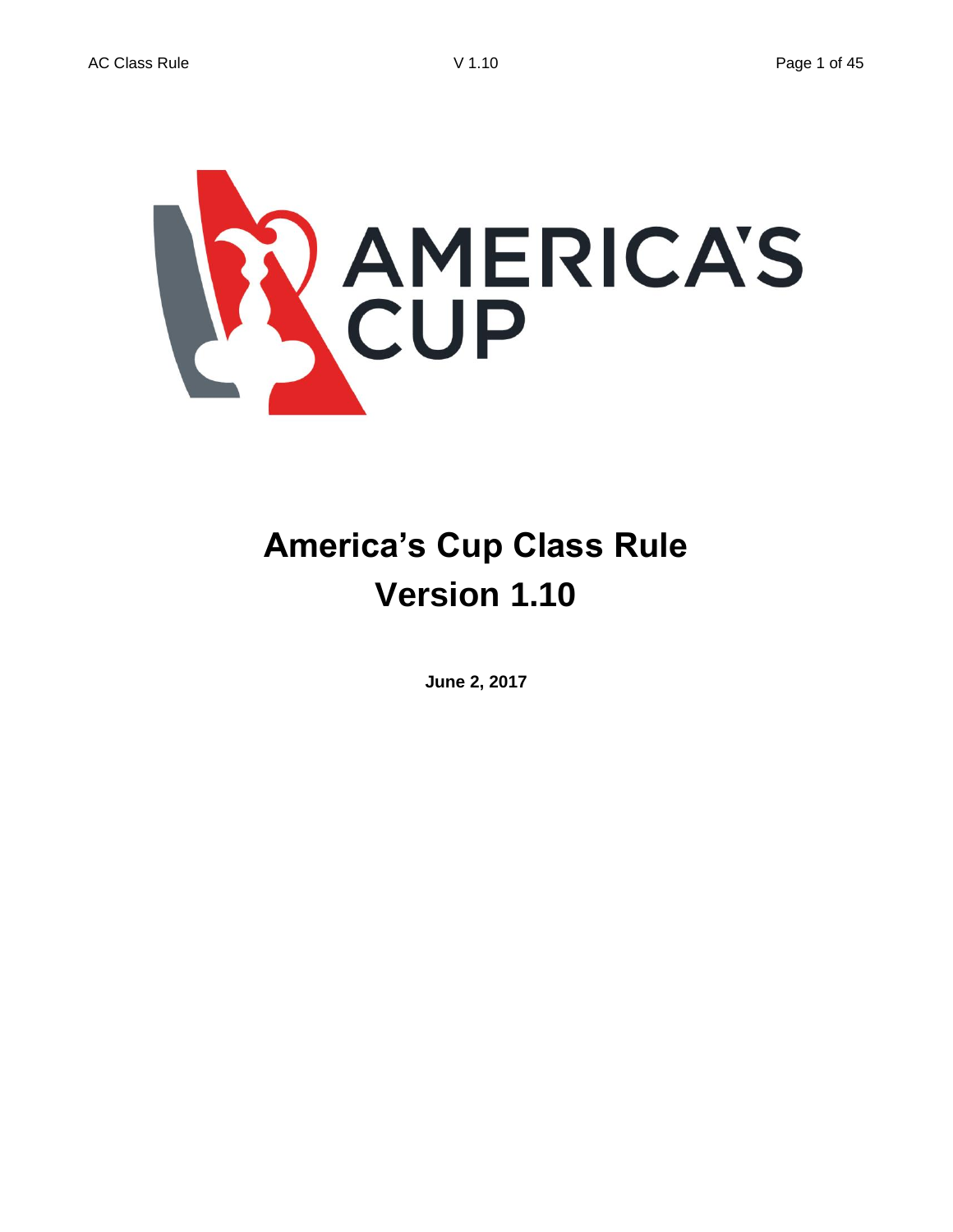## **Table of Contents**

| <b>SECTION A</b>                                                                                                                                                                                                                                                                                                                    | $\overline{3}$                                                      |
|-------------------------------------------------------------------------------------------------------------------------------------------------------------------------------------------------------------------------------------------------------------------------------------------------------------------------------------|---------------------------------------------------------------------|
| LANGUAGE AND DEFINITIONS<br>1.<br>UNITS OF MEASUREMENT<br>2.<br><b>INTERPRETATION</b><br>3.<br>4. AMENDMENT<br>5. AC CLASS YACHT IDENTIFICATION                                                                                                                                                                                     | $\sqrt{3}$<br>$\,6$<br>6<br>$\overline{7}$<br>$\overline{7}$        |
| <b>SECTION B</b>                                                                                                                                                                                                                                                                                                                    | $\overline{\mathbf{8}}$                                             |
| <b>GENERAL</b><br>6.<br><b>HULLS</b><br>7.<br><b>CROSS STRUCTURE</b><br>8.<br><b>TRAMPOLINE</b><br>9.<br>10. RUDDERS and RUDDER WINGS<br>11. DAGGERBOARDS<br>12. WING<br>13. RIGGING<br>14. JIB<br>15. ADJUSTMENT OF CONTROL SURFACES<br>16. MANUAL POWER AND STORED ENERGY<br>17. CREW                                             | 8<br>10<br>11<br>13<br>13<br>14<br>15<br>17<br>17<br>17<br>19<br>20 |
| <b>SECTION C</b>                                                                                                                                                                                                                                                                                                                    | 20                                                                  |
| 18. GENERAL LIMITS ON MATERIALS AND CONSTRUCTION<br>19. HULL AND CROSS STRUCTURE (EXCLUDING BOWSPRIT) LIMITS ON MATERIALS AND<br><b>CONSTRUCTION</b><br>20. WING SPAR LIMITS ON MATERIALS AND CONSTRUCTION<br>21. HARDWARE AND RIGGING LIMITS ON MATERIALS AND CONSTRUCTION<br>22. SURFACE FINISHES AND BOUNDARY LAYER INTERFERENCE | 20<br>21<br>22<br>22<br>23                                          |
| <b>SECTION D</b>                                                                                                                                                                                                                                                                                                                    | 24                                                                  |
| 23. MEASUREMENT MARKS<br>24. DECLARATIONS<br>25. INSPECTION AND MEASUREMENT<br>26. MEASUREMENT PROCEDURES<br>27. MEASUREMENT CONDITIONS<br>28. MEASUREMENT CERTIFICATE                                                                                                                                                              | 24<br>24<br>25<br>25<br>26<br>27                                    |
| <b>APPENDIX A - MEASUREMENT CERTIFICATE</b>                                                                                                                                                                                                                                                                                         | <b>28</b>                                                           |
| <u> APPENDIX B - DECLARATIONS</u>                                                                                                                                                                                                                                                                                                   | <u>30</u>                                                           |
| <b>APPENDIX C - HULLS CONFIGURATION</b>                                                                                                                                                                                                                                                                                             | 33                                                                  |
| <b>APPENDIX D - CROSS STRUCTURE</b>                                                                                                                                                                                                                                                                                                 | 34                                                                  |
| <b>APPENDIX E - WING</b>                                                                                                                                                                                                                                                                                                            | 36                                                                  |
| <b>APPENDIX F - JIB NOMINAL PLANFORM DIMENSIONS</b>                                                                                                                                                                                                                                                                                 | 38                                                                  |
| <b>APPENDIX G - SAFETY EQUIPMENT</b>                                                                                                                                                                                                                                                                                                | 39                                                                  |
| <b>APPENDIX H - STRUCTURAL TESTING</b>                                                                                                                                                                                                                                                                                              | 40                                                                  |
| <b>APPENDIX I - MEDIA AND RACE COMMITTEE EQUIPMENT</b>                                                                                                                                                                                                                                                                              | 41                                                                  |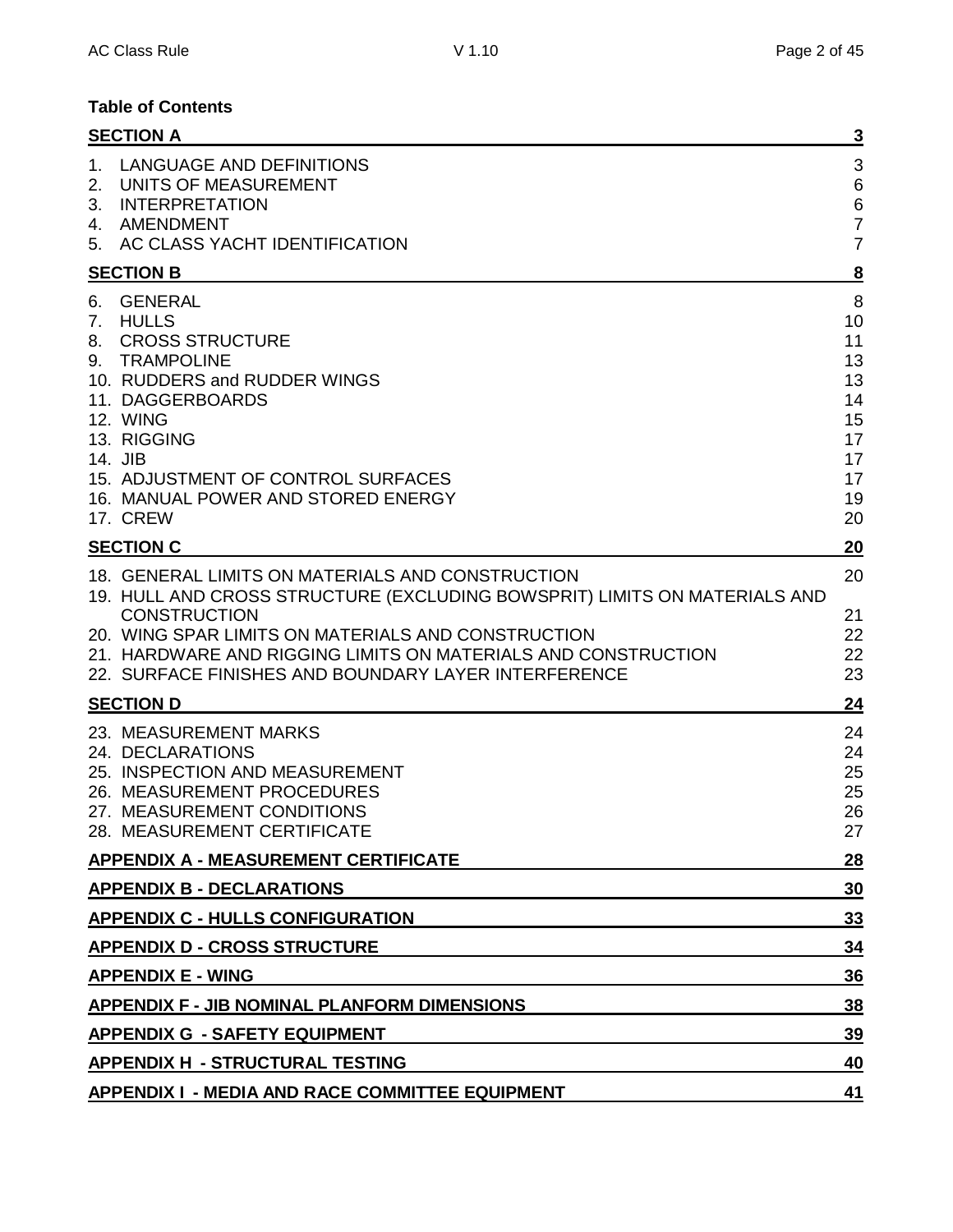## **INTRODUCTION**

**Competitors** are ultimately and solely responsible for the safety and structural integrity of the whole (and any part or parts) of their **AC Class Yacht**. No express or implied warranty of safety and/or structural integrity shall result from compliance with the whole or any part of this **AC Class Rule**. Any structural testing required for compliance with the **AC Class Rule** does not guarantee safety or structural integrity nor does it relieve the **Competitor** of this responsibility

While racing, **Competitors** shall ensure that their **AC Class Yacht** complies with the **AC Class Rule**.

The "America's Cup" word mark and the America's Cup trophy are registered trademarks of America's Cup Properties, Inc. All other intellectual property rights in and to this **AC Class Rule**, including any and all amendments or revisions, are owned by Golden Gate Yacht Club in its capacity as trustee of the America's Cup.

Copyright © 2015 Golden Gate Yacht Club (in its capacity as trustee of the America's Cup). All rights reserved.

## **SECTION A**

## **1. LANGUAGE AND DEFINITIONS**

- 1.1 The official language of the **AC Class Rule** is English. Except for words defined herein, the meaning of any word will be determined by reference to the Oxford English Dictionary. When there is more than one definition in the Dictionary, the **Measurement Committee** will determine the appropriate definition, and may consult other references in making that determination.
- 1.2 When a term is used in its defined sense, it is printed in bold type.
- 1.3 The words "shall", "must", and "will" are mandatory. The words "can" and "may" are permissive.
- 1.4 In interpreting this **AC Class Rule**, the definitions in Article 1 of the **Protocol** shall apply, and:
	- (a) **appendage** means any component that is wholly or partially submerged at any time during racing that is connected to and external to the **hull** canoe body, or a **rudder wing** that is connected to a **rudder**, and including integral components that extend from outside the **hull** into the **hull** (e.g. **daggerboard** head or **rudder** stock). **Appendage** does not include **cross structure**, **daggerboard** bearings, **rudder** bearings, **daggerboard** fairings, other fairings that are above 0.100 m above **MWP**, deck hardware and small fittings;
	- (b) **appendage measurement condition** means the condition of the **AC Class Yacht** as specified in Rule 27.2;
	- (c) **bowsprit** means a spar that supports the **jib** tack and includes the bowsprit end fittings as shown in Appendix D and E.
	- (d) **cant axis** means a **daggerboard** axis of rotation that is within 3.0 degrees of parallel to a **longitudinal** axis;
	- (e) **clew** means the area on the surface of a **jib** within 1.000 m of the **clew point**;
	- (f) **clew point** means the intersection of the **leech** and **foot**, projected as necessary;



(g) **control surfaces** means the **wing, jib, daggerboards, rudders** and their attached **rudder wings**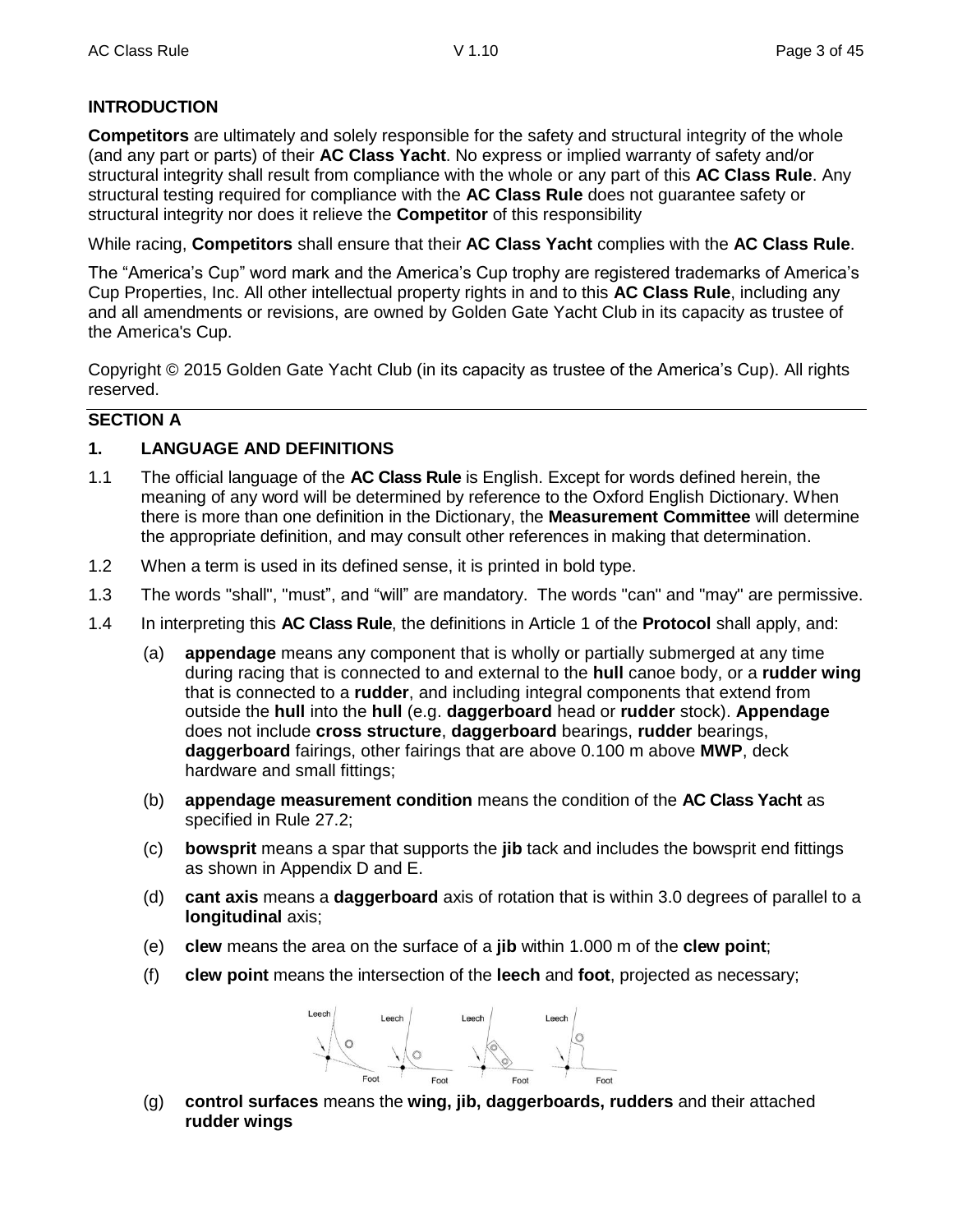- (h) **cross structure** means the components used to connect the **hulls** or to support the **wing**, **rigging** or **jib**, including any part of these components which extend into the **hull** and that are removed from the **hull** if the **AC Class Yacht** is disassembled and including non-structural aerodynamic fairings attached to these components, but excluding trampolines. The **wing, rigging** or the **jib** may also be supported from fittings attached to the **hulls**;
- (i) **daggerboard** means a retractable **appendage** primarily used to affect leeway or generate **vertical** force. The term **daggerboard** is synonymous with bilge board, centerboard, daggerfoil, lifting keel and sliding keel;
- (j) **fiber modulus** means the batch-nominal elastic modulus of the fibers in an **FRP** laminate with the modulus measured with impregnated tows, by extensometers, between 1000 and 6000 microstrains; the **Measurement Committee** will accept the following testing methods (and may accept other similar methods): SACMA-SRM16, ASTM D 4018, or JIS R 7601;
- (k) **foot** means the bottom edge of the **jib** in its normal configuration when in use;
- (l) **FRP** means fiber-reinforced polymer matrix composites;
- (m) **head** means the intersection of the **luff** or the extension of the **luff** and a line perpendicular to the **luff** that is coincident with the uppermost point on the surface of the **jib**;



- (n) **hull** means one of two canoe bodies including their removable bows, which together displace the majority of the **AC Class Yacht**'s weight when floating in **measurement condition**;
- (o) **hull centerplane** means the **longitudinal** plane of symmetry of a **hull**;
- (p) **IGES File** means a digital file (.igs) issued by the **Regatta Director** that describes specific surfaces of an **ACC Class Yacht,** molds or Master Patterns**;**
- (q) **interpretation** means an explanation or clarification of the **AC Class Rule** issued in writing by the **Measurement Committee** in accordance with Rule 3.1;
- (r) **jib** means the sail set forward of the **wing;**
- (s) **luff** means the forward edge of the **jib,** excluding **head** pennants or **tack** pennants;
- (t) **leech** means the aft edge of the **jib**;
- (u) **longitudinal** means the direction parallel to the line produced by the intersection of **MWP** and the **yacht centerplane**;
- (v) **LP** means the distance, measured perpendicular to the **luff**, from the **luff** to the **clew point** of a **jib**;
- (w) **manual** means the input is only provided by one or several crew member(s) and such input is not limited to actions with the crew's hands;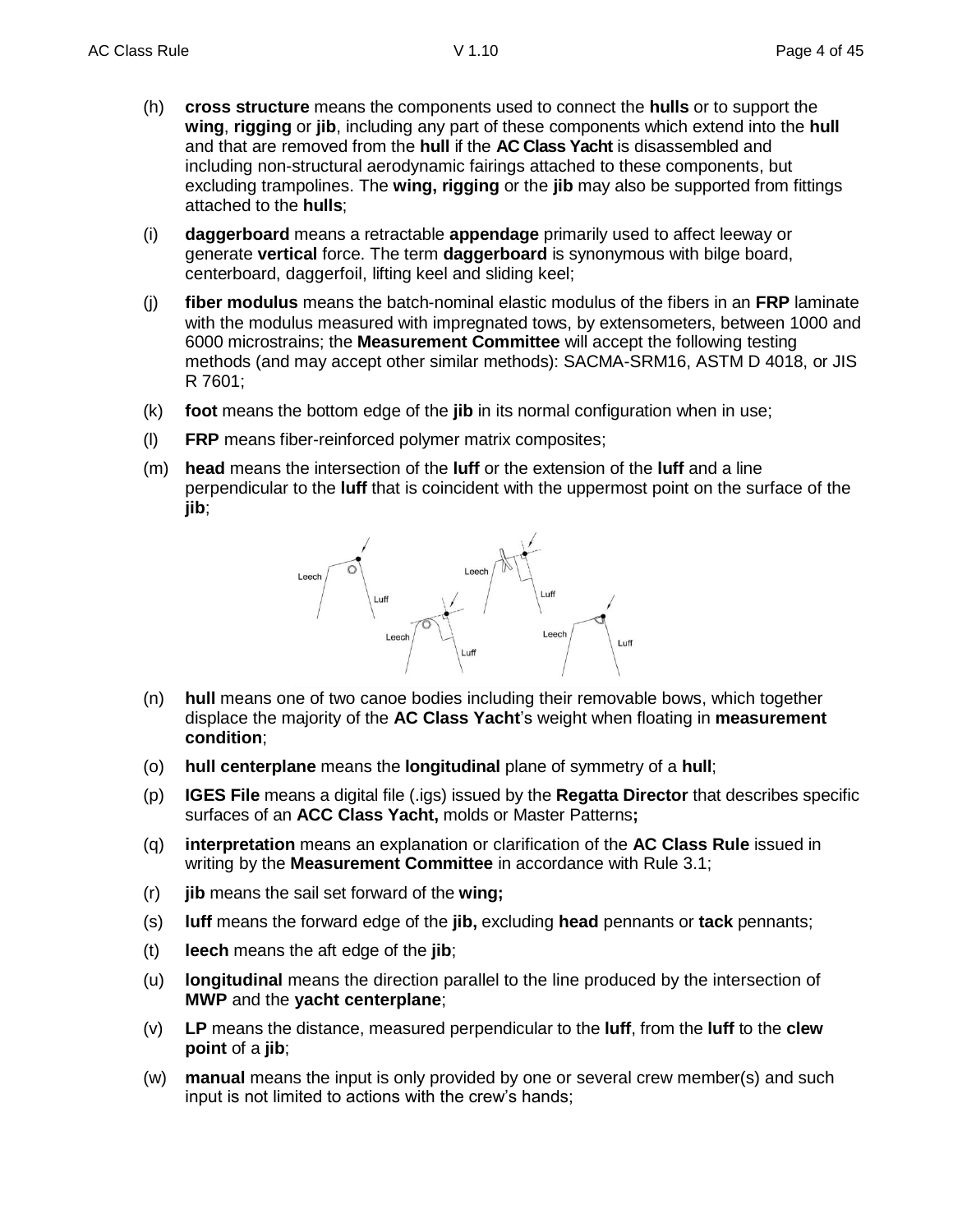- (x) **maximum beam** means the greatest distance on the **transverse** axis of the **AC Class Yacht**, with all components at their greatest distance from the **yacht centerplane**, excluding **wing**, **appendages** and associated lifting posts, or winch handles;
- (y) **measurement condition** means the condition of the **AC Class Yacht** as specified in Rule 27.1;
- (z) **measurement weight** means the weight of the **AC Class Yacht** in **measurement condition**;
- (aa) **measurer** means a person appointed by the **Measurement Committee** to perform measurement services or compliance checks. A **measurer** may or may not be a member of the **Measurement Committee**;
- (bb) **MWP** is the horizontal reference plane as defined in Appendix C and D.
- (cc) **rake axis** in relation to:
	- (i) a **daggerboard** means the axis of rotation that is within 0.5 degrees of orthogonal to the **cant axis**; or
	- (ii) a **rudder** means the axis of rotation within 1.0 degree of parallel to a **transverse** axis.
- (dd) **rigging** means ropes, cables or rods that are primarily loaded in tension and are essentially ineffective in compression;
- (ee) **rudder** means a movable **appendage** primarily used to affect steerage;
- (ff) **rudder wing** means an **appendage** attached to a **rudder** and primarily used to affect pitch;
- (gg) **sailing weight** means the sum of the **measurement weight** and the weight of the **wing** when the **wing** is in **wing measurement condition.**
- (hh) **stem plane** means the **vertical transverse** plane that passes through the forward-most point of the **hulls** including fittings attached to **hulls**;
- (ii) **stern plane** means the **vertical transverse** plane that passes through the aft-most point of the **hulls** including fittings attached to **hulls**;
- (jj) **tack** means the intersection of the **luff** and **foot**, projected as necessary;



- (kk) **tack point** means the point where the centerline of the **forestay** (or projection thereof) intersects the **cross structure**;
- (ll) **transverse** means the direction orthogonal to the **yacht centerplane**;
- (mm)**vertical** means the direction orthogonal to **MWP**;
- (nn) **wing** means a rigid or semi-rigid structure, similar to an aircraft wing fixed approximately **vertically** to provide propulsion from the wind;
- (oo) **wing centerplane** means the **wing**'s plane of symmetry;
- (pp) **wing datum plane** means the plane orthogonal to the designed leading edge of the **wing** through Appendix E point "A", orthogonal to the **wing centerplane**;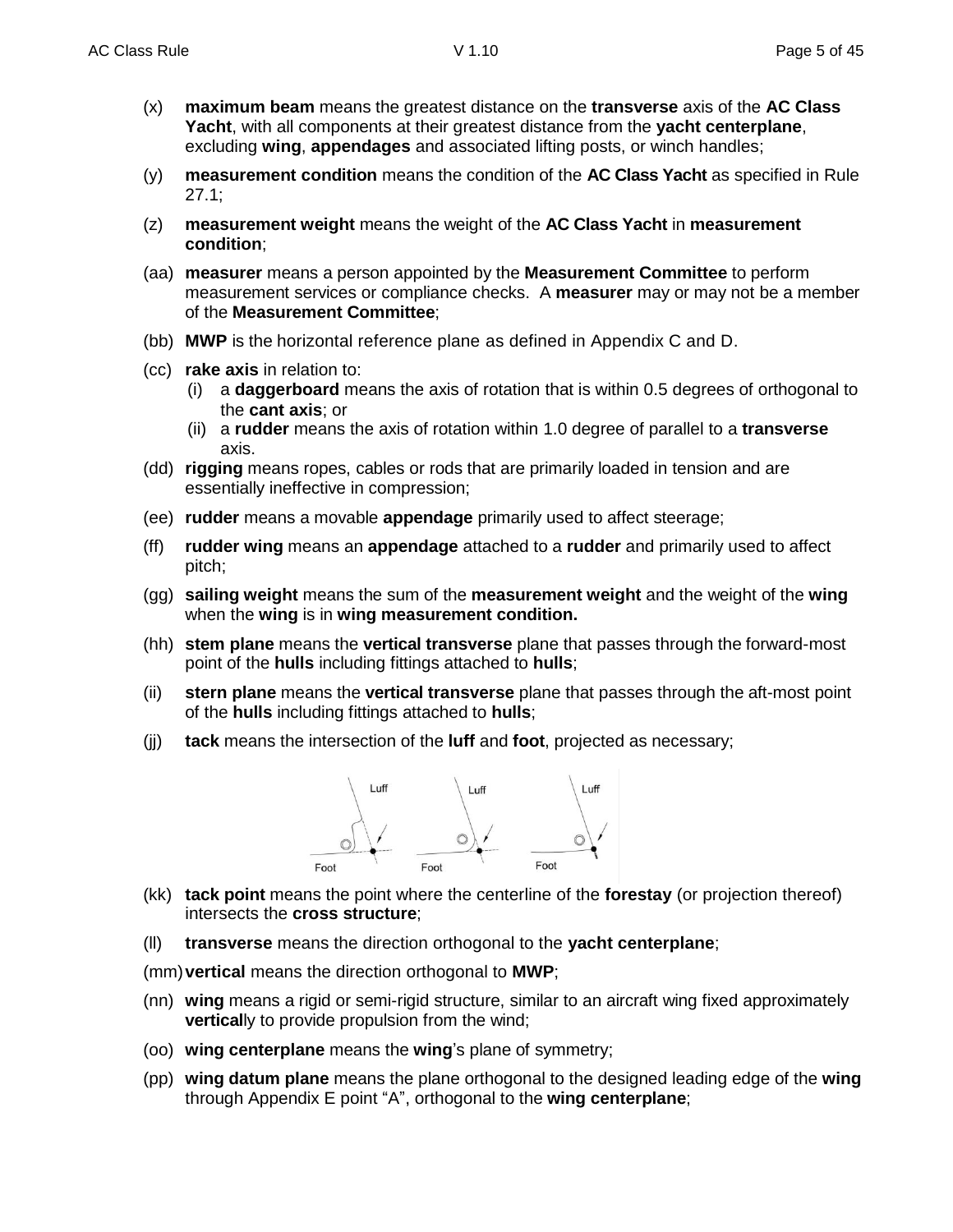- (qq) **wing measurement condition** means the condition used to measure the weight and center of gravity of the **wing** in accordance with Rule 27.3;
- (rr) **wing measurement position** means the **wing** with all movable measured **wing** surfaces oriented symmetrically about the **wing centerplane** and with the **wing centerplane** leveled to the satisfaction of the **measurer**;
- (ss) **wing rotation point** means the point about which the lowest compressive load-bearing component of the **wing** rotates relative to the **AC Class Yacht**;
- (tt) **wing spar** means the spar, made up of two **wing spar** sections, that carries most of the compression loads due to sail (including **wing**) and **rigging** loads, and which are substantially transferred to the yacht through the **wing rotation point**;
- (uu) **wing top plane** means the plane through points C and D on the top of the **wing**, and orthogonal to the **wing centerplane** as shown on the **wing** Appendix E
- (vv) **yacht centerplane** means the **longitudinal**ly oriented plane of symmetry of the **AC Class Yacht** that is orthogonal to **MWP** and lies between the two **hull**s.

## **2. UNITS OF MEASUREMENT**

- 2.1 **Vertical**, **longitudinal** and **transverse** references to a **wing** assume the **wing datum plane** is parallel to **MWP**.
- 2.2 The Metric System shall be used for all measurements. Unless a Rule requires otherwise, the following resolutions shall be used:
	- (a) length measured in meters to three decimal places, except that **jib**s shall be measured to two decimal places;
	- (b) **sailing weight**, **measurement weight,** and **wing** weight measured in kilograms to the nearest 5 kg;
	- (c) areas measured in square meters to two decimal places;
	- (d) volumes measured in cubic meters to two decimal places, or liters, as specified herein;
	- (e) angles measured to the nearest 0.25 degree; and
	- (f) any other measurement taken to a degree of precision determined by the **Measurement Committee** to be appropriate.
- 2.3 The measuring equipment used by the **Measurement Committee** shall be the reference devices for determining compliance with the **AC Class Rule**.
- 2.4 Herein, "between" two points or numbers means inclusive of those points or numbers, i.e., "between 1.000 m and 2.000 m" means "between 1.000 m and 2.000 m inclusive."

## **3. INTERPRETATION**

- 3.1 A **Competitor** may seek an **interpretation** by submitting a request in writing to the **Measurement Committee**, or the **Measurement Committee** may initiate an **interpretation**. The **Measurement Committee** shall issue **interpretations** publicly within 21 days of the receipt of the request or receipt of any additional required information. The **Measurement Committee** may request a longer period subject to agreement of the **Competitor** seeking the **interpretation**.
- 3.2 A **Competitor** shall not rely on any advice or opinion from a **measurer** or a member of the **Measurement Committee** other than through an **interpretation.**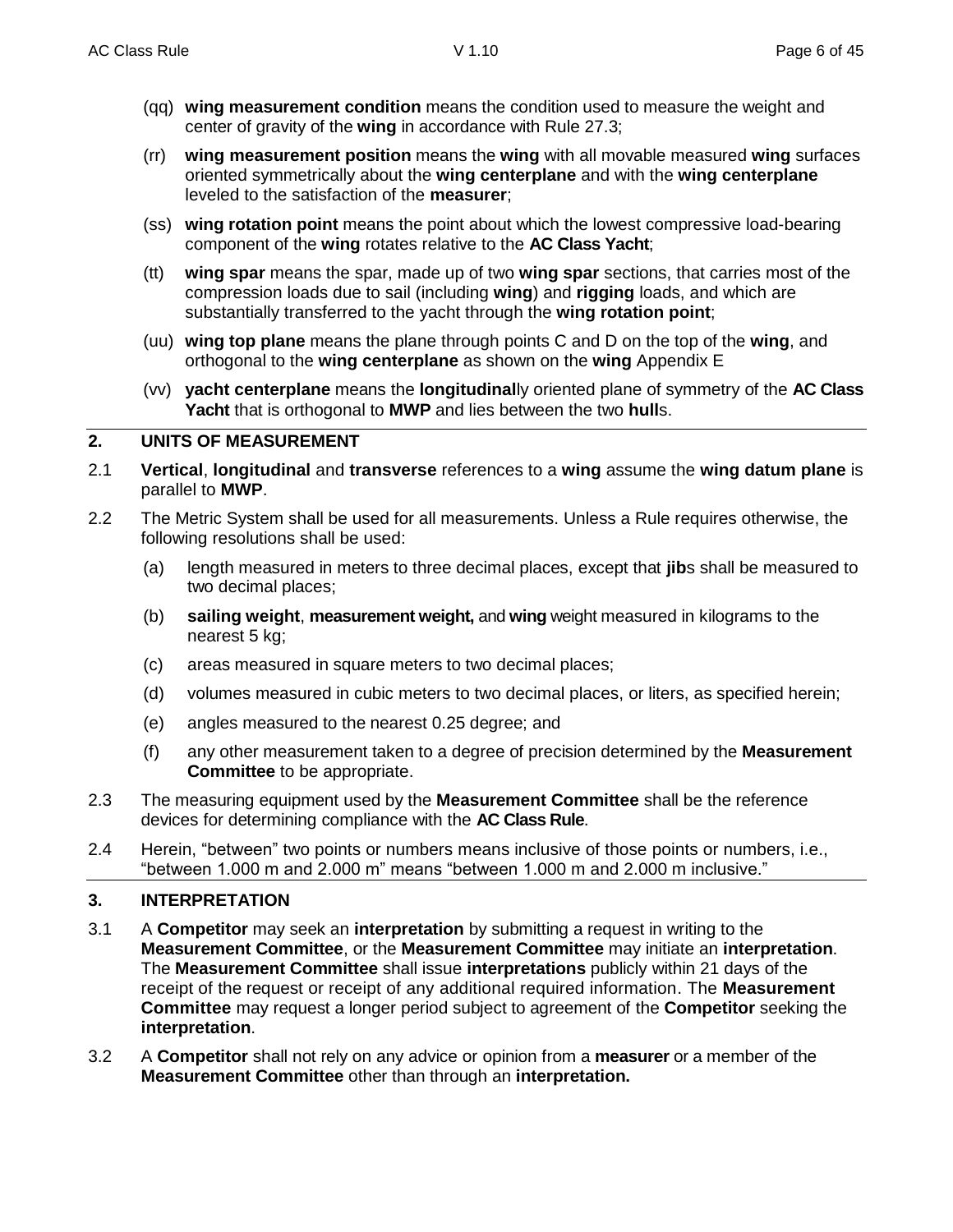3.3 If a **Competitor** fails to obtain an **interpretation** regarding a characteristic of design or construction, the **Measurement Committee**, with the approval of the **Regatta Director**, may refuse to issue or may withdraw the **AC Class Yacht'**s measurement certificate until such characteristic is the subject of an **interpretation** which permits it.

## **4. AMENDMENT**

- 4.1 The **AC Class Rule** may be amended at any time by unanimous consent of **Competitors** still competing and the **Regatta Director**, except that:
	- (a) At any time the **Measurement Committee**, in consultation with **Competitors** and with the approval of the **Regatta Director**, may amend the **AC Class Rule** with respect to safety, safety equipment, media equipment, or event branding, including their impact on **sailing weight**;
	- (b) Subject to Rule 4.1 (c), prior to June 11, 2015, the **AC Class Rule** may be amended with the approval of the **Defender,** and a majority of the **Challengers** in the **Challenger Committee**, in any respect.
	- (c) Appendix C, D, and E may be amended with the approval of the **Defender,** and the majority of the **Challengers** in the **Challenger Committee**, in any respect prior to the following dates;

| Appendix C & D | November 25, 2015  |
|----------------|--------------------|
| Appendix E     | September 30, 2015 |

- (d) Notwithstanding Rule 4.1 (c), parts of Appendix C, D, and E may be frozen prior to the dates listed in Rule 4.1(c) respectively. Any Rule which has been frozen under this Rule 4.1 (d) may only be amended thereafter by unanimous consent of the **Competitors.**
- (e) After the dates specified in Rule 4.1 (c ), the Regatta Director, with the approval of the Measurement Committee and in consultation with the Competitors may amend Appendix C, D and E at any time, provided the amendment is only to correct errors and omissions. The Regatta Director shall also take into consideration the stage of construction of all competitors components which may be effected by any such amendment.

## **5. AC CLASS YACHT IDENTIFICATION**

- 5.1 **AC Class Yacht** identification numbers shall be allocated sequentially by the **Measurement Committee**, except numbers that may be culturally objectionable may be skipped at the discretion of the **Measurement Committee**. When an **AC Class Yacht's** ownership is transferred, it shall retain the same identification number.
- 5.2 A new identification number (in sequence) may be reserved by a team when construction of an **AC Class Yacht**'s **hull(s)** has commenced.
- 5.3 A new identification number shall be issued to the **AC Class Yacht** when its original measurement certificate is issued, or when otherwise required by the **Protocol**.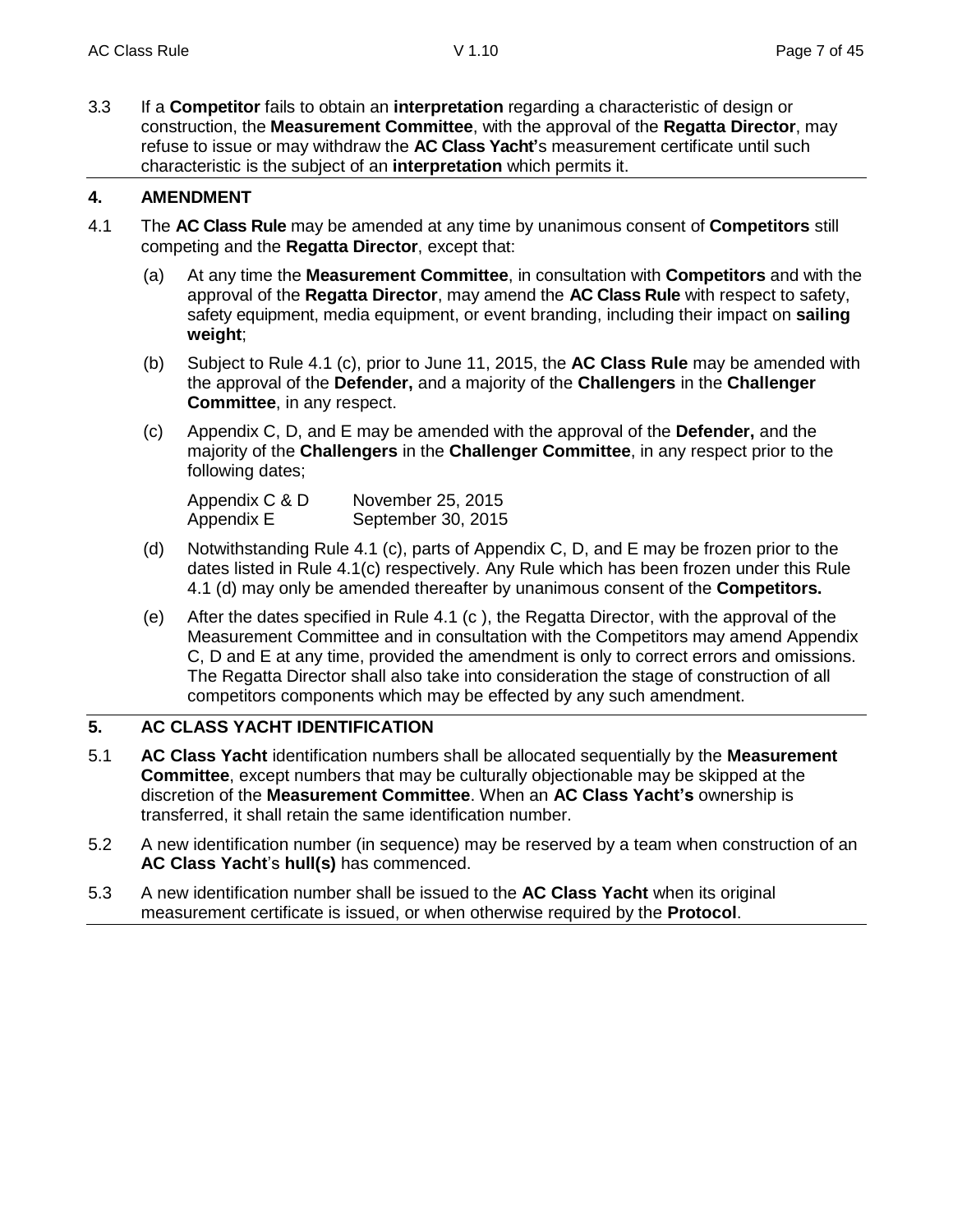## **SECTION B**

## **6. GENERAL**

- 6.1 The **AC Class Yacht** shall be a vessel, generally known as a catamaran, which has two **hulls** that are connected by **cross structure** and arranged symmetrically about the **yacht centerplane**, with each **hull** having one **rudder** and one **rudder wing**, one **daggerboard**, and no other **appendages**. The **AC Class Yacht** shall have one **wing** and no more than one **jib**.
- 6.2 The **hulls**, **cross structure** (excluding non-structural aerodynamic fairings), and **wing spar** curved shell shall be built using **Measurement Committee** certified Master Patterns. The build tolerance on these patterns shall be +/- 0.002 m referenced to the **IGES File** supplied by the **Regatta Director**. Where specified in Appendix C, D and E, molds approved by the **Measurement Committee** shall be built and used for component fabrication but they shall not be manipulated or modified or designed to manipulate or modify the resulting component shapes in any way.
- 6.3 The build tolerances specified in Appendices C, D, and E shall not be used to modify or optimize any supplied design.
- 6.4 Construction and assembly and methods, from Appendices C, D, and E form part of the **AC Class Rule** must be complied with and certified by declarations of Appendix B, except:
	- (a) **Competitors** may make up to 2 changes to the structural design in the **wing** and each **hull** as defined in Appendices C and E. The changes shall not exceed the redistribution of more than 5 kg total for each **hull** and 3 kg in the **wing**. These changes are only permitted to accommodate local fitting of **AC Class Rule** permitted systems.
	- (b) **Competitors** shall submit design documentation regarding the changes allowed in Rule 6.4(a) for approval by the **Measurement Committee** that demonstrates equal or greater strength, stiffness, weight, and near equivalent watertight subdivision, than the supplied design documentation in accordance with Appendices C, D, and E.
- 6.5 The overall length between the **stem plane** and **stern plane**, not including equipment required or provided by **ACEA,** shall not exceed 15.000 m.
- 6.6 The **maximum beam** shall not exceed 8.480 m.
- 6.7 The distance between **hull centerplanes** shall not exceed 7.480 m, nor be less than 7.470 m, and shall be measured on the **transverse** axis at any point along the **hull**.
- 6.8 The **AC Class Yacht** shall have a single **wing rotation point** that shall be:
	- (a) within 0.020 m of the **yacht centerplane**;
	- (b) located within 0.004 m of the **wing centerplane**;
	- (c) located between 1.400 m and 1.450 m above **MWP**; and
	- (d) located between 6.940 m and 6.960 m forward of the **stern plane**.
- 6.9 Excluding the **wing**, **jibs, rigging**, **daggerboards**, instrumentation, and **ACEA**-mandated equipment, an **AC Class Yacht** shall have no component that is more than 1.550 m above **MWP** that:
	- (a) has a chord length/thickness ratio greater than 3:1; and
	- (b) makes an angle of greater than 10 degrees to **MWP**.
- 6.10 In **measurement condition** and **appendage measurement condition**, no part of the **AC Class Yacht** shall extend more than 2.400 m below **MWP**.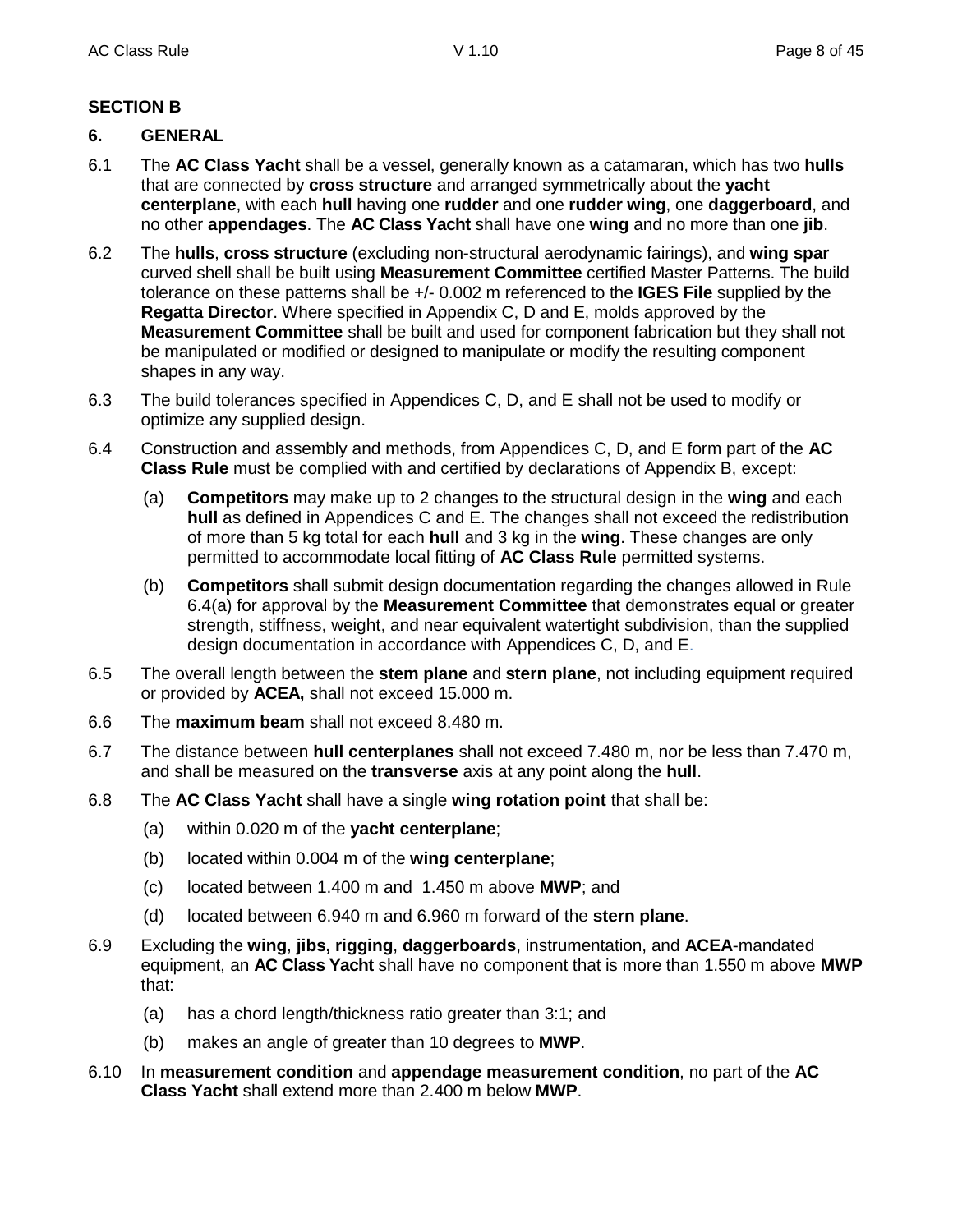- 6.11 The **Sailing Weight** shall be between 2332 kg and 2432 kg. The **Sailing Weight** includes 149 kg of **ACEA** equipment in the **measurement weight** and 18 kg of **ACEA** equipment in the **wing measurement condition** weight.
- 6.12 When in **measurement condition**, the **AC Class Yacht** shall be capable of being weighed by a three or four-point lift using multiple load cells.
- 6.13 The center of gravity of the **AC Class Yacht** when in **measurement condition** shall be between 6.100 m and 6.400 m forward of the **stern plane**.
- 6.14 Gases with a density less than standard atmosphere air shall not be used to reduce the weight of an **AC Class Yacht.**
- 6.15 The **AC Class Yacht** shall comply with Appendix G Safety Equipment and Appendix I Media and Race Committee Equipment.
- 6.16 The **Regatta Director** and the **Measurement Committee**, in consultation with **Competitors**, will specify structural tests that shall be conducted by **Competitors** on their **AC Class Yachts** and components and:
	- (a) **Competitors** shall document this testing and supply that documentation to the **Measurement Committee** and **Regatta Director** for review prior to the issuing of an **AC Class Yacht**'s first measurement certificate;
	- (b) the **Competitor** shall provide a declaration as shown in Appendix B confirming that this testing has been properly completed and that the **AC Class Yacht** and its components have passed such tests;
	- (c) details of the required testing will be published by the **Measurement Committee** as an amendment to Appendix H (as permitted by Rule 4.1(a)) as soon as practical; and
	- (d) if modifications or alterations are made to previously-tested structural components, engineering documentation or test data shall be provided to demonstrate continued compliance with the structural test requirements.
- 6.17 350 bar pressure relief valves shall be located on the supply side of hydraulic systems in order to limit maximum system pressure. Prior to November 30, 2015, the **Measurement Committee** may specify standard relief valves and their location in the hydraulic systems of the **AC Class Yacht**.
- 6.18 **Hulls** and/or **cross structure** components shall be rigidly attached to each other. No part of the **cross structure** shall be laminated or bonded to the **hulls**. Small amounts of sealant may be used in **hull**/**cross structure** joints solely for waterproofing, provided this adds less than 1% to the strength of the joint.
- 6.19 The following areas shall be able to support loading of 100 kg distributed over an area of 0.100 m by 0.100 m:
	- (a) the area bounded by a **vertical transverse** plane 1.250 m forward of the **stern plane** to the forward side of the front cross beam and the inboard side of each **hull**; and
	- (b) the area formed by a triangle whose corners are no less than 1.200 m each side of the **yacht centerplane** at the forward edge of the front cross beam, and the **tack point**.

If **cross structure** cannot support the required loadings or there is an opening that a sphere with a diameter of 0.050 m can easily pass through, then trampoline in compliance with Rule 9 must be present in that area.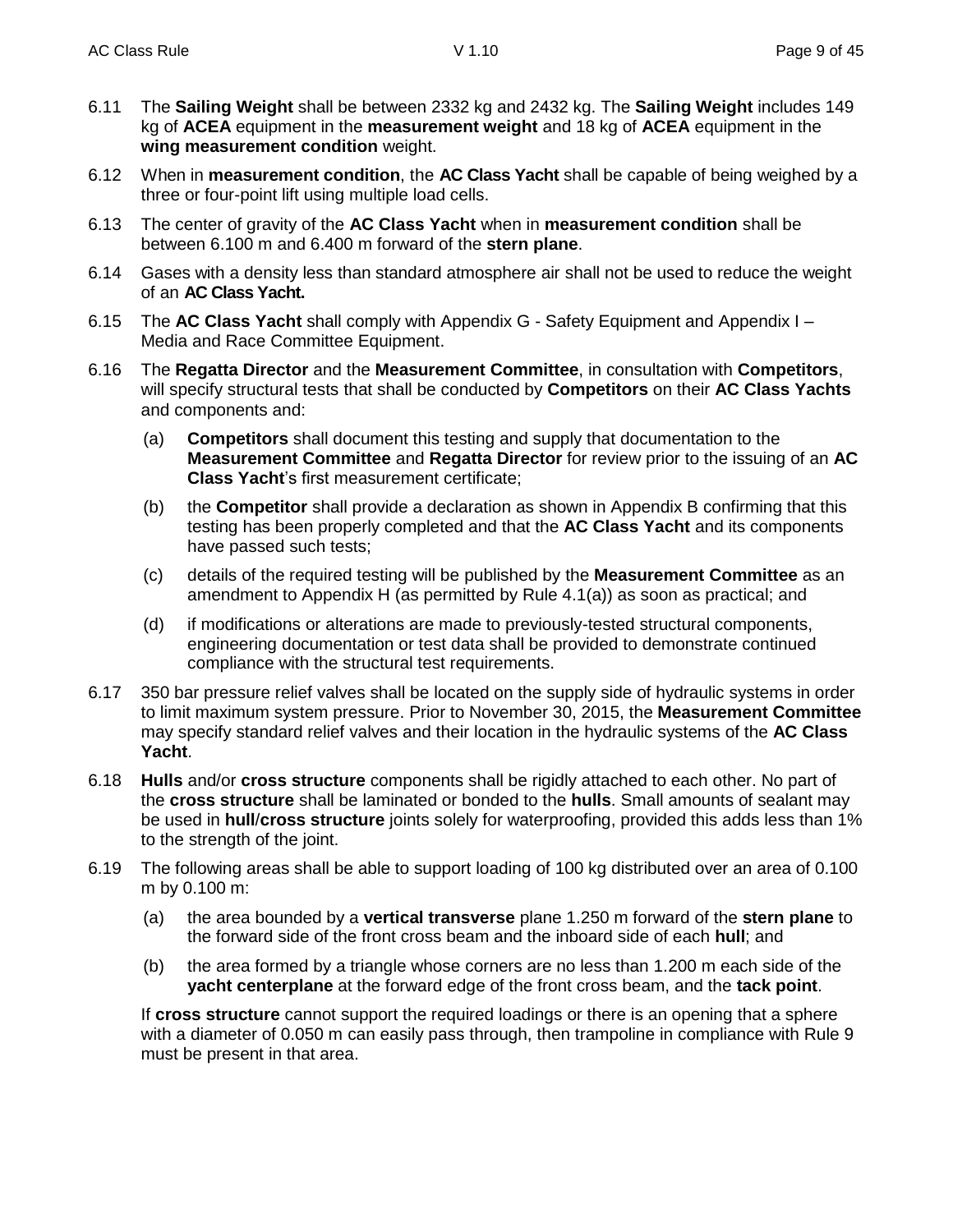- 6.20 While racing:
	- (a) the **sailing weight** of the **AC Class Yacht** shall not vary from the **sailing weight** on its measurement certificate by more than 25 kg, and shall always comply with the limits of Rule 6.11;
	- (b) bilge water shall be promptly removed;
	- (c) other than mandated in rule 6.20(b), dead weight, ballast, the **jib** and other equipment shall not be moved for the purpose of changing trim or stability;
	- (d) No more than one **jib** is allowed on board. The total **jib** weight (including no more than one **jib** bag, **luff** attachments, battens, and **jib** hardware) shall not exceed 32.0 kg. No **jib** bag shall exceed 4 kg in weight. **Jib** bags shall not be designed to retain water;
	- (e) the total weight of food and drink including any carried on the crew shall not be greater than 6 kg; and
	- (f) the top and bottom strop lengths on each element of **wing rigging** and the position of the **wing rotation point** shall be as measured in rule 25.11.

## **7. HULLS**

- 7.1 The general layout of the **hulls**, defining their arrangement and structural design is detailed in Appendix C.
- 7.2 The **hulls** outer surfaces shall be built from a **Measurement Committee** approved mold referenced in Rule 6.2 except for **hull** surface that is:
	- (a) on the lower outer surface of the **hull** surrounding the **daggerboard** penetration in accordance with Rule 11.2 and does not exceed 0.750 m **longitudinal**ly by 0.150 m **transverse**ly either side of the **hull centerplane;**
	- (b) on the lower outer surface of the **hull** surrounding the **rudder** penetration in accordance with Rule 10 and does not exceed 0.600 m **longitudinal**ly by 0.150 m **transverse**ly either side of the **hull centerplane;**
	- (c) an area on the upper surface of the **hull** no larger than required**,** for permitted **rudder** and **daggerboard** movements and systems;
	- (d) as defined in Rule 7.11;
	- (e) within 0.050 m of fittings, **rigging** attachments, or instruments;
	- (f) local reinforcements;
	- (g) openings for cockpit drainage complying with Rule 7.5, and positioned no lower than the cockpit sole.
- 7.3 Each **hull** shall be capable of being disassembled into two sections as specified in Appendix C.
- 7.4 No **hull** component, including fittings, shall extend forward of the **stem plane.**
- 7.5 Water, the weight of which could increase performance, shall not be retained in a bilge, any recess, or other volume. Any recess in a **hull** capable of retaining water at any heel angle less than 25 degrees or at any trim angle less than 10 degrees relative to **MWP** must be selfdraining with the size of the drain between 0.005 m<sup>2</sup> and 0.010 m<sup>2</sup> per 1.00 m<sup>3</sup> of the recess volume that could contain water in **measurement condition**.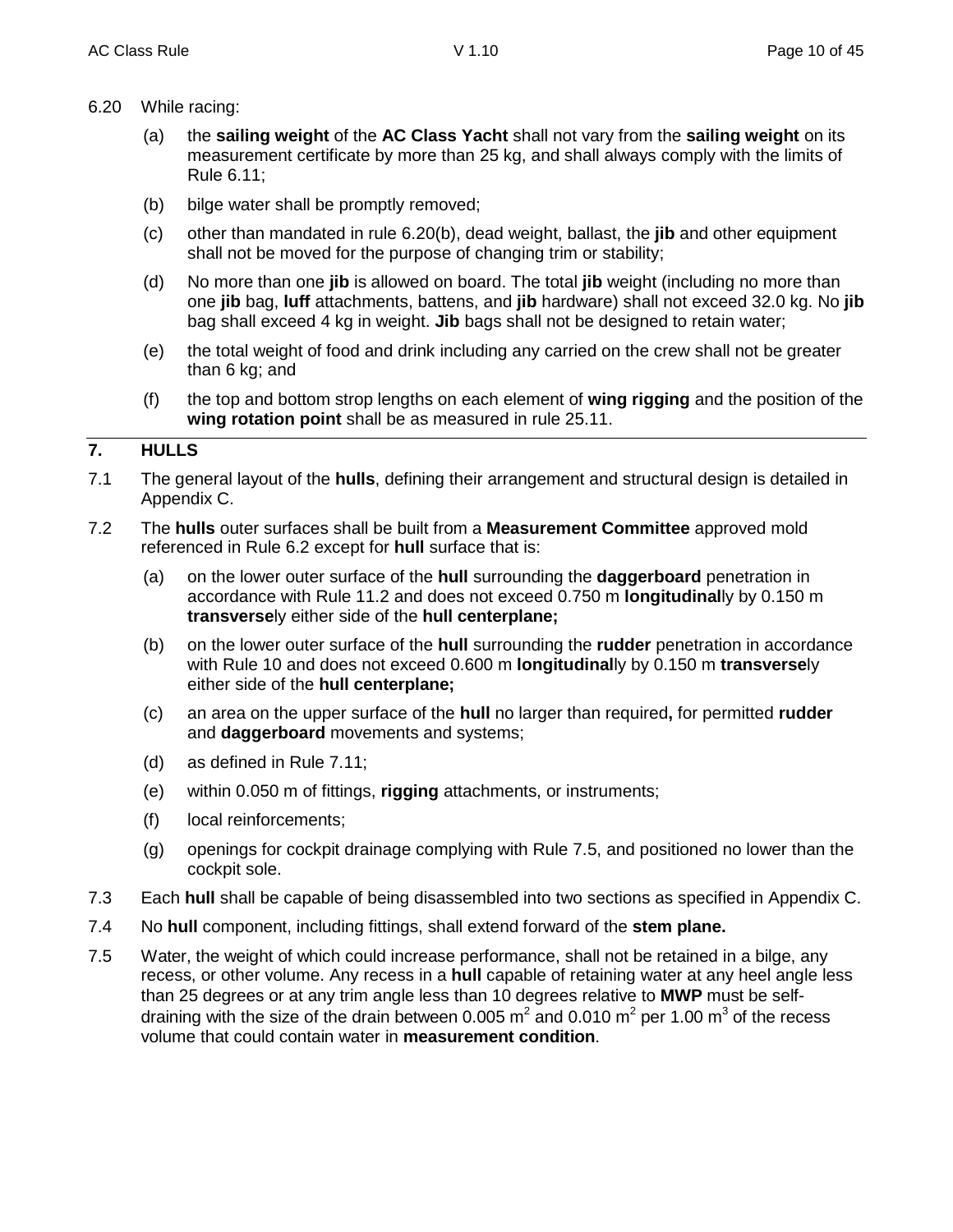- 7.6 No part of a **hull** shall be adjusted or trimmed except for a flexible surface on the upper part of a **hull** that connects to:
	- (a) the **daggerboard** case, permitting movement of the **daggerboard**; and
	- (b) the **rudder** stock, permitting movement of the **rudder**.

These flexible surfaces shall be no larger than necessary to permit this movement, and need not comply with the limits on materials in Rules 18 and 19.

- 7.7 The intersection of the **hull centerplane** and the **stern plane** shall be **vertical**.
- 7.8 Each **hull** shall have watertight compartments constructed in accordance with the drawings and specifications listed in Appendix C.
- 7.9 Each **hull** between the **stern plane** and 1.250m forward of the **stern plane** shall be fitted with an enclosed watertight compartment with a volume not less than  $0.30 \text{ m}^3$ .
- 7.10 In **measurement condition**, with **appendages** in **appendage measurement condition**, the combined calculated floodable volume below **MWP** of all **daggerboard** and **rudder** cases shall not exceed  $0.060$  m<sup>3</sup>.
- 7.11 The cockpits in each **hull** shall:
	- (a) be as defined in accordance with Rule 6.2 and Appendix C;
	- (b) have a cockpit sole that is a continuous watertight boundary;
	- (c) be built as defined in Appendix C
- 7.12 Rigging shall not attach to the hulls forward of the forward-most watertight bulkhead.
- 7.13 Hatches and watertight covers are permitted in the **hull** provided they shall:
	- (a) be closed by a cover permanently attached to the **hull** by hinges, fasteners, slides or similar arrangement;
	- (b) be watertight, meaning a closed hatch shall prevent the ingress of water from a garden hose applied from any direction;
	- (c) meet the **hull** construction requirements in Rule 19; and
	- (d) be closed while racing, except during emergencies or briefly to perform inspections.
- 7.14 Ports for hand access to **hull** compartments are permitted, provided each does not exceed 0.035 m<sup>2</sup> and is secured by a watertight cover that meets the **hull** construction requirements in Rule 19.
- 7.15 Openings in the watertight bulkheads, soles, and **hulls** are permitted for the passage of permitted systems, provided they shall:
	- (a) be no larger than required for their specific task;
	- (b) have a rubber gaiter boot or other means of closing the opening if the area exceeds  $0.00035$  m<sup>2</sup>;
	- (c) be no further forward than 8.500 m forward of the **stern plane**; and
	- (d) be at least 0.400 m above **MWP** unless the net area of the opening is less than 0.000035  $m<sup>2</sup>$  (35 sq mm).

## **8. CROSS STRUCTURE**

- 8.1 The **cross structure** shall comply with Rule 6.2 and Appendix D.
- 8.2 The **jib** self-tacking track shall be specified and fitted in accordance with Appendix D.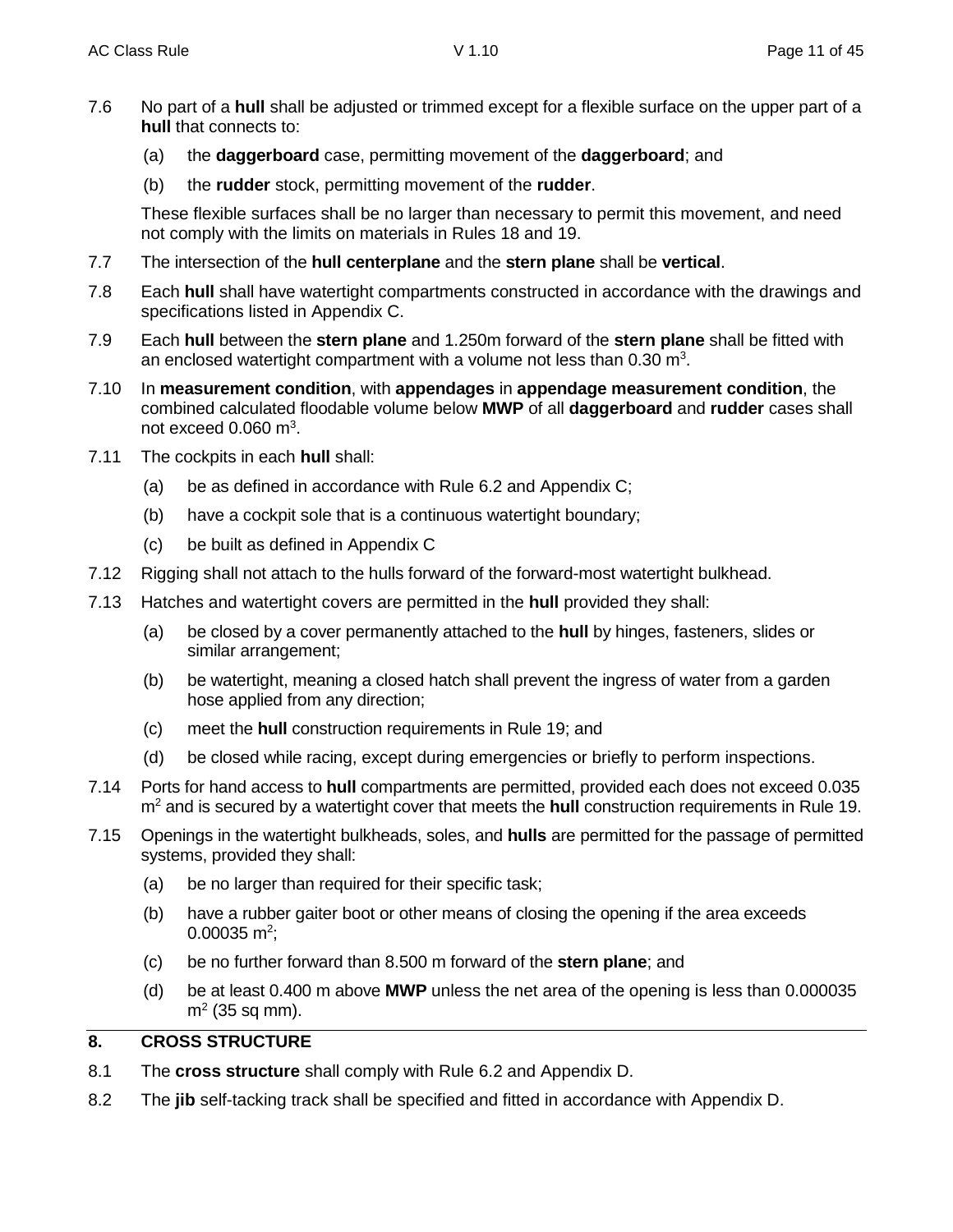- 8.3 Compliance with the construction requirements of Appendix D will be confirmed by determining the weight of each defined component of **cross structure**, net of any components or materials not required by the **AC Class Rule**.
- 8.4 **Cross structure** or fittings attached to **cross structure** shall only be allowed in the area detailed in Appendix D, except for:
	- (a) spray guards within 0.500 m of the local inboard edge of the **hull** and between **cross structure** beams. The material used for the spray guards shall be capable of being folded flat in any direction and shall be in addition to the required **trampoline**; and
	- (b) **ACEA** media equipment and associated fittings.
- 8.5 When viewed orthogonal to **MWP**, the combined projected area of the **cross structure** within 3.200 m of the yacht centerplane shall not exceed 33.00 m<sup>2</sup>. Spray guards referred to in Rule 8.4(a) are excluded in this projected area calculation. Additionally:
	- (a) this area shall be symmetrical about the **yacht centerplane**; and
	- (b) **rigging**, fittings, attachments or other surfaces shall be included in this projected area if they have a chord length/thickness ratio greater than 3:1;
- 8.6 With reference to Appendix D, the area labeled "Media Equipment" shall be available for **ACEA** media and Race Management equipment. Further details will be included in Appendix I.
- 8.7 The **cross structure** including fittings but excluding **ACEA**-mandated equipment:
	- (a) shall not extend aft of the **stern plane**; and
	- (b) shall extend no more than 12.500 m forward of the **stern plane**. Wind instrumentation is not included in this limit but shall extend no more than 14.000 m forward of the **stern plane**.
- 8.8 No area of **cross structure** when viewed orthogonal to **MWP** shall be greater than 1.000 m from an edge that provides a clear view to the water below. Clear windows in the **cross**  structure to comply with this edge distance requirement shall be no smaller than 0.05 m<sup>2</sup>. The calculated area of clear windows shall exclude any area occupied in the window by nontransparent fibers or elements.
- 8.9 No part of **cross structure**, including fairings or other surfaces and excluding fittings and deck hardware, shall move (translate or rotate about any axis) or be adjusted relative to any other part of the **cross structure**, except for normal deflections caused by sailing loads.
- 8.10 Any recess in the **cross structure** capable of retaining water must be self-draining, with the size of the drain at least 0.005  $m^2$  per 1.00  $m^3$  of the maximum recess volume, calculated at any combination of heel angle less than 25 degrees, and trim angle less than 10 degrees, relative to **MWP**.
- 8.11 No part of **cross structure** or its fittings, external to any **hull**, shall be less than 0.100 m above **MWP** or greater than 1.550 m above **MWP**.
- 8.12 **Cross structure** shall be capable of being removed from the **hulls** and shall be capable of being disassembled such that all components of the **cross structure** shall be capable of fitting into standard shipping containers with interior dimensions 12.000 m x 2.311 m x 2.650 m.
- 8.13 There shall be equipment lockers with location and dimensions defined in the **cross structure**  construction specifications in Appendix D, which shall be part of **cross structure.**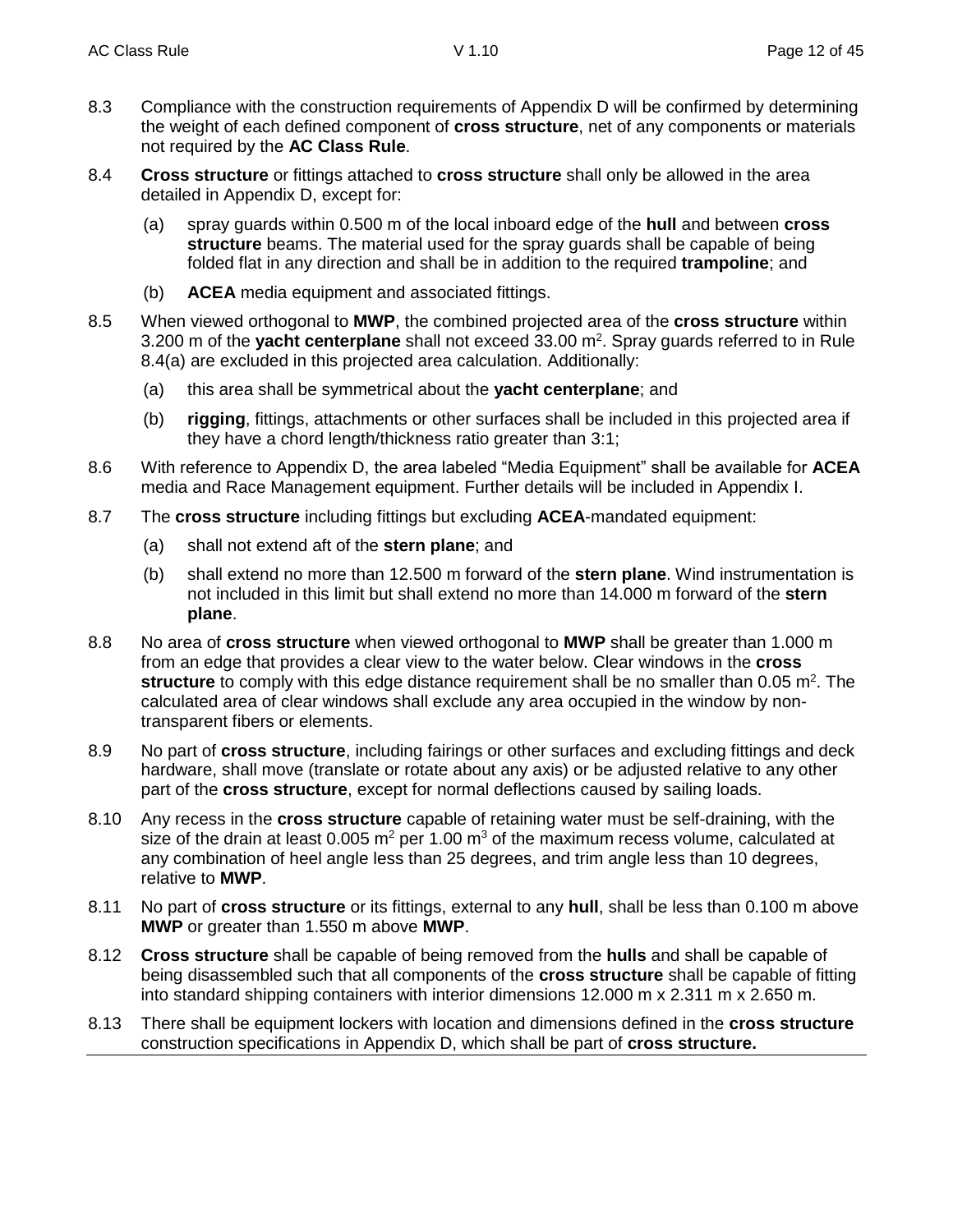## **9. TRAMPOLINE**

- 9.1 Trampolines shall be fixed to the **hulls** or **cross structure**, except trampolines may be attached to **rigging** that runs from a point approximately on the **yacht centerplane** and no further aft than the **tack point** to points at least 1.100 m from the **yacht centerplane** on the forward edge of the forward cross beam, and shall comply with Rule 6.19.
- 9.2 Trampolines shall:
	- (a) be constructed of NET Systems Ultra SilverTM netting with 0.050 m nominal dimension mesh size; and
	- (b) be strongly secured with regular spacing on their support edges; this spacing shall not be greater than 1.000 m when tensioned but without supporting the weight of crew; gaps between the trampoline and the **hulls** or **cross structure** shall not be greater than 0.200 m when tensioned but without supporting the weight of crew or a **jib**;

## **10. RUDDERS and RUDDER WINGS**

- 10.1 Each **hull** shall have one **rudder** fitted with one **rudder wing**. The **rudder** or **rudder**stock shall penetrate the **hull**.
- 10.2 No part of a **rudder** or **rudder wing**, while in **appendage measurement condition**, shall be aft of the **stern plane**, or more than 0.750 m forward of the **stern plane**.
- 10.3 No part of a **rudder**, external to the **hull**, and excluding the **rudder wing**, while in **appendage measurement condition**, shall be greater than 0.100 m from the **hull centerplane**.
- 10.4 **Rudders** shall rotate only, and shall have a maximum of two axes of rotation. One axis shall be within 0.010 m of the **hull centerplane,** measured between the upper and lower bearings, and the other shall be on a **rake axis**. **Rudder** rotation about the **rake axis** shall be limited to a 3.00 degree range while racing.
- 10.5 **Rudder** rotation about the axis within 0.010 m of the **hull centerplane** shall only be controlled by steering wheels, which shall be no less than 0.600 m in outside diameter.
- 10.6 While racing, **rudders** shall not be retracted or extended from their position in **appendage measurement condition**.
- 10.7 **Rudder** and **rudder wing** components shall be rigidly fixed to each other and their shapes shall not be adjusted while racing. The **rudder wings** shall be rigidly fixed to the **rudders** and shall not be adjusted relative to the **rudders** while racing.
- 10.8 Each **rudder wing**, while in **appendage measurement condition**, shall not exceed 1.250 m in the **transverse** direction, and shall be symmetrical about the **hull centerplane** within a tolerance of 0.020 m. The planform area, excluding the area within 0.080 m of the **hull**  centerplane, shall not be less than 0.170 m<sup>2</sup> and not greater than 0.190 m<sup>2</sup>, when projected orthogonal to **MWP**.
- 10.9 No part of a **rudder wing,** excluding the area within 0.080 m of the **hull centerplane,** shall be less than 2.100m below **MWP** while in **appendage measurement condition**.
- 10.10 **Rudder wing** chords parallel to and offset 0.080 m from the **hull centerplane** shall be within 5.00 degrees of parallel to **MWP** while in **appendage measurement condition**.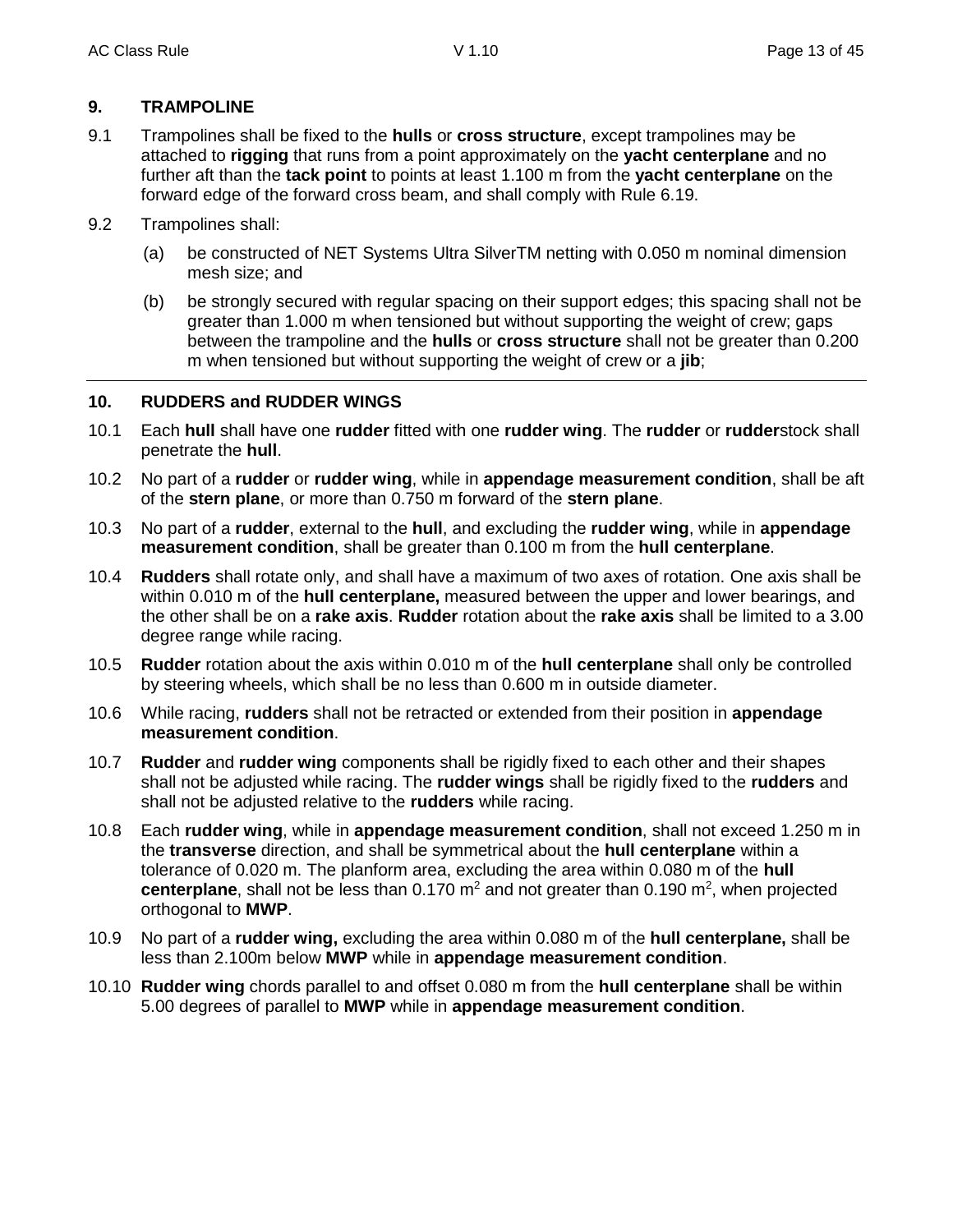- 10.11 While an **AC Class Yacht** is moored:
	- (a) **rudder** rotation about the axis within 0.010 m of the **hull centerplane** shall be capable of being locked at approximately 90 degrees to the **hull centerplane**; or
	- (b) **rudders** shall be capable of being removed; or
	- (c) **rudders** shall be capable of being retracted such that no part of the **rudders** and **rudder wings** extends more than 0.450 m below **MWP.**

## **11. DAGGERBOARDS**

- 11.1 Each **hull** shall have one **daggerboard**.
- 11.2 **Daggerboards** shall penetrate the lower surface of the **hull** entirely between 7.300 m and 8.050 m forward of the **stern plane**, and entirely within 0.150 m **transverse**ly either side of the **hull centerplane**.
- 11.3 The distance from the bottom of the upper **daggerboard** bearing to the top of the lower **daggerboard** bearing shall not be less than shown in Appendix C.
- 11.4 No part of a **daggerboard** that extends below the **hull** shall be connected to or supported by the **AC Class Yacht** in any location other than in the region described in Rule 11.2.
- 11.5 The maximum dimension of any **daggerboard** shall be 4.200 m in any direction, measured along a straight line.
- 11.6 When fully retracted, **daggerboards** shall extend no more than 0.400 m below **MWP**. The **Measurement Committee** may install draft stripes or other references to verify that **daggerboards** are fully retracted.
- 11.7 **Daggerboards**, in any and all positions, shall not exceed **maximum beam** below **MWP**. **Daggerboards** (including fittings and control systems) may exceed **maximum beam** above the diagonal line formed by a point 1.000 m above **MWP** at **maximum beam**, and a point 3.000 m above **MWP** at 0.500 m outboard of **maximum beam**. No part of a **daggerboard** or **daggerboard** system shall extend beyond 0.500 m outboard of **maximum beam**, regardless of height above **MWP**.
- 11.8 The center of rotation of the lowest load-transferring **daggerboard** bearing shall not translate relative to the **hull**.
- 11.9 At the lowest load-transferring **daggerboard** bearing, and relative to that bearing surface, no point of the **daggerboard** in contact with the bearing shall translate **longitudinal**ly more than 0.020 m or **transverse**ly more than 0.010 m.
- 11.10 A **daggerboard** shall only:
	- (a) be retracted or extended; and
	- (b) rotate around no more than two axes (or combination of the two axes) whose limits shall be determined as follows:
		- (i) The maximum rotation about the **cant axis** shall be 15 degrees with the **rake axis** rotation set to **appendage measurement condition**; and
		- (ii) The maximum rotation about the **rake axis** shall be 12 degrees and the **rake axis** shall be within 15 degrees of horizontal with the **daggerboard** set to **appendage measurement condition**.
- 11.11 **Daggerboard** components shall be rigidly fixed to each other and the **daggerboard** shape shall not be adjusted while racing**.**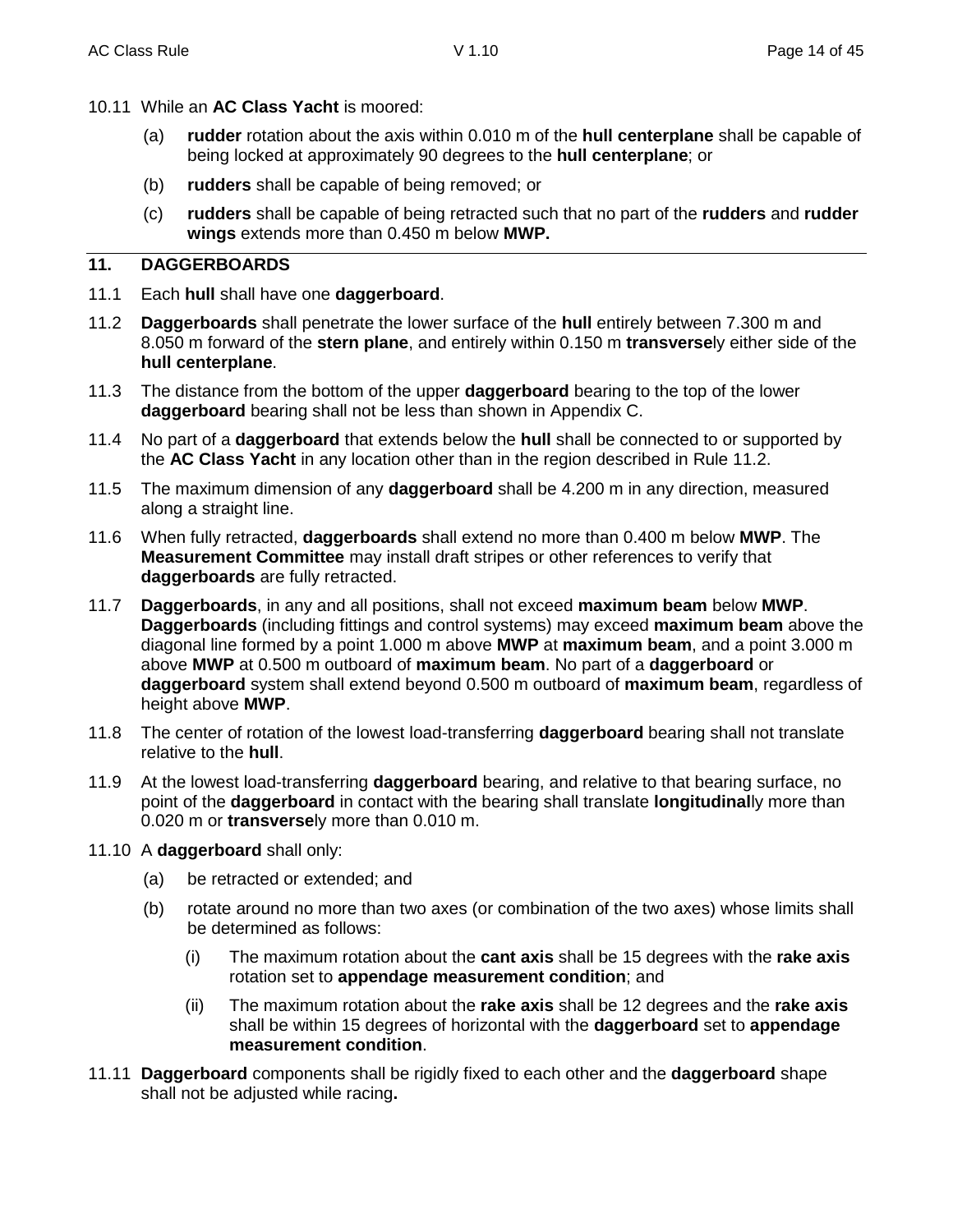- 11.12 **Daggerboard** cases or trunks shall effectively drain within ten seconds of the **hull** being lifted above the surface of the water.
- 11.13 **Daggerboard** bearing fairings are allowed within the area defined in Rule 7.2 (a); they shall not be controllable and shall move only passively as the result of the permitted movements of **daggerboards** and their bearings.
- 11.14 **Daggerboards** shall not be used to generate force for the purpose or effect of increasing righting moment when used on the windward side of an **AC Class Yacht**. This Rule 11.14 does not apply:
	- (a) when the **daggerboards** are fully retracted (in accordance with Rule 11.6);
	- (b) prior to starting, as defined in **RRSAC**;
	- (c) when the windward **daggerboard** inadvertently penetrates the surface of the water for less than 10 continuous seconds;
	- (d) when the **AC Class Yacht** is within 10 seconds prior to and after tacking or gybing; or
	- (e) when the **AC Class Yacht** is taking a penalty.

#### **12. WING**

- 12.1 The **IGES File** named "ACC WING\_RULE\_V4\_SRM.igs" forms part of the **AC Class Rule**. This file contains definitions of the surfaces of the main element ("ME"), consisting of the **wing spar**  (including the curved shell and the shear web) and attached aerodynamic surface, and the three flap elements ("FE") and their locations, and measurement marks.
- 12.2 The general layout of the **wing**, defining the main components of the **wing** and their arrangement, is detailed in Appendix E.
- 12.3 Except for the **wing spar** "D" shaped section, the **wing** outer surface shall be designed as represented by the **IGES file** and built within the tolerance of 0.006 m over internal structure, and 0.006 m external and 0.045 m internal to the **IGES file** surface over unsupported film areas, or as set out in Appendix E except:
	- (a) Region "F" in Appendix E, where no component shall extend more than 0.750 m outside the **IGES file** surface;
	- (b) with the **wing** in **wing measurement position,** a gap no larger than 0.060 m is permitted between flap elements. This gap may be filled or covered with pliant material, which shall not deviate from the **wing** surface by more than 0.020 m;
	- (c) control systems, and control system fairings that the **Measurement Committee** determines are no larger than required; and
	- (d) fittings, **rigging** attachments, instruments, and local reinforcements around components listed in 12. 3 (c) and (d).
- 12.4 The **wing spar** shall be a "D" shaped section which is made up of a curved shell and a full length shear web above Region "F" in Appendix E. The curved shell outer surface shall be built from a **Measurement Committee** approved mold referenced in Rule 6.2 and the outer surface shall be designed as represented by the IGES file and built within the tolerance of 0.004 m. One opening in the shear web wholly within 1.000 m of the spar join is allowed up to an area of 0.185 m<sup>2</sup>. Other openings in the shear web up to an area of 0.050 m<sup>2</sup> are allowed. The combined total area of shear web openings shall be less than  $0.400$  m<sup>2</sup>.
- 12.5 The **wing rotation point** fitting on the **wing** shall not be adjusted while racing.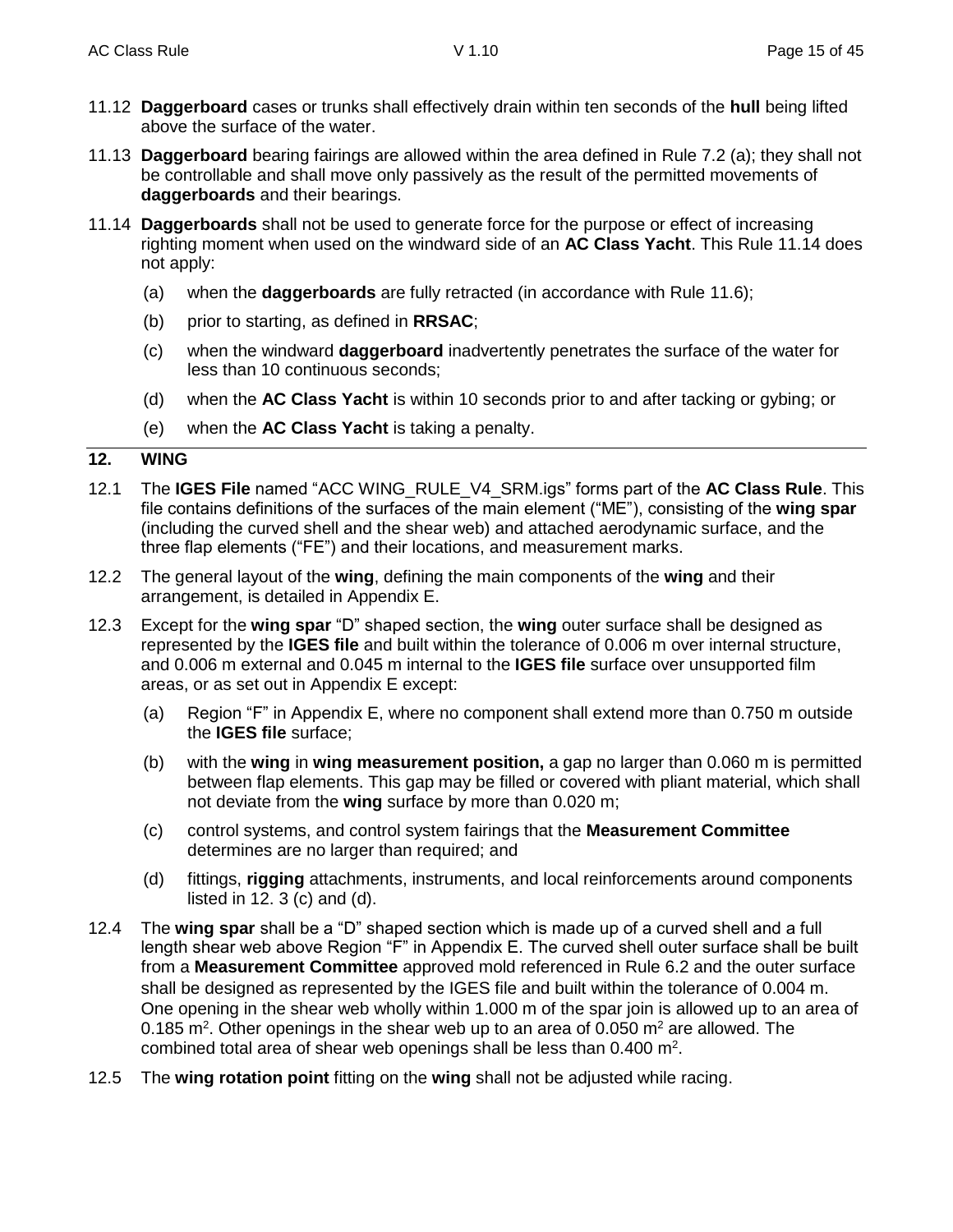- 12.6 Items listed in Rule 12.3 (c) and (d) are permitted external to the **wing** surface. When viewed perpendicular to the wing datum plane, the projected area of these items outside the **wing** surface detailed in the **IGES File** in the region within:
	- (a) 4.000 m below the **wing top plane** to the wing top plane shall not exceed 0.30 m<sup>2</sup>; and
	- (b) 2.000 m above the **wing datum plane** to the lowest extent of the **wing** shall not exceed  $2.00 \text{ m}^2$ .
- 12.7 The main element **wing spar** and main element aerodynamic surface shall not be adjusted relative to each other.
- 12.8 The three flap elements and the main element shall each be single enclosed aerodynamic surfaces, except for surfaces in way of items listed in Rule 12.3 (c) and (d).
- 12.9 A flap shall only rotate, or twist as a result of the differential rotation at the top and bottom of the flap, and:
	- (a) that rotation shall be about the flap pivot points that shall be centered within 0.004 m of the **wing centerplane** and specified in Appendix E; and
	- (b) the horizontal sectional shape of a flap shall not be adjusted.

No other flap movements are allowed, except for incidental movements caused by normal **wing** deformations while sailing.

- 12.10 The weight of the **wing** in **wing measurement condition** shall be not less than 445 kg, and the center of gravity shall be not less than 9.150 m above the **wing rotation point**.
- 12.11 No device shall be used to modify the torsional rigidity of the main element.
- 12.12 The **wing** main element in **wing measurement position** shall be capable of being lifted by points:
	- (a) within 0.100 m of the **wing rotation point**;
	- (b) within 0.050 m of the bottom flap pivot axis, and
	- (c) point "U",

as detailed in Appendix E.

- 12.13 With the **wing** main element horizontal with the flaps removed and supported at points detailed in Rule 12.12 the angular deflection of the **wing centerplane** measured at the **wing top plane** shall be no greater than 2.00 degrees due to the application of a weight of 100 kg added at pivot point "T" as referenced in Appendix E.
- 12.14 The **wing spar** shall be capable of being disassembled into two separate **wing spar** sections as detailed in Appendix E.
- 12.15 The area above the **wing top plane** (refer Appendix E) is reserved for **ACEA** media equipment. Wind instrumentation, if fitted, shall extend no more than 1.000 m above the **wing top plane** (measured orthogonal to the **wing top plane**), and shall have a chord length/thickness ratio no greater than 3:1. Any wind instrumentation extending above the **wing top plane** must not interfere with **ACEA** equipment, and shall be submitted to the **Measurement Committee** for approval.
- 12.16 Teams are required to install a flotation system in the top of the **wing** that provides 415 kg of buoyancy when fully immersed and centered 20.500 m above the **wing rotation point**. A minimum of 300 kg of buoyancy shall be provided by solid EPS (expanded polystyrene) foam with an approximate density of 12 kg/m<sup>3</sup>. The remainder of the buoyancy may be provided by an air bag inside the **Wing spar**. The installed flotation system weight shall be a minimum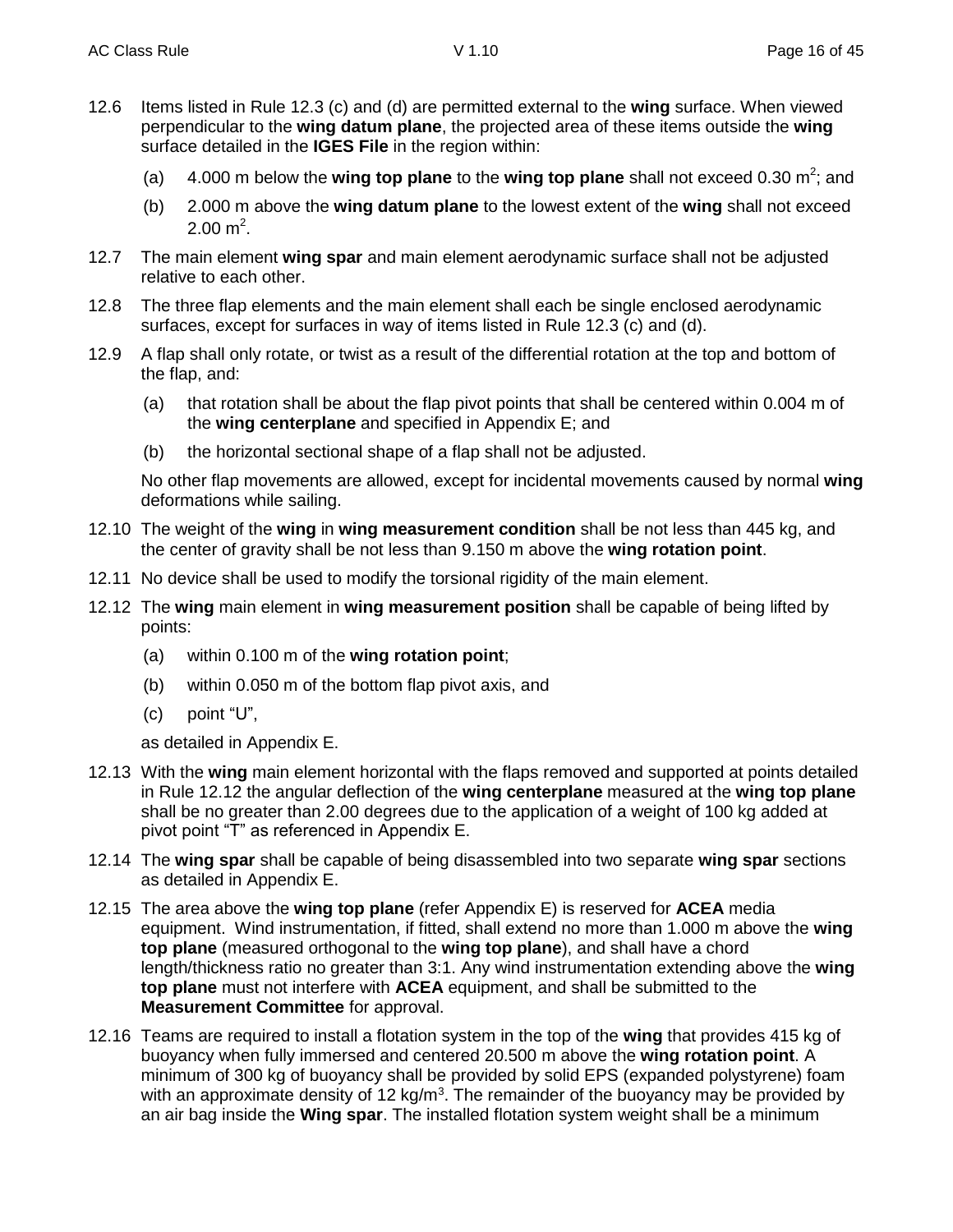weight of 6.0 kg centered a minimum of 20.500 m above the **wing rotation point**.

## **13. RIGGING**

- 13.1 The **wing rigging** shall be as specified in Appendix E Drawing # ACC-W-1001 RIG AND SAILPLAN.
- 13.2 **Wings** shall:
	- (a) only have two shrouds per side, and one forestay;
	- (b) have the shrouds and forestay connected to their corresponding chainplates on the **wing**, **hulls** and **bowspirit** and arranged as shown in ACC-W-1001 RIG AND SAILPLAN.

## **14. JIB**

- 14.1 **Jib** nominal dimensions shall be as shown in Appendix F**.**
- 14.2 **Jibs, jib** hardware and battens shall be standard equipment, the make and model of the **jibs**, **jib** hardware and battens shall be specified by the **Regatta Director** prior to September 30, 2015.
- 14.3 When set, the **jib** shall be set with the **tack** no lower than the **tack point**.
- 14.4 The **tack point** shall be:
	- (a) between 5.190 m and 5.210 m forward of the **wing rotation point**;
	- (b) not less than 1.450 m above **MWP**, measured with an upward **vertical** load applied at the **tack point** not exceeding 500 kg; and
	- (c) within 0.030 m of the **yacht centerplane**.
- 14.5 **Jibs** shall not be modified. Any proposed repair to a **jib** shall be submitted to the **Measurement Committee** for review and approval.
- 14.6 No device shall control a **jib** except:
	- (a) a sheet that is part of a self-tacking sheeting system on the **cross structure,** and which attaches to hardware on the **clew** or **clew** board;
	- (b) a cunningham system near the **tack**;
	- (c) **leech** lines and **foot** lines as supplied with the **jib**; and
	- (d) a halyard or **head** pennant.

## **15. ADJUSTMENT OF CONTROL SURFACES**

- 15.1 The management of power used to adjust **control surfaces** on an **AC Class Yacht** shall only be controlled by:
	- (a) **manual** input;
	- (b) Electrical or electronic systems, operated in compliance with the **AC Class Rule** and initiated by **manual** input;
	- (c) passive devices that limit power transmission or flow to one direction (check valves, relief valves, cams or ratchets, etc); and/or
	- (d) relief valves including counter balance valves that release hydraulic oil into a low pressure return.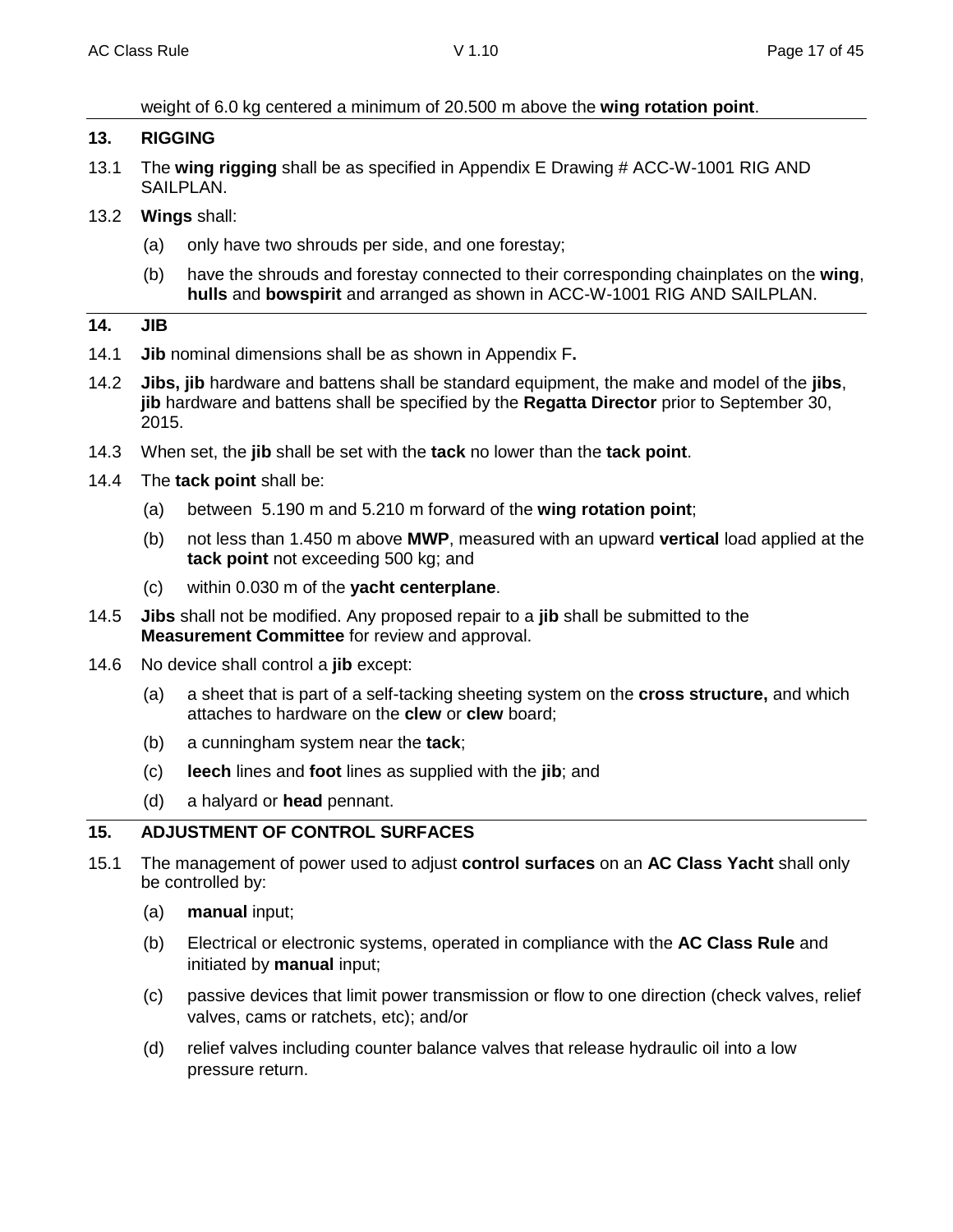- 15.2 Control Systems in General
	- (a) Except as provided in Rule 15.2(c) and 15.3, systems and devices used to adjust the **control surfaces** may only use direct **manual** input and/ or an internally generated timing signal initiated by **manual** input. Any input or feedback used by the control systems to adjust the **control surfaces** is not permitted unless specifically allowed by the **AC Class Rule**.
	- (b) Except as provided in Rule 15.2(c) and 15.3, control systems used to adjust **control surfaces** shall not use positional information of the **control surface** or any part of the control system, whether that positional information is measured, inferred or indicated by any method, including electronic counting, indexing or pulsing (e.g. stepper motors and indexing actuators are not permitted).
	- (c) A system controlling a hydraulic valve or drive clutch may use feedback from the internal state of that valve or drive clutch (e.g. to drive a cam or spool to a target position), providing that the feedback provides no information or indication as to the state of the control system outside that valve, drive clutch, or drive clutch actuator.
- 15.3 Control Systems for **Appendage** rotation about the **rake axis**
	- (a) Positional feedback for adjustment of **appendage** rotations about the **rake axis** is permitted. Feedback and input to these control systems shall only be provided from the following:
		- (i) input as allowed in Rule 15.2;
		- (ii) **appendage** rotation about the **rake axis** directly measured relative to the **hull** to which they are attached; and/or
		- (iii) the extension of hydraulic rams and/or electrical actuators that are used to control the rotation of **appendages** about the **rake axis**, and whose extension is related only to the **appendage** rotation in Rule 15.3(a)(ii).
	- (b) If as a result of **daggerboard** rotation about the **rake axis**, incidental rotation about the **cant axis** may occur but shall not exceed 3 degrees.
- 15.4 Power delivery control devices:
	- (a) shall have the wiring for devices permitted in Rule 15.2 isolated and clearly identifiable from the wiring systems permitted in Rule 15.3. The wiring for devices described in Rules 15.2 and 15.3 shall be isolated and clearly identifiable from any other wiring system. Each of these systems shall have its own voltage supply which may be connected to a common battery provided each system is electronically isolated; and
	- (b) shall be hard-wired and may use protocol-based communications (CAN, Ethernet, etc.)
- 15.5 Hydraulic valves, drive clutches, and electrical actuators shall be available to all **Competitors** on a reasonable commercial basis. **Competitors** may seek a confidential determination from the **Measurement Committee** as to the components complying with this Rule 15.5. The list of hydraulic valves, drive clutches and electrical actuators approved under this Rule 15.5 shall be made public 150 days prior to the first scheduled race of the **America's Cup Qualifiers** and updated as **Competitors** seek further determinations after this date.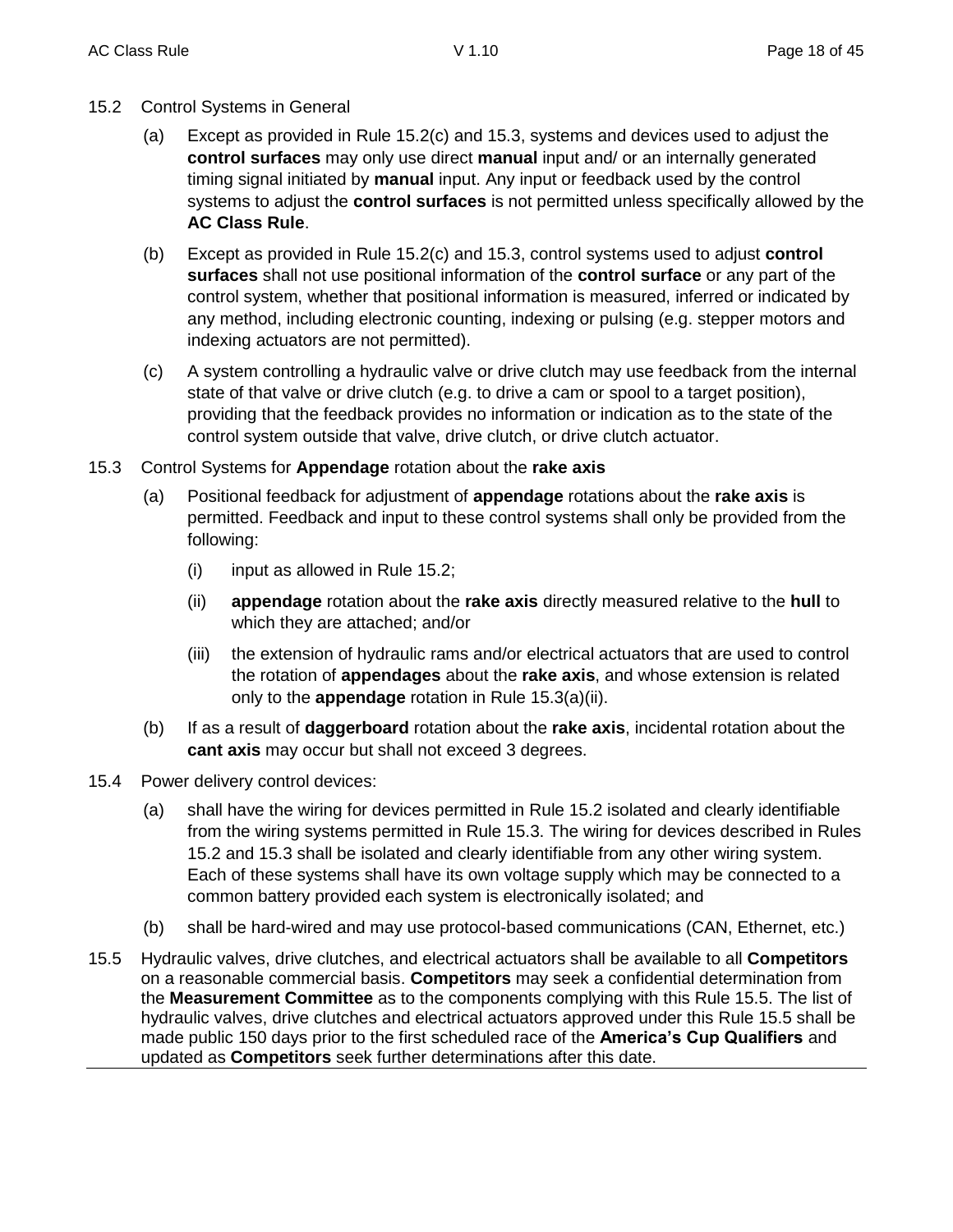## **16. MANUAL POWER AND STORED ENERGY**

- 16.1 Power for the adjustment of the **control surfaces** shall only be:
	- (a) from **manual** power;
	- (b) as allowed in Rule 16.2; or
	- (c) from the effect of gravity and the direct contact with wind or sea on that **control surface**, except that:
		- (i) **rudder** rotations (including a **rudder wing** that is connected to a **rudder**) about the axis on the **hull centerplane** may be linked; and
		- (ii) power from one **daggerboard** rotation or translation shall not be used to adjust a different rotation or translation of that **daggerboard**.

For the purposes of Rule 16.1, **wing** is considered as a single control surface.

- 16.2 The use of stored energy and non-**manual** power is prohibited, except for:
	- (a) small springs (or collections thereof), shock cords (or collections thereof), and similar passive devices that deliver less than:
		- (i) 50 J of energy;
		- (ii) 500 N of force; and
		- (iii) 10 Nm of torque.
	- (b) nominal amounts of energy stored in hydraulic systems that when isolated from the hydraulic accumulators permitted in Rules 16.2(c), 16.2(d), and 16.2 (e) deliver less than 0.25 liters hydraulic oil from all hydraulic systems combined, when the system is discharged after pressurizing to maximum pressure;
	- (c) low pressure hydraulic or gas accumulators of less than 6 bar which provide back pressure to a hydraulic system to prevent cavitation, but do no significant work themselves;
	- (d) one **manually**-pressurized hydraulic pressure accumulator as specified by the **Measurement Committee** before September 1, 2015, used to energize the hydraulic system that controls **appendage** rotations about their **rake axes** and any incidental rotation of the **daggerboard** in the **cant axis** as permitted in Rule 15.3(b);
	- (e) two **manually**-pressurized hydraulic pressure accumulators as specified by the **Measurement Committee** before September 1, 2015, used to energize the hydraulic system that controls **daggerboard** extension and retraction. These accumulators in 16.2(e) may be linked;
	- (f) batteries to power electric bilge pumps;
	- (g) batteries to power instruments, on-board crew communication and **ACEA** media equipment; and
	- (h) batteries and small capacitors used to operate the control devices permitted in Rule 15 provided none of the power is used in the adjustment of a **control surface**.
- 16.3 **Manually** powered electrical systems shall only use direct current (DC) and operate at voltage less than 60 volts.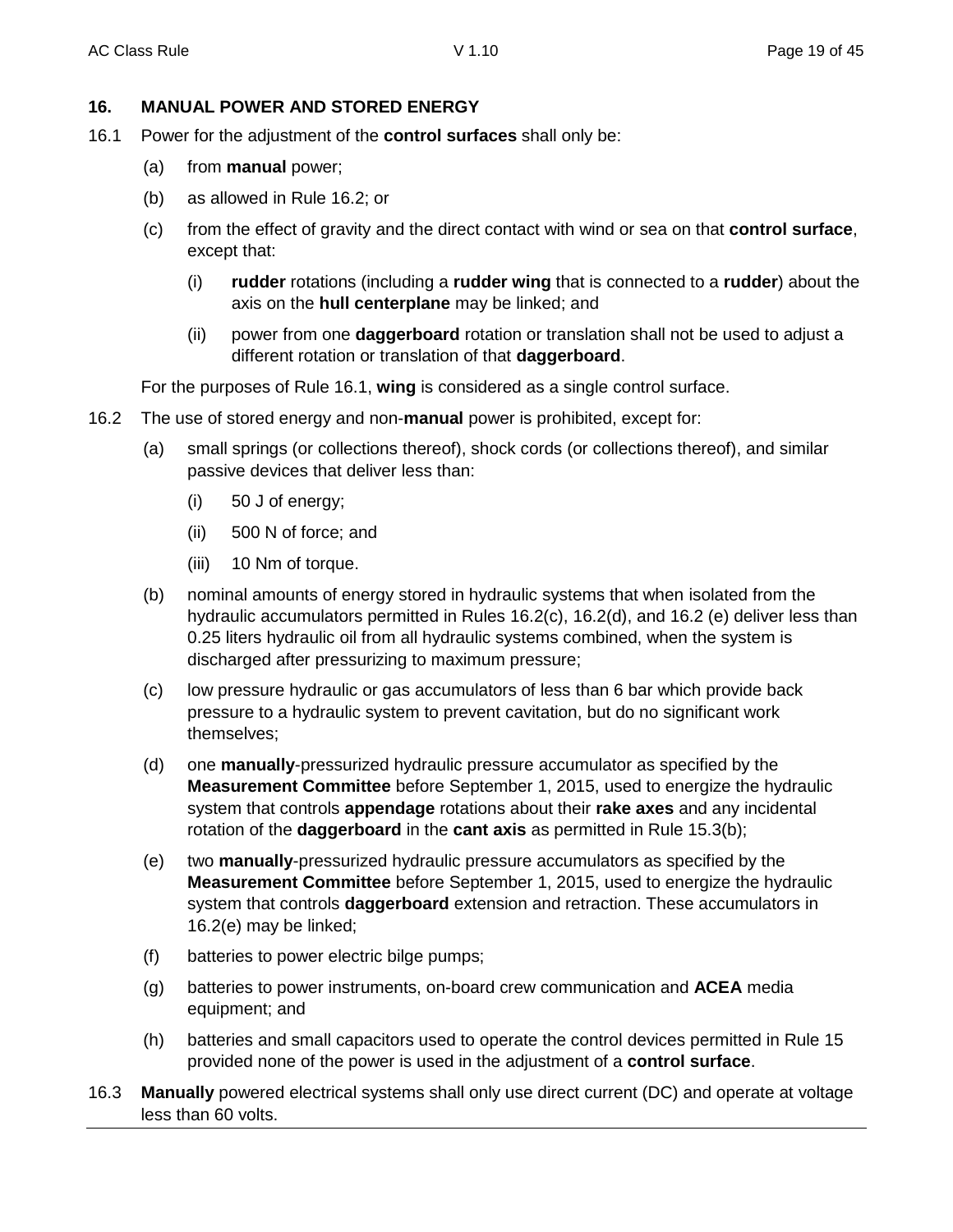## **17. CREW**

- 17.1 There shall be six crew (unless reduced while racing due to accident or injury).
- 17.2 The total weight of crew, dressed in light shorts only, shall not be greater than 525 kg. Compliance with this Rule 17.2 will be determined by the **Measurement Committee**, and may not be protested by **Competitors**. Crewmembers shall be weighed prior to competing in a race, as specified by the **Measurement Committee**. The **Measurement Committee** will use that recorded weight for any verification of compliance until the next specified crew weighing date. In the event that a crewmember is re-weighed at any time, a new weight will be recorded and will be used for any subsequent verification of compliance.
- 17.3 The weight of clothing and equipment carried (including food, drink and mandated personal safety equipment) shall be no more than 8.5 kg per crewmember. The crew clothing and equipment shall be weighed dry.
- 17.4 Crew clothing and equipment shall not retain water for the purpose of increasing weight.
- 17.5 While racing, crew shall not be below the cockpit sole and or inside the enclosed watertight volume of a **hull** except during emergencies or briefly to perform inspections.
- 17.6 Crew shall comply with Appendix G Safety Equipment and Appendix I Media and Race Committee Equipment.

## **SECTION C**

## **18. GENERAL LIMITS ON MATERIALS AND CONSTRUCTION**

- 18.1 Limits on materials and construction methods in Rule 18 apply except where altered by Rules 19, 20, 21 and 22.
- 18.2 A maximum of 15 kg of **FRP** constituent parts from commercially-available ex-stock material (e.g. tube, plate, etc.) may be used in the construction of the **AC Class Yacht**, provided that no single constituent part exceeds 3.0 kg. These constituent parts are not constrained by the materials limits and construction methods otherwise set out in the **AC Class Rule**.
- 18.3 Boron and Beryllium are prohibited except when used as an alloy in concentrations of less than 0.00042%, or in electronic components.
- 18.4 The use of electron beam or any other non-thermal radiation cure of composites is prohibited. This does not prohibit the use of conductive heating with electrical current for the cure of composites.
- 18.5 Sandwich construction techniques are permitted. Any component materials used in the core shall have a compressive modulus of elasticity in any direction not exceeding 75 GPa, and shall only be composed of aluminum honeycomb, meta-aramid (Nomex) honeycomb, timber or foam.
- 18.6 The temperature of **FRP** components, other than **jibs** and **rigging**, shall not exceed 135 degrees Celsius at any time during construction and post construction.
- 18.7 Other than permitted in Rule 18.2, no **FRP** component shall have **fiber modulus** greater than 395 GPa.
- 18.8 Isotropic materials shall have an elastic modulus less than 220 GPa, except for:
	- (a) bearings that are part of commercially available hardware.
	- (b) materials used in the manufacture of the external surface of **daggerboards**:
		- (i) as listed in Rule 18.8(c) below and as may be added to by means of an **interpretation**; and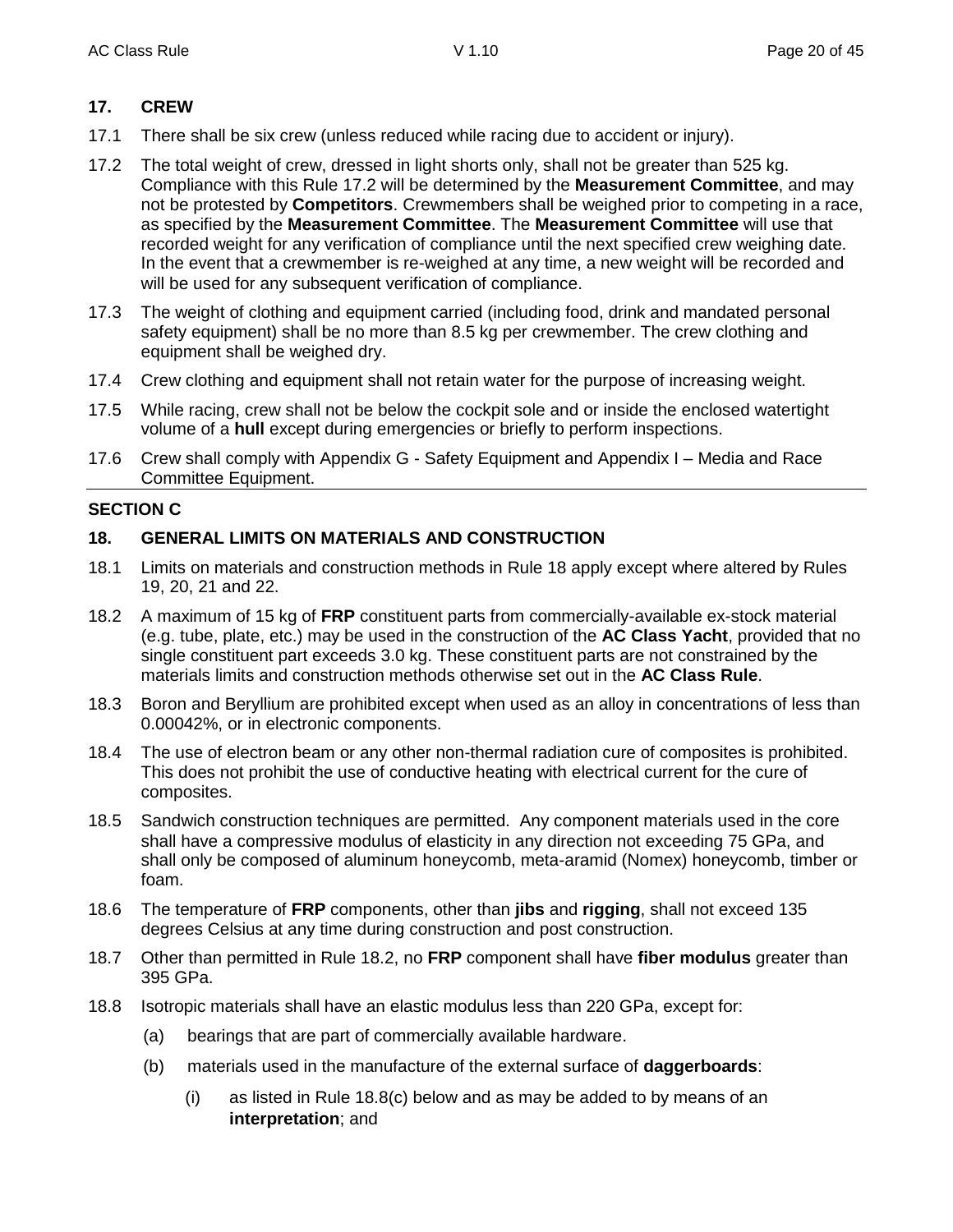- (ii) which provide no increase in overall strength or stiffness; and
- (iii) contained in a layer not more than 0.4mm thick, and
- (iv) having an elastic modulus of less than 220GPa when fully cured.
- (c) approved materials complying with Rule 18.8(b)
	- (i) Gurit SF 95VH, including versions with E-glass fiber carrier.
- 18.9 Pressure applied at any time during construction of **FRP** components, other than **jibs**, shall not exceed 7.0 atmospheres, but this limitation shall not prohibit building methods including the use of clamps or mechanical fastenings, wrapping, and winding etc.
- 18.10 Materials with elastic modulus exceeding that specified in the **AC Class Rule** may be used in FRP components provided:
	- (a) the largest dimension of each particle does not exceed 1 micron; and
	- (b) the total weight of that material in any **FRP** laminate does not exceed 1% of the weight of that **FRP** laminate; and
	- (c) the part or component complies with Rules 18.7 and 18.8
- 18.11 Local reinforcements, increased core density, or removal of core are permitted in way of fittings, attachments, and openings for permitted **AC Class Rule** systems. Any such local area must equal or greater strength, stiffness and weight than the supplied design documentation in accordance with Appendices C, D, and E and complying with Rule 18, 19 and 20.
- 18.12 The addition of structural components and structural reinforcement is permitted.

#### **19. HULL AND CROSS STRUCTURE (EXCLUDING BOWSPRIT) LIMITS ON MATERIALS AND CONSTRUCTION**

- 19.1 No **FRP** used to construct the **hull**, **cross structure** (excluding **bowsprit**), and their internal structures shall have **fiber modulus** greater than 245 GPa.
- 19.2 Each **hull** and component of **cross structure** shall be constructed in accordance with the drawings and specifications listed in Appendix C and D. The drawings define nominal fiber areal weights and resin content, core thickness, and core density permitted.

According to industry standard tolerances it is permitted that:

- (a) the actual fiber areal weight may vary by  $+/-$  3.5 % of nominal;
- (b) the actual resin content may vary by  $+/- 3\%$  of nominal;
- (c) the actual core thickness may vary up to 0.3mm of minimum; and
- (d) the actual core density may vary by  $+/- 10$  %.

For example:

- (i) a drawing defined 150 gr/m2 nominal fiber weight is satisfied by using a material which has a fiber weight greater than 144.75 gr/m2.
- (ii) a drawing defined 34% nominal resin content is satisfied by using a material which has a resin content greater than 31%.
- (iii) a drawing defined core thickness is satisfied by using a material which has a core thickness of 0.3mm less than the minimum.
- (iv) a drawing defined 70 kg/m3 nominal core density is satisfied by using a material which has a core density of 63 kg/m3.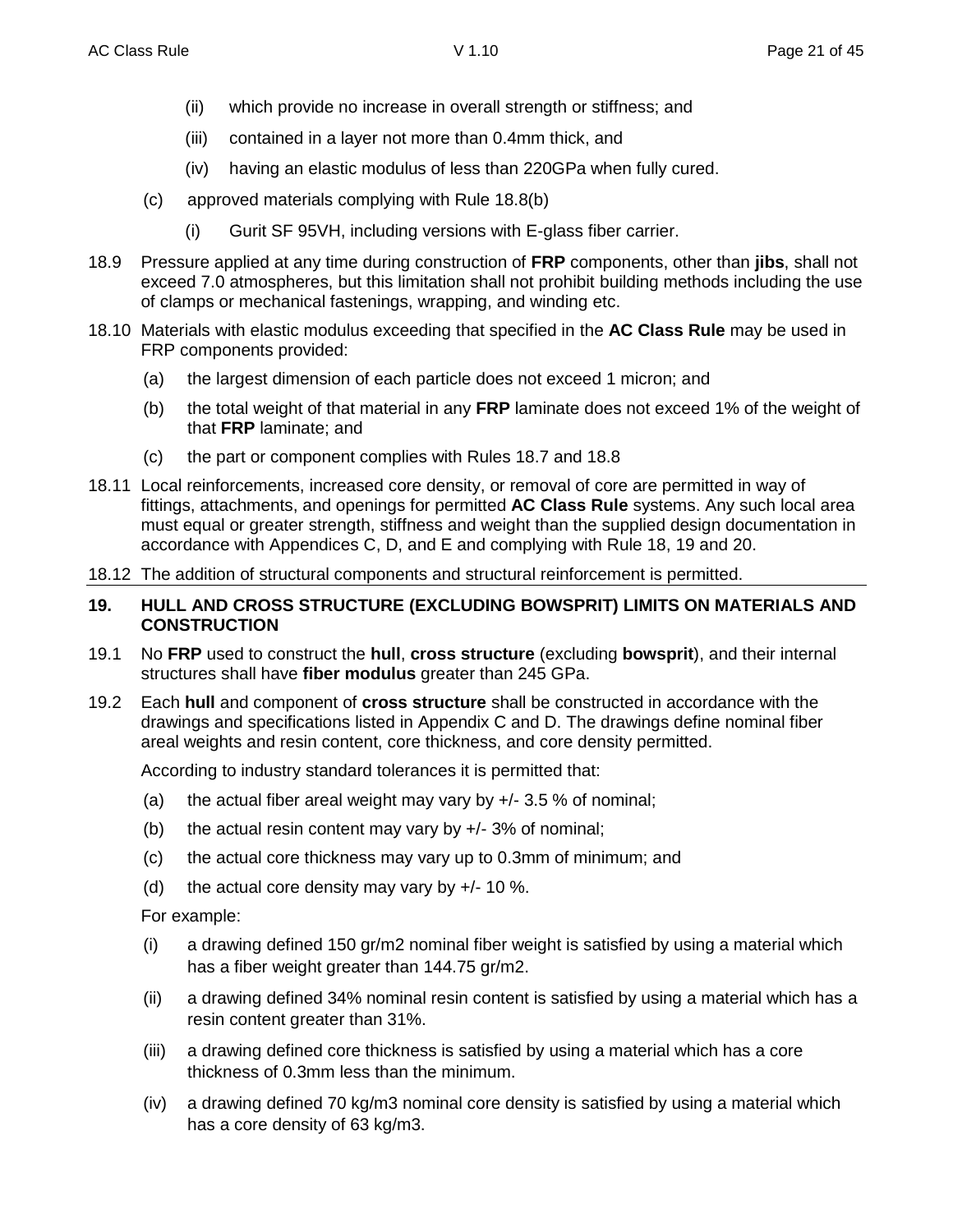Laminates resulting in greater fiber weight, resin content, core density, or core thickness than specified in Appendix C and D are permitted.

- 19.3 **Hulls, cross structure** (excluding **bowsprit**), and their internal structures shall not have pressure applied at any time during construction that exceeds 1.0 atmosphere, but this limitation shall not prohibit building methods including the use of clamps or mechanical fastenings, wrapping, and winding, etc.
- 19.4 The shell weight (skins, core, and core bonding adhesive) of any **hull** surface, except cockpit sole shall not be less than 2.80 kg/m<sup>2</sup>, excluding any paint and fairing. The shell weight of the cockpit sole (skins, core, and core bonding adhesive) shall not be less than 2.60 kg/m<sup>2</sup>, excluding any paint and fairing. These limits apply to all areas of the **hull** and cockpit surfaces that are exposed to the sea and/or weather.
- 19.5 The shell weight of any **cross structure** surface (excluding non-structural aerodynamic fairings), represented in Rule 8.1, (skins, core, and core bonding adhesive) shall not be less than 2.60 kg/m<sup>2</sup>, excluding any paint and fairing.

## **20. WING SPAR LIMITS ON MATERIALS AND CONSTRUCTION**

- 20.1 The shell weight (skins and if fitted, core, and core bonding adhesive) shall not be less than:
	- (a) 1.82 kg/m<sup>2</sup> for the outside surface of the **wing spar**; and
	- (b)  $1.65 \text{ kg/m}^2$  for the shear web.
- 20.2 Wing spars shall be constructed in accordance with the drawings and specifications listed in Appendix E. The drawings define nominal fiber areal weights and resin content, core thickness, and core density permitted.

According to industry standard tolerances:

- (a) the actual fiber areal weight may vary by  $+/-$  3.5 % of nominal,
- (b) the actual resin content may vary by  $+/- 3\%$  of nominal,
- (c) the actual core thickness may vary up to 0.3mm of minimum,
- (d) the actual core density may vary by  $+/- 10 \%$ .

For example:

- (i) a drawing defined 150 gr/m2 nominal fiber weight is satisfied by using a material which has a fiber weight greater than 144.75 gr/m2.
- (ii) a drawing defined 33% nominal resin content is satisfied by using a material which has a resin content greater than 30%.
- (iii) a drawing defined core thickness is satisfied by using a material which has a core thickness of 0.3mm less than the minimum.
- (iv) a drawing defined 48 kg/m3 nominal core density is satisfied by using a material which has a core density of 43.2 kg/m3.

Laminates resulting in greater fiber weight, resin content, core density, or core thickness than specified in Appendix C and D are permitted.

20.3 Soft aerodynamic surfaces of the **wing** shall be covered with CorTuff® 300 gauge film as detailed in Appendix E. Alternative materials that match stiffness and weight may be may be approved by the **Measurement Committee** via an **interpretation**.

## **21. HARDWARE AND RIGGING LIMITS ON MATERIALS AND CONSTRUCTION**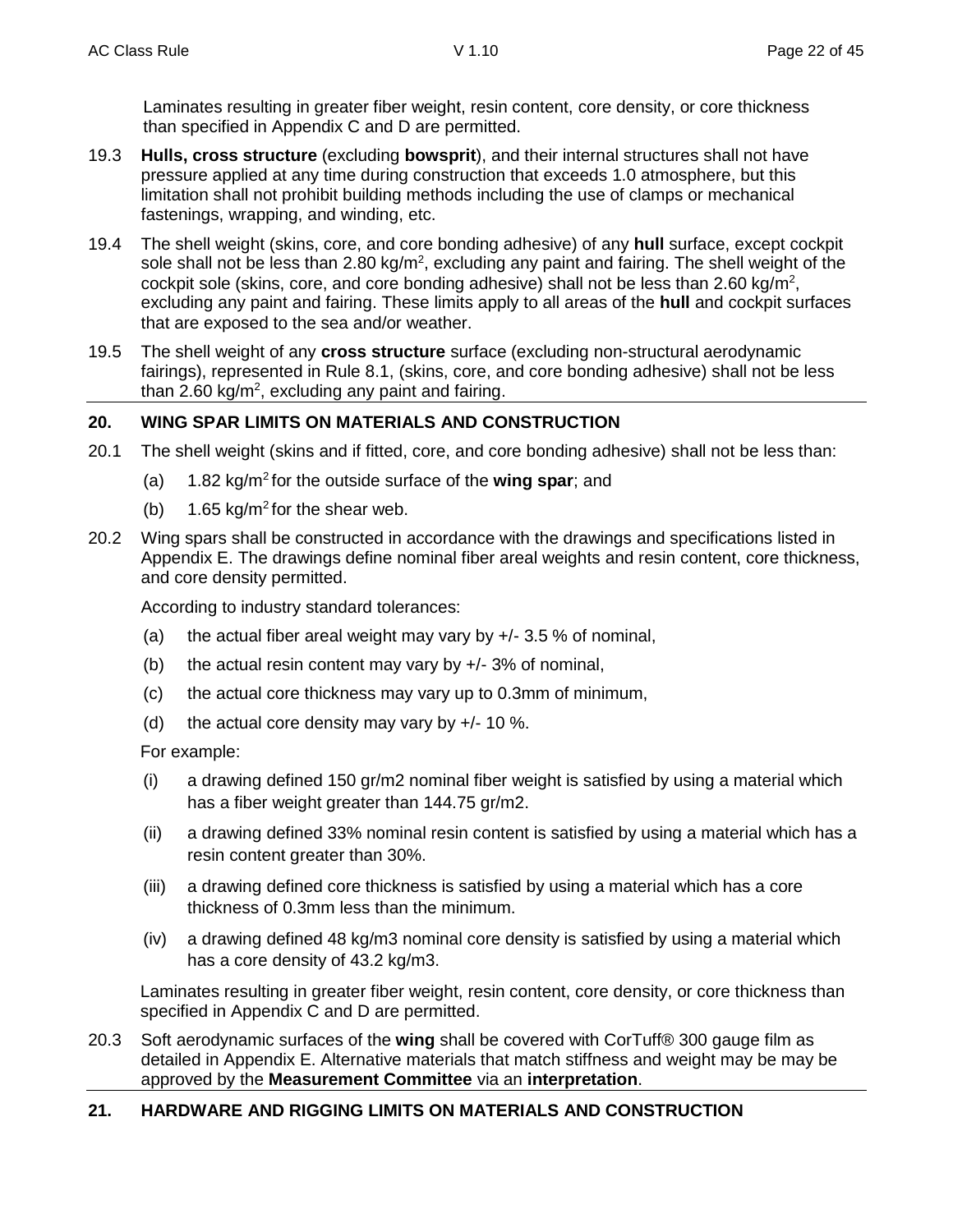21.1 Hardware and fittings shall be constructed of wood, polymer, aluminum alloys, **FRP**, titanium, or steel and steel alloys, bronze, brass or a combination thereof, except bearings as permitted in Rule 18.8.

## **22. SURFACE FINISHES AND BOUNDARY LAYER INTERFERENCE**

- 22.1 The outermost surface of **hulls**, **appendages, appendage** fairings, and **cross structure** shall be:
	- (a) painted using only paint systems generically specified as two-component linear polyester saturated aliphatic polyurethane, two-component epoxy urethane, or two-component acrylic urethane, and manufactured by International, Awlgrip, Akzo Nobel, DuPont, Alexseal or Resene, except as specifically permitted by Rule 22.1 (b). Epoxy-based primers and undercoats manufactured for use with these topcoat systems are permitted, and may form part of the exposed surface finish, provided they are unmodified from there standard formulation. No materials other than specified manufacturer-supplied retardants, accelerants, thinners and pigments shall be added. Similarly, the specific gravity of the paint shall not be altered with any material other than those specified above. The **Measurement Committee** may authorize the use of comparable paint products from other manufacturers provided those products meet comparable requirements for product standardization, compliance, and testing;

or

- (b) unpainted, provided that surface complies with the requirements of Rule 18 and as altered by Rules 19, 20 and 21 and does not contain leaching materials or other components designed to reduce surface friction.
- 22.2 In addition to Rule 22.1:
	- (a) the application of vinyl or other plastic film over the surface of the **hulls** for advertising or branding is allowed, provided that the film shall not be specially textured or otherwise manufactured in a way that could improve the characteristics of the flow of water inside the boundary layer; and
	- (b) small quantities of friction-reducing compounds (for example, McLube) may be applied prior to racing, to the surface of a **daggerboard** only where it passes through the **daggerboard** bearings, and solely for the purpose of reducing bearing friction while raising and lowering the **daggerboard**. A **Competitor** shall have received the approval of the **Measurement Committee** for the type and quantity of friction-reducing compounds to be used for this purpose.
- 22.3 The outermost surfaces of the **hulls**, **appendages, appendage** fairings, and **cross structure** may be sanded and cleaned with normal concentrations and quantities of detergents or similar materials. However, while afloat on a scheduled race day, no substances shall be present on these surfaces other than those permitted in Rules 22.1 and 22.2.
- 22.4 Devices in, on or near the surface of any **hull**, **appendages** and **appendage** fairings, the purpose or effect of which is or could be to bleed off or alter the water or air flow of the boundary layer, including (but not limited to) holes in surfaces and Large Eddy Break-Up Devices (LEBUs), are prohibited. Normal through-**hull** fittings (such as self-bailers, drains, and boatspeed transducers) are permitted.
- 22.5 Specially textured surfaces, including (but not limited to) riblets and compliant surfaces, are prohibited.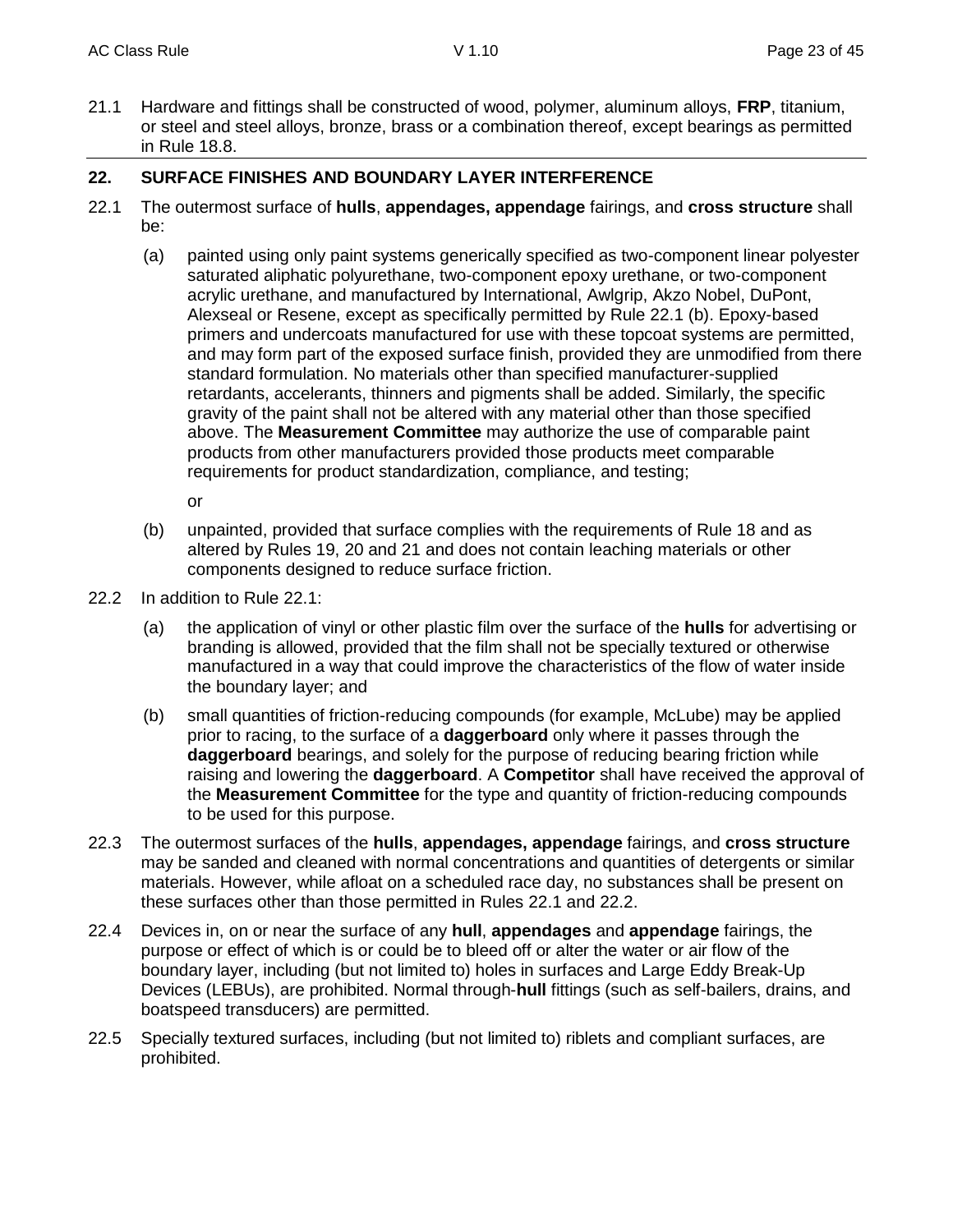22.6 Electric, magnetic, sonic, thermal, chemical (other than permitted by Rule 22.2(b)) and other methods, the purpose or effect of which is to reduce the surface drag of the water or air in the boundary layer, are prohibited.

#### **SECTION D**

#### **23. MEASUREMENT MARKS**

- 23.1 The **MWP** reference plane shall be marked on the master pattern, **hull** mold, and any part produced from the mold.
- 23.2 The **Measurement Committee** may place measurement marks on **AC Class Yachts**. Such marks include, but are not limited to, reference screws or punch marks, measurement bands, and **measurers'** signatures and/or seals or stickers on any component. These marks may be defined in the **hull**, **cross structure,** and **wing** molds and shall transfer to any part produced from the molds.
- 23.3 Measurement marks of any type placed or otherwise confirmed by a **measurer** shall not be moved, removed, altered, or replaced without written permission from the **Measurement Committee**.

## **24. DECLARATIONS**

- 24.1 **Competitors** shall provide the **Measurement Committee** declarations signed by the relevant designer(s), builder(s) and **Competitor's** representative affirming that:
	- (a) **hull(s)** have been constructed from materials (including surface finishes) and using the methods permitted by the **AC Class Rule**;
	- (b) **cross structure** except for items listed in Rules 8.4 (a) and (b) has been constructed from materials and using the methods permitted by the **AC Class Rule**;
	- (c) **appendages** have been constructed from materials (including surface finishes) and using the methods permitted by the **AC Class Rule**; and
	- (d) the **wing spar** has been constructed from materials and using the methods permitted by the **AC Class Rule**.

The form of this declaration shall be as shown in Appendix B. The **Measurement Committee** may require additional declarations of a similar form to confirm compliance with any other aspect of the **AC Class Rule**.

24.2 **Competitors** shall provide to the **Measurement Committee** a material usage schedule and the material manufacturer's certificate of compliance for **FRP** used in each component described in Rule 24.1. However, documentation is not required for wet-laminate **FRP** materials used in the construction of any component, provided that the total quantity of wet-laminate **FRP** is less than 5% by weight of the total **FRP** materials used in the construction of that component. Details of the documentation required shall be published by the **Measurement Committee** in accordance with Rule 26.1.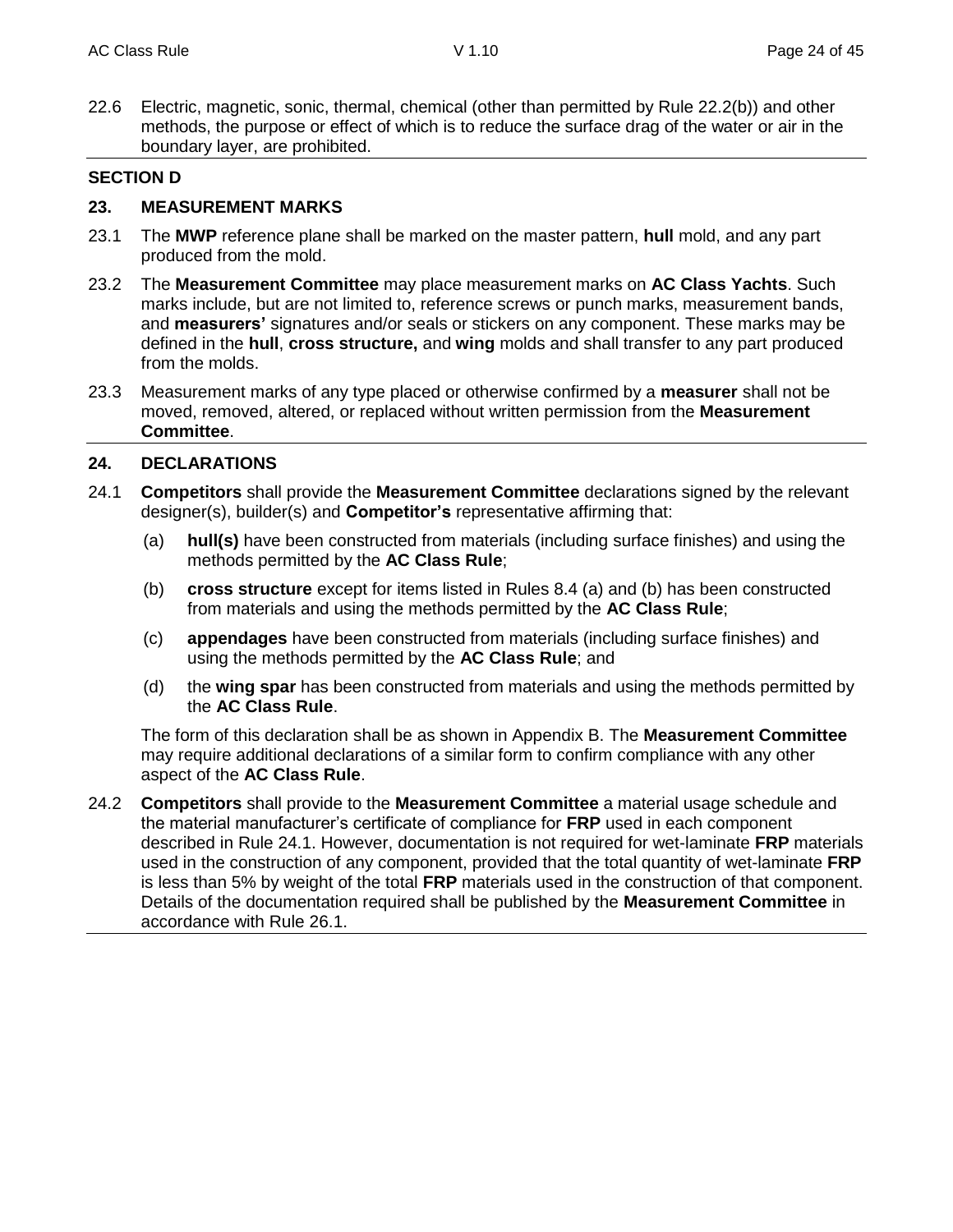## **25. INSPECTION AND MEASUREMENT**

- 25.1 **Competitors** shall permit and assist all inspections and measurements by a **measurer** and the **Measurement Committee**, and shall afford all reasonable facility to carry out such measurements and inspections, including during construction. **Competitors** shall provide measurement information reports to **measurers** as requested.
- 25.2 For establishing continuing compliance with Rule weight limits, the **Measurement Committee** will determine and record the weight of any components, modifications, repairs, additions, subtractions, or replacements to a degree of precision and using methodology they determine to be practical and appropriate for that purpose (including re-weighing). **Competitors** shall provide all assistance to the **Measurement Committee** required by them in tracking these changes.
- 25.3 The **measurer** shall take at least two (2) **hull** laminate samples per **hull**, no larger than 0.065m in diameter and from a location of their choosing.
- 25.4 The **Measurement Committee** reserves the right to take samples from the **cross structure** components.
- 25.5 The **measurer** shall take at least two (2) laminate samples per **wing spar**, no larger than 0.065 m in diameter from a location of their choosing.
- 25.6 The **Measurement Committee** reserves the right to take samples of the paint or vinyl from the **hull** and/or **appendages** for analysis by the manufacturer to ensure that only Rule permitted surface finishes have been used.
- 25.7 An **AC Class Yacht** may be re-measured in whole or in part at the discretion of the **Measurement Committee**.
- 25.8 A **measurer** who becomes aware that a **Competitor** may have failed to comply with the **AC Class Rule** shall advise the **Measurement Committee**.
- 25.9 Weights shall be corrected for local gravitational effects to the geographic datum of the **Match** venue.
- 25.10 When carrying out measurement ashore, the **measurer** shall allow a reasonable time to drain water from the **AC Class Yacht** and allow the substitution of wet **rigging** with equivalent dry **rigging**.
- 25.11 The measurer shall measure the top and bottom strop lengths on each element of **wing rigging** and the position of the **wing rotation point** with the **wing** positioned and **rigging** tensioned as specified in Drawing # ACC-W-1001 RIG AND SAILPLAN.pdf.

## **26. MEASUREMENT PROCEDURES**

26.1 Measurement equipment specifications and measurement methodology are determined by the **Measurement Committee** and will be available to all **Competitors**.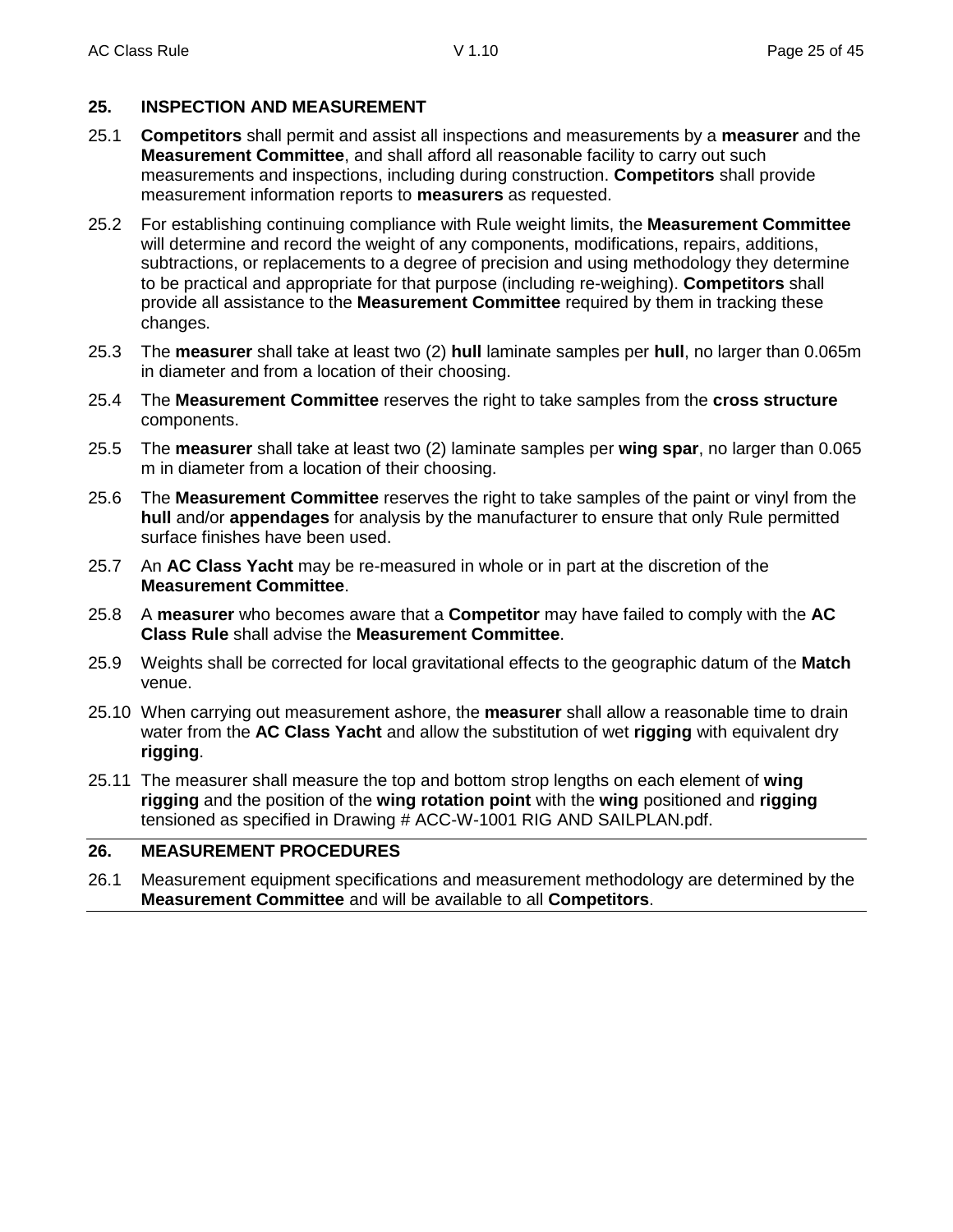## **27. MEASUREMENT CONDITIONS**

- 27.1 The **AC Class Yacht** shall be brought to **measurement condition** to determine the **measurement weight** and center of gravity as referenced in Rules 6.11 and 6.13. The **measurement condition** includes everything aboard the **AC Class Yacht** during a race, in its racing position, or equivalent **longitudinal** position, and with the yacht level to the satisfaction of the **measurer**, except the following:
	- (a) the **wing** as it was weighed in **wing measurement condition**;
	- (b) crew;
	- (c) crew clothing and equipment carried on the person while racing;
	- (d) the **jib** (including **jib** bags, **luff** cables and hanks);
	- (e) food and drinks; and
	- (f) "other safety equipment" as detailed in Rule Appendix G1(g)

## 27.2 In **appendage measurement condition**:

- (a) **appendages** shall be in the position resulting in their deepest draft below **MWP**; and
- (b) **rudder** root chords shall be parallel to the **hull centerplane**;
- 27.3 The **wing** in **wing measurement condition** shall:
	- (a) be capable of being weighed by horizontal suspension from two points, however the **measurer** may use alternative weighing arrangements if he believes they will yield more accurate results;
	- (b) be oriented in **wing measurement position**;
	- (c) include all equipment attached to or mounted on the **wing** and in its normal racing position except for "other safety equipment" as detailed in Rule Appendix G1(g); and
	- (d) have all rigging in place and pulled down tight along the **wing**..
- 27.4 Any component of the **wing** not included in Rule 27.3(c) shall be included in **measurement weight**.
- 27.5 With the approval of the **Measurement Committee**, a removable temporary device to support the forward **cross structure** in the way of the **tack point** may be fitted during determination of **measurement weight**. The effects of this device on **measurement weight** and **longitudinal** center of gravity will be tared out by the **Measurement Committee**. See Rule 14.4 (b) specifying allowed tension applied by this device.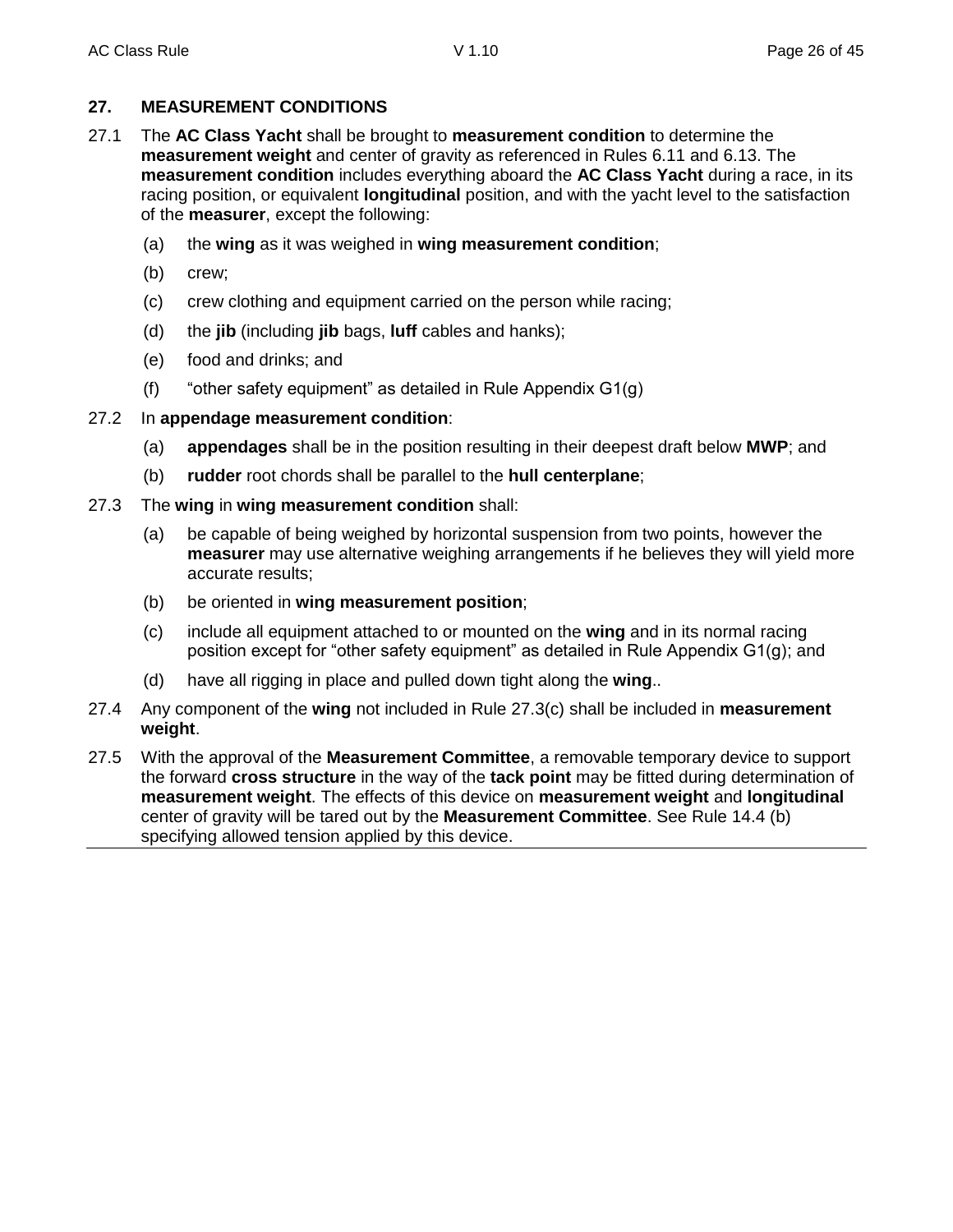## **28. MEASUREMENT CERTIFICATE**

- 28.1 When the **Measurement Committee** concludes that the **AC Class Yacht** complies with the **AC Class Rule**, it shall issue to the **Competitor** a measurement certificate as in Appendix A and shall retain a copy for its own records. The **Measurement Committee** shall provide a copy of the front page to the **Regatta Director** for public dissemination.
- 28.2 **Competitors** shall obtain approval of the **Measurement Committee** prior to making any repairs or any other changes which, individually or cumulatively, could impact on the **AC Class Yacht's** compliance with her measurement certificate or any other aspect of the **AC Class Rule**.
- 28.3 The measurement certificate ceases to be valid if there is any change to:
	- (a) any information recorded on the **AC Class Yacht's** measurement certificate;
	- (b) the shape of the **hull** surface, except for flexible surfaces on the upper part of the **hull** as permitted by Rule 7.6;
	- (c) the shape of the **appendage** surfaces;
	- (d) the shape of the **cross structure** (excluding fittings);
	- (e) the shape of the measured **wing** surface in **wing measurement position** (excluding shape changes due to changing film tension so long as the tolerances in rule 12.3 are respected); or
	- (f) the **longitudinal** center of gravity caused by movement of equipment that was included in **measurement condition**, that results in a pitch moment difference greater than 50 kg.m . (Note: limits to be specified per Rule 6.13 still apply).
- 28.4 The **Measurement Committee** shall withdraw an **AC Class Yacht's** measurement certificate when they have reason to believe it no longer complies with this **AC Class Rule**.
- 28.5 An **AC Class Yacht** shall have only one valid measurement certificate at any one time.
- 28.6 The **Measurement Committee** shall hold **AC Class Yacht** data and information in strict confidence. The **Measurement Committee** may supply data or information to an appropriate independent official, if the **Measurement Committee** is satisfied the data and information will be held in strict confidence.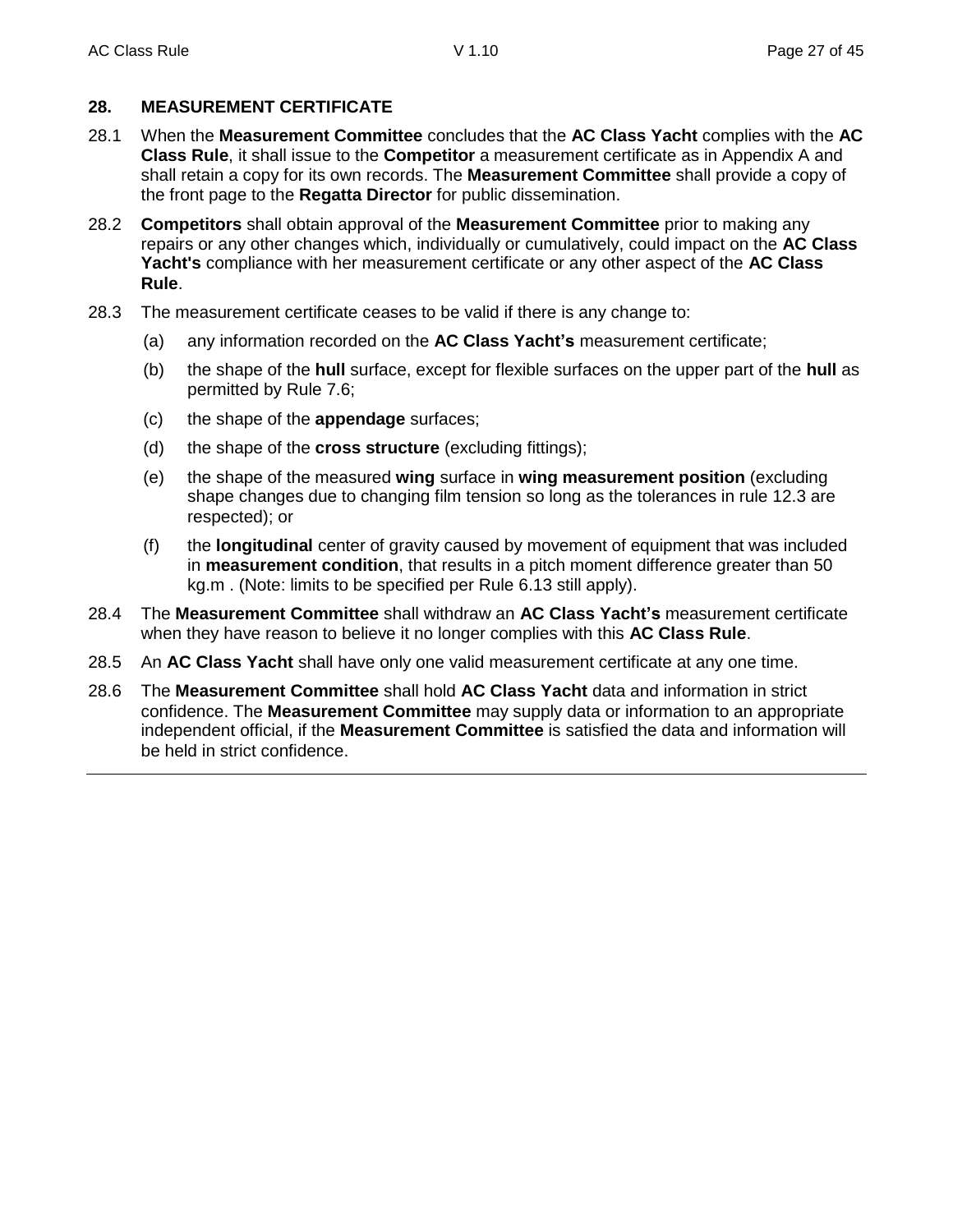## **APPENDIX A - MEASUREMENT CERTIFICATE**

## **AC Class Yacht Measurement Certificate**

Name of Yacht:

Yacht Identification Number:

Measurement Certificate Number:

Builder(s):

Owner(s):

#### **VALIDATION**

We confirm that this yacht has been measured in accordance with the **AC Class Rule**, and has been found to be in compliance with the Rule.

Signatures of Issuing **Measurers** (on behalf of the **Measurement Committee**)

Date of Certification:

Supersedes Certificate No. & Date: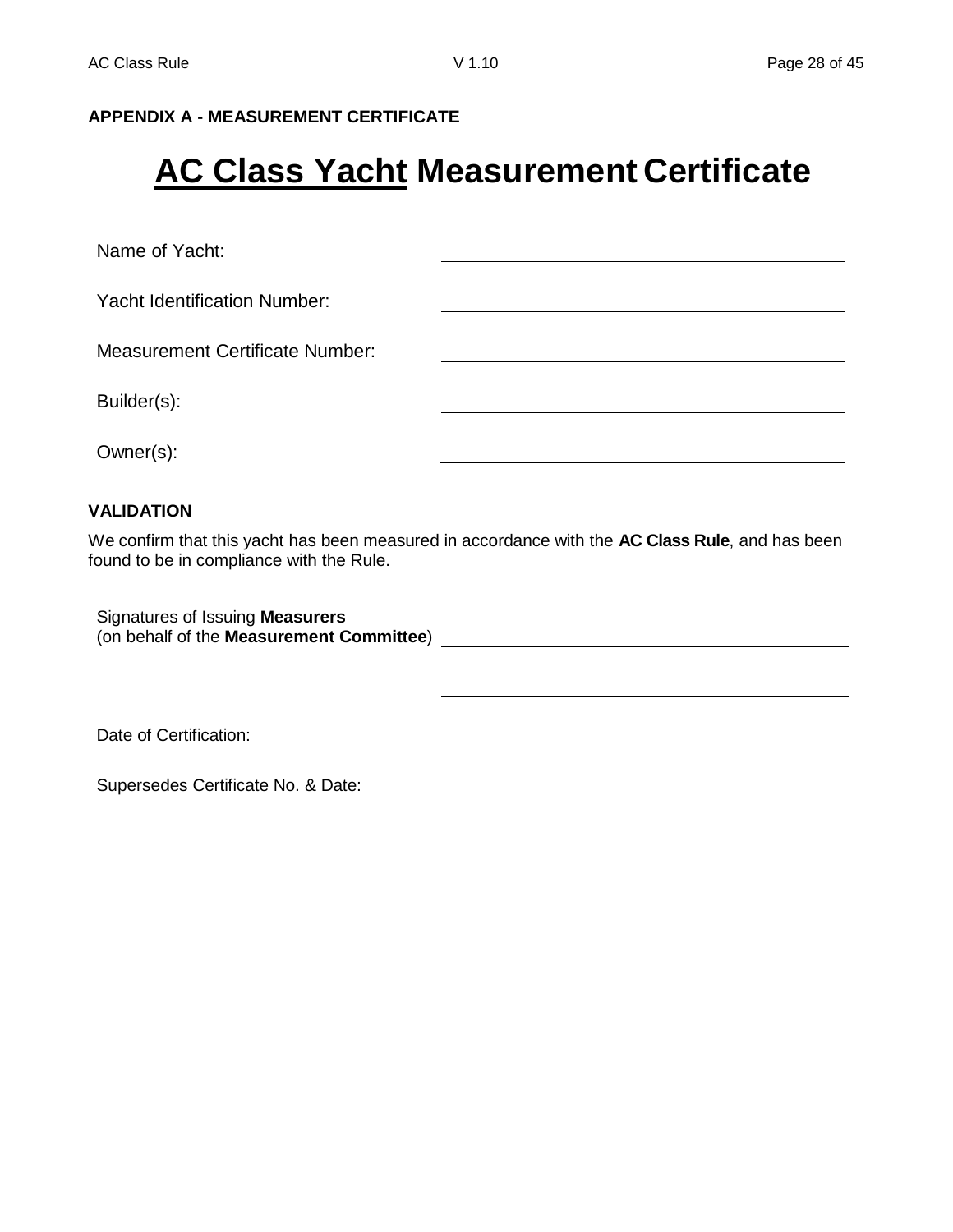| <b>Certificate Number</b> |  | Yacht ID number |  |
|---------------------------|--|-----------------|--|
|---------------------------|--|-----------------|--|

| <b>Sailing Weight</b>         | kq  |
|-------------------------------|-----|
| <b>Wing Weight</b>            | kg  |
| <b>Wing center of gravity</b> | m   |
| <b>Measured Rake</b>          | dec |

## **COMPONENTS**

| Port Daggerboard             |  |
|------------------------------|--|
| Starboard Daggerboard        |  |
| Port Rudder                  |  |
| Port Rudder Wing             |  |
| <b>Starboard Rudder</b>      |  |
| <b>Starboard Rudder Wing</b> |  |
| Wing                         |  |

**Measurer:** Signature:

**Measurer:** Signature: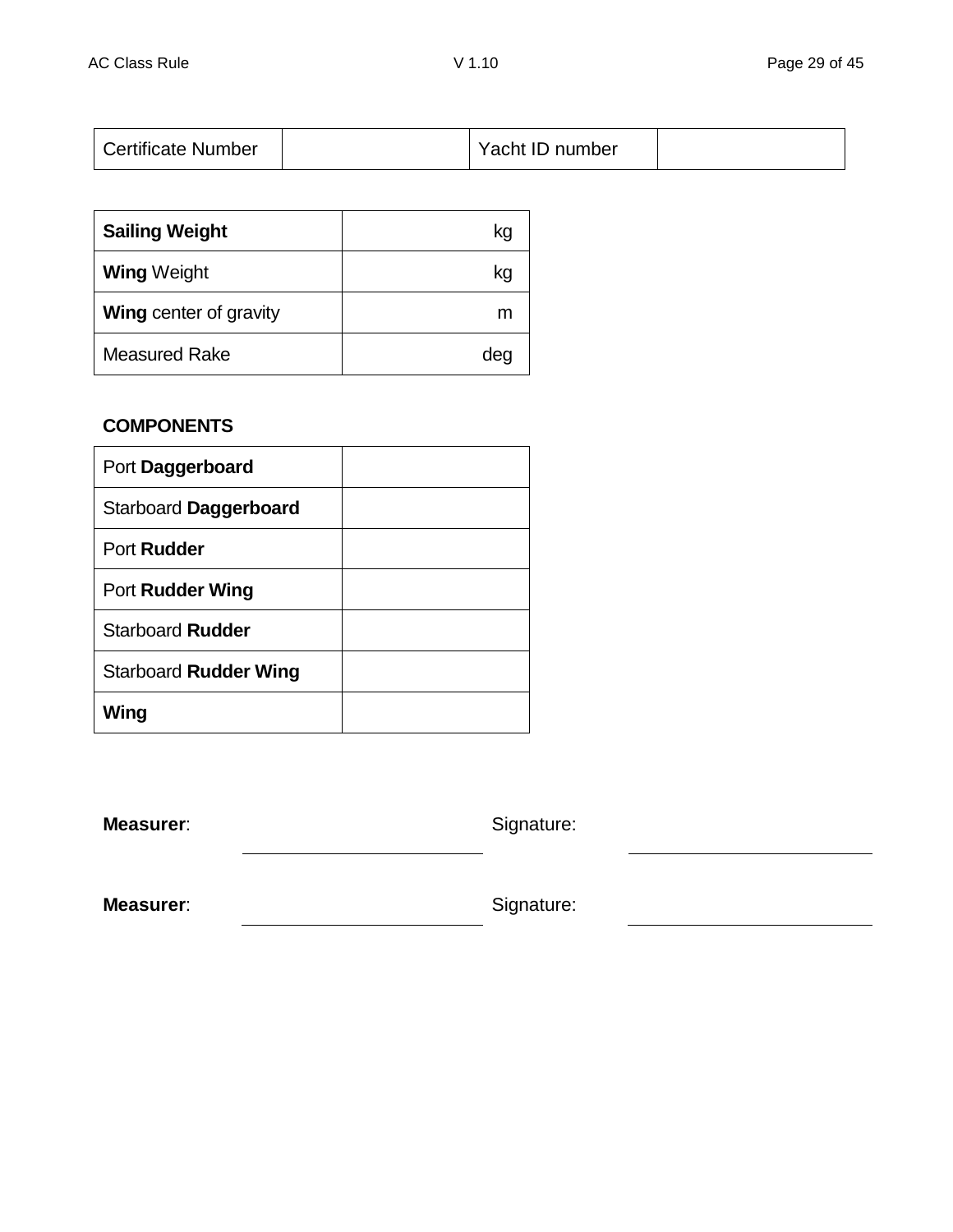## **APPENDIX B - DECLARATIONS**

## **HULL CONSTRUCTION DECLARATION**

## **DESIGN CO-ORDINATOR'S DECLARATION**

I, the design co-ordinator of the yacht

declare that to the best of my knowledge the **hulls** have been designed and built only from materials, building methods, and complying with the shape as permitted in the **AC Class Rule**.

Design co-ordinator name Signature Date

## **BUILDER'S DECLARATION**

I, the builder of the yacht

declare that to the best of my knowledge the **hulls** have been built only from materials, building methods, and shape as permitted in the **AC Class Rule**.

Builder name **Signature Signature Signature Signature Date** 

## **TEAM PRINCIPAL'S DECLARATION**

I, the Team Principal of the yacht

declare that to the best of my knowledge, the **hulls** have been built only from materials, building methods, and shape as permitted in the **AC Class Rule**.

Team Principal name **Signature** Signature **Date** Date

This declaration is to be preceded by a completed material usage schedule as set out in Rule 24.2.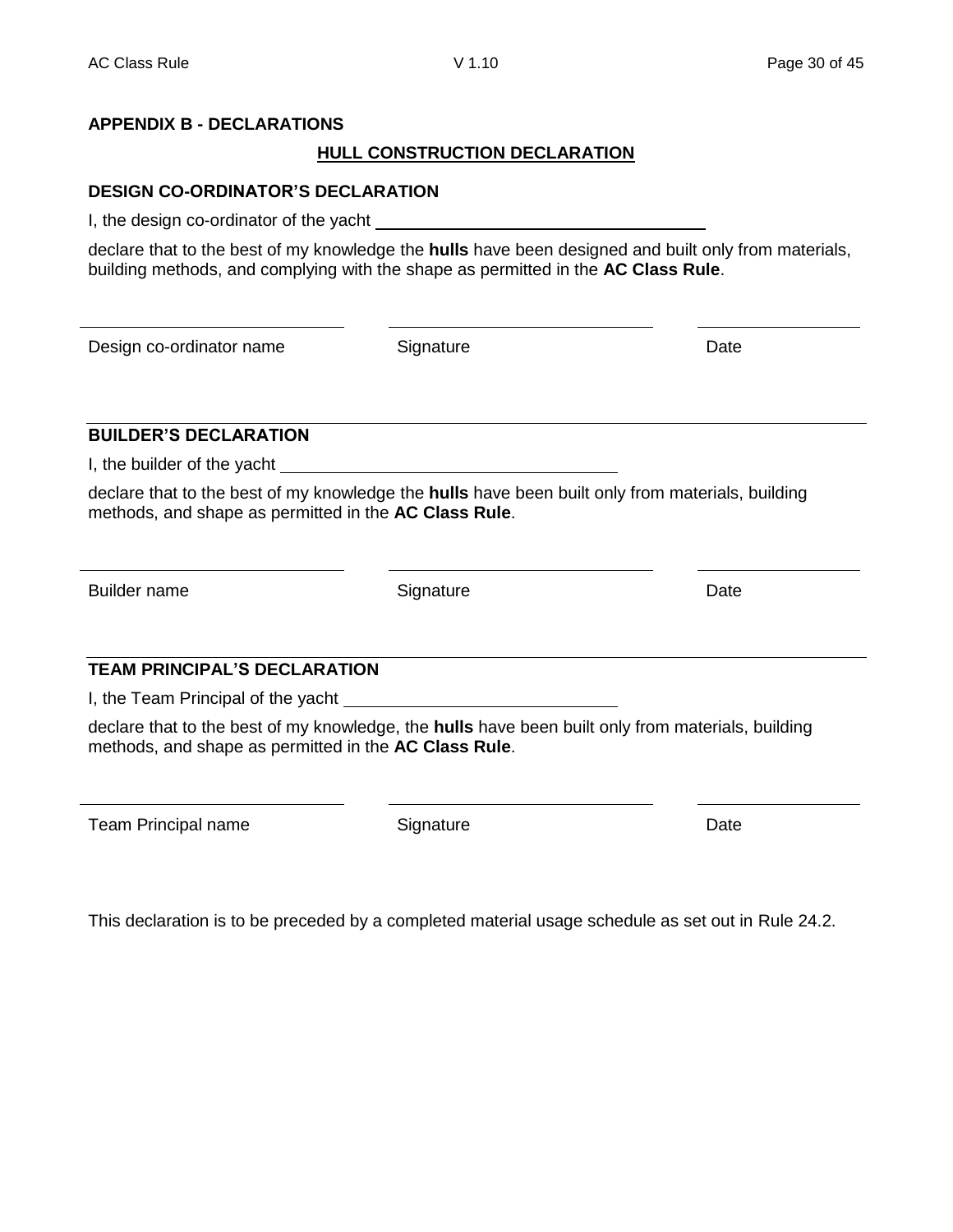#### **COMPONENT DECLARATION**

| <b>Competitor:</b> | <b>Component</b> |
|--------------------|------------------|
|--------------------|------------------|

#### **DESIGNER CO-ORDINATOR'S DECLARATION**

I declare that to the best of my knowledge the component named and referenced above has been constructed only from materials, and using building methods, and shape as permitted in the **AC Class Rule**.

Design co-ordinator name Signature Date

## **BUILDER'S DECLARATION**

I declare that to the best of my knowledge the component named and referenced above, is constructed only from materials, and using building methods, and shape as permitted in the **AC Class Rule**.

Builder name **Signature Contact System Contact Contact Contact Contact Contact Contact Contact Contact Contact Contact Contact Contact Contact Contact Contact Contact Contact Contact Contact Contact Contact Contact Conta** 

## **TEAM PRINCIPAL'S DECLARATION**

I declare that the component named and referenced above is, to the best of my knowledge, constructed from materials, and using building methods, and shape as permitted in the **AC Class Rule**.

Team Principal name **Signature** Signature **Date** Date

This declaration is to be preceded by a completed material usage schedule as set out in Rule 24.2.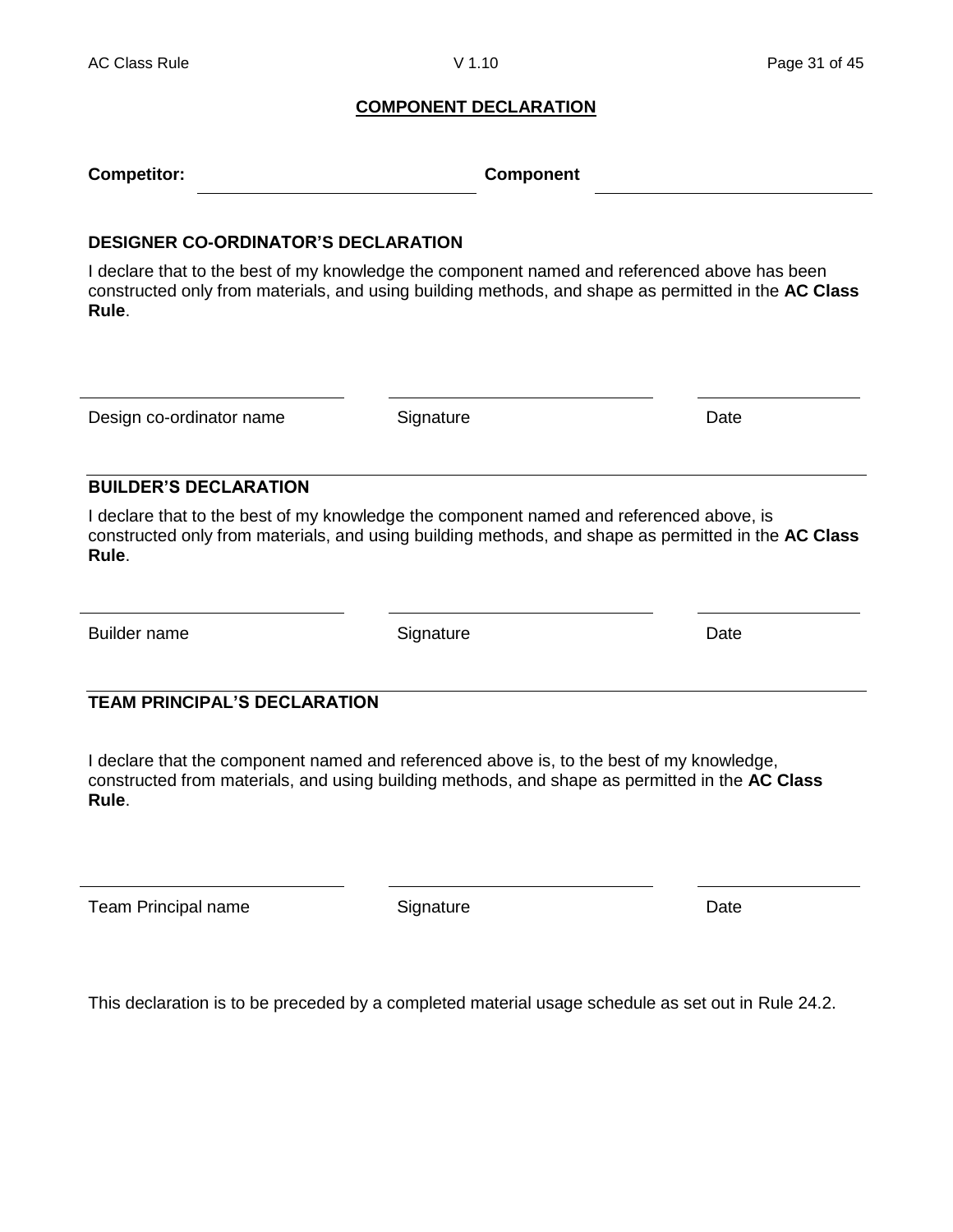#### **STRUCTURAL TEST DECLARATION**

| <b>Competitor:</b> | <b>Component</b> |
|--------------------|------------------|
|                    |                  |
| Date of Test:      |                  |

## **ENGINEER DECLARATION**

I declare that the component named and referenced above has properly completed the required structural tests detailed in Appendix H. The component named and referenced above has passed such tests in accordance with the prescribed requirements.

Engineer who supervised the test(s)

Signature Date

## **TEAM PRINCIPAL'S DECLARATION**

I declare that to the best of my knowledge, the component named and referenced above has properly completed the required structural tests detailed in Appendix H. The component named and referenced above has, to the best of my knowledge, passed such tests in accordance with the prescribed requirements.

Team Principal name Signature Signature Date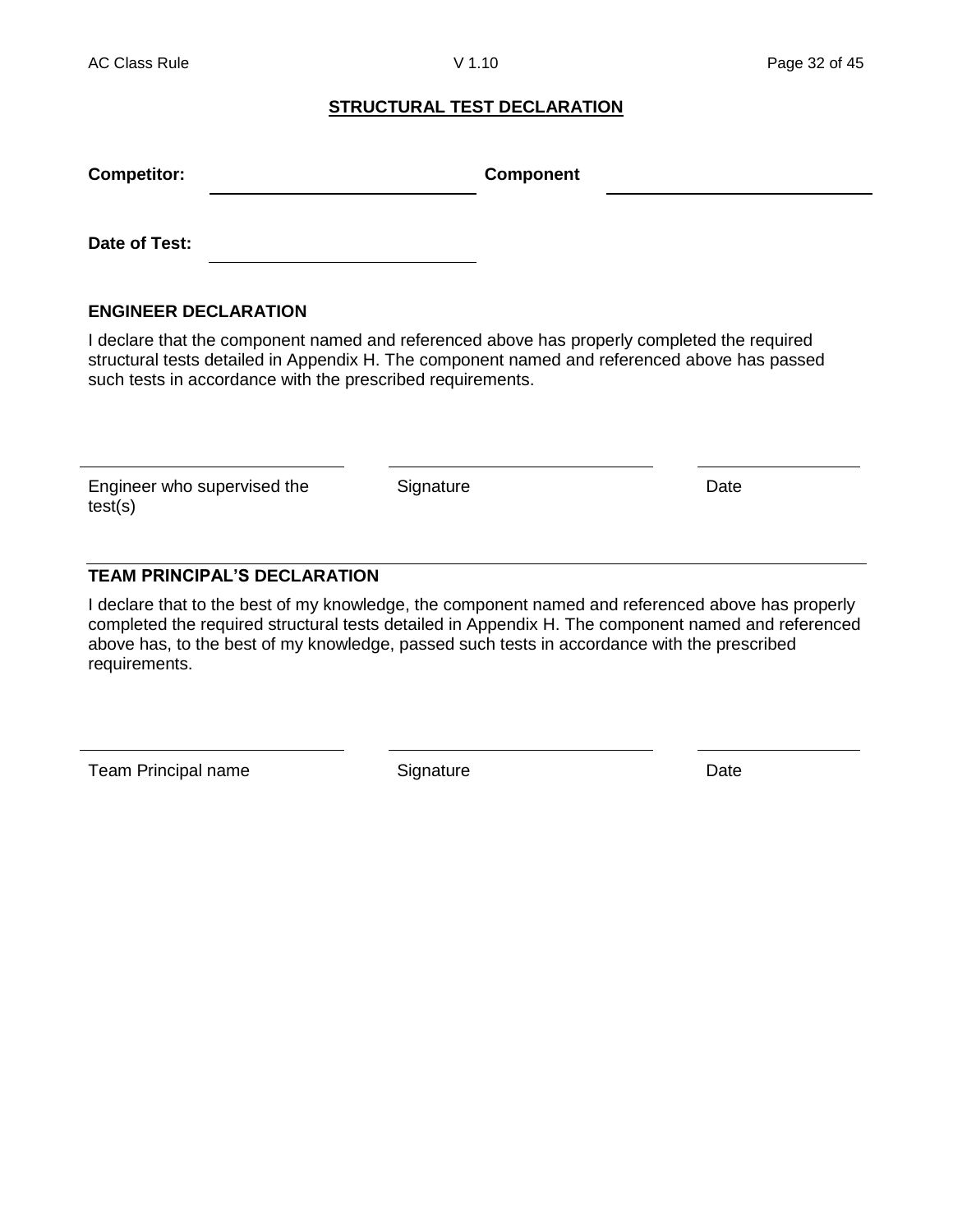## **APPENDIX C - HULLS CONFIGURATION**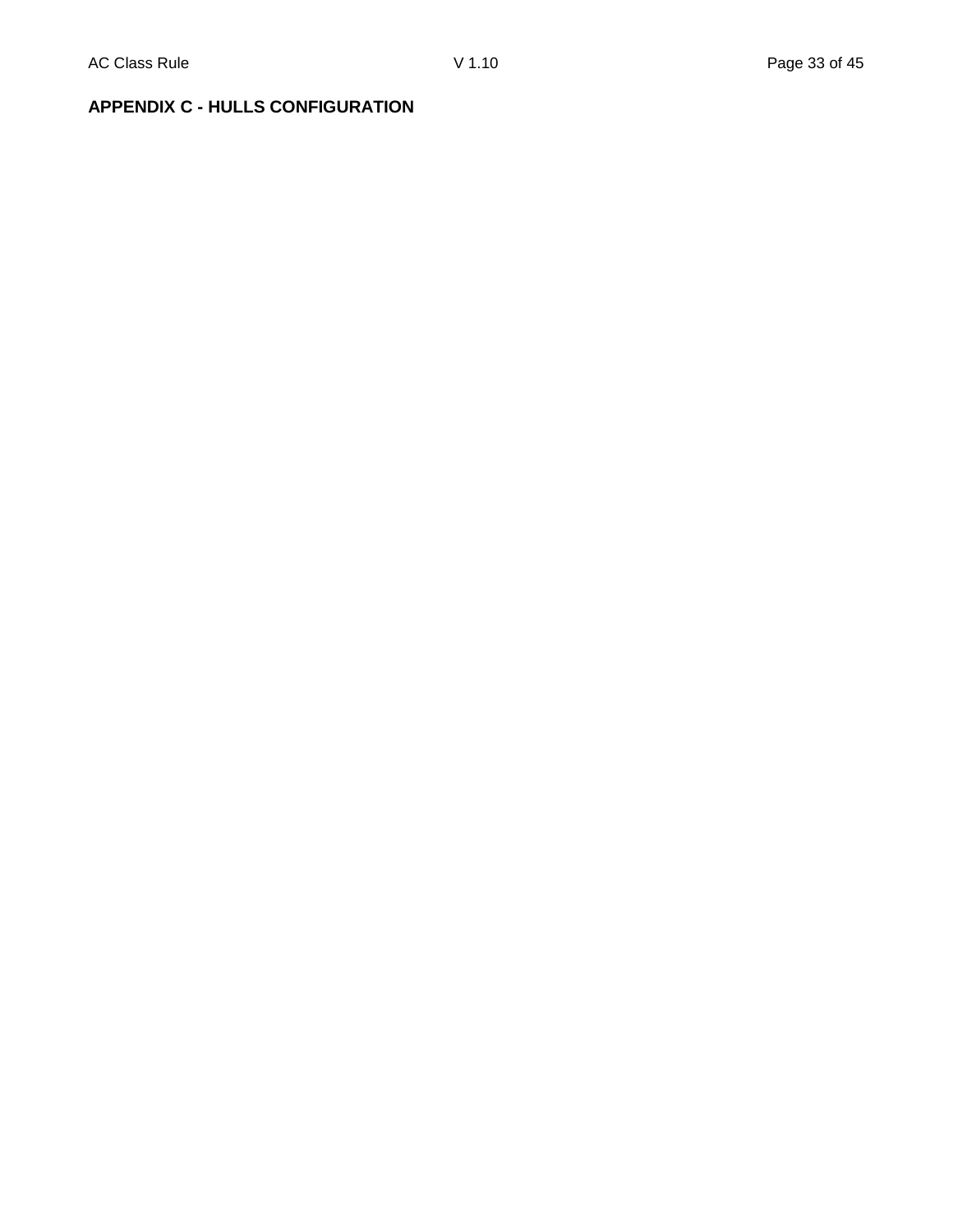## **APPENDIX D - CROSS STRUCTURE**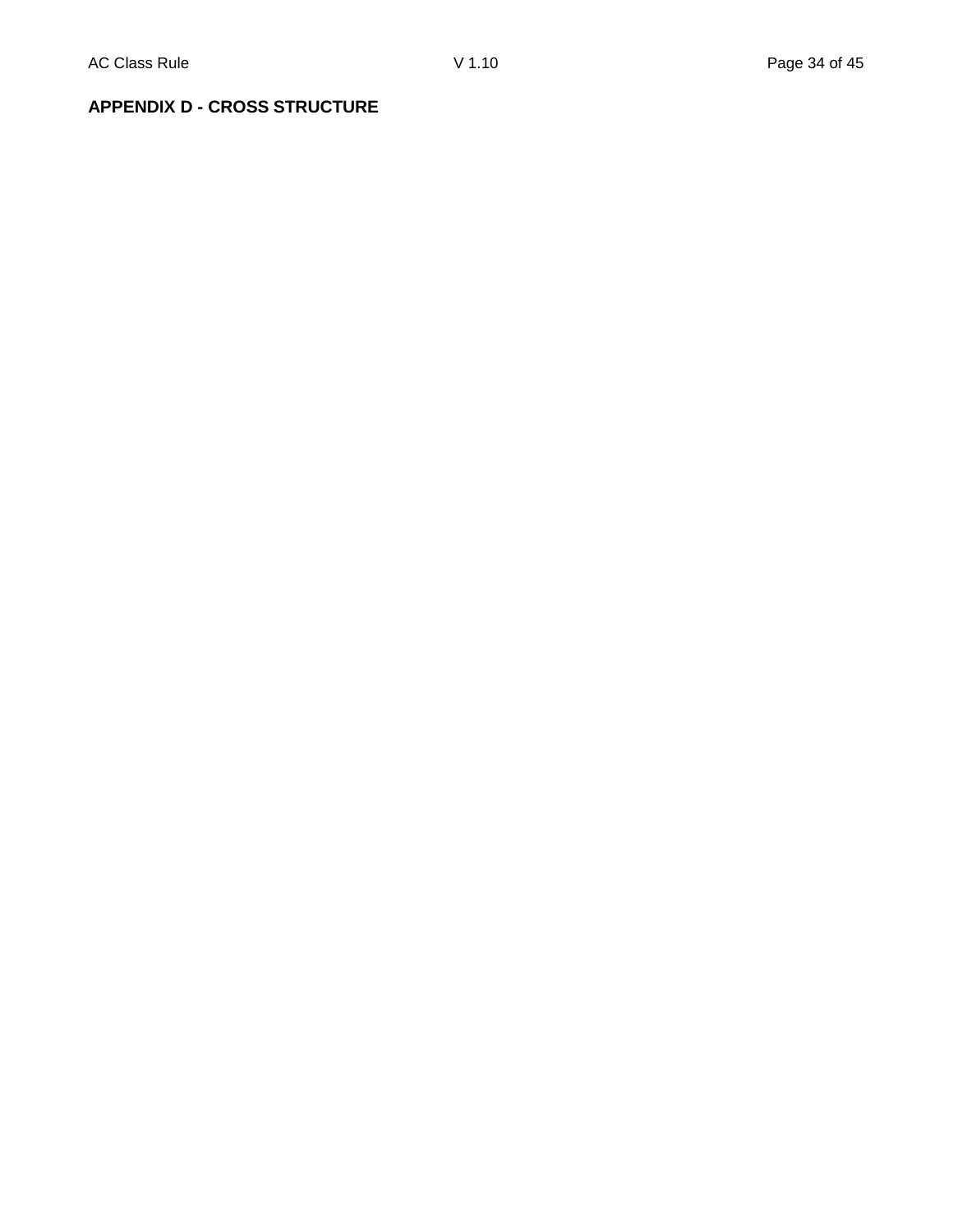## **D1 APPENDIX D - CROSS STRUCTURE DIAGRAM**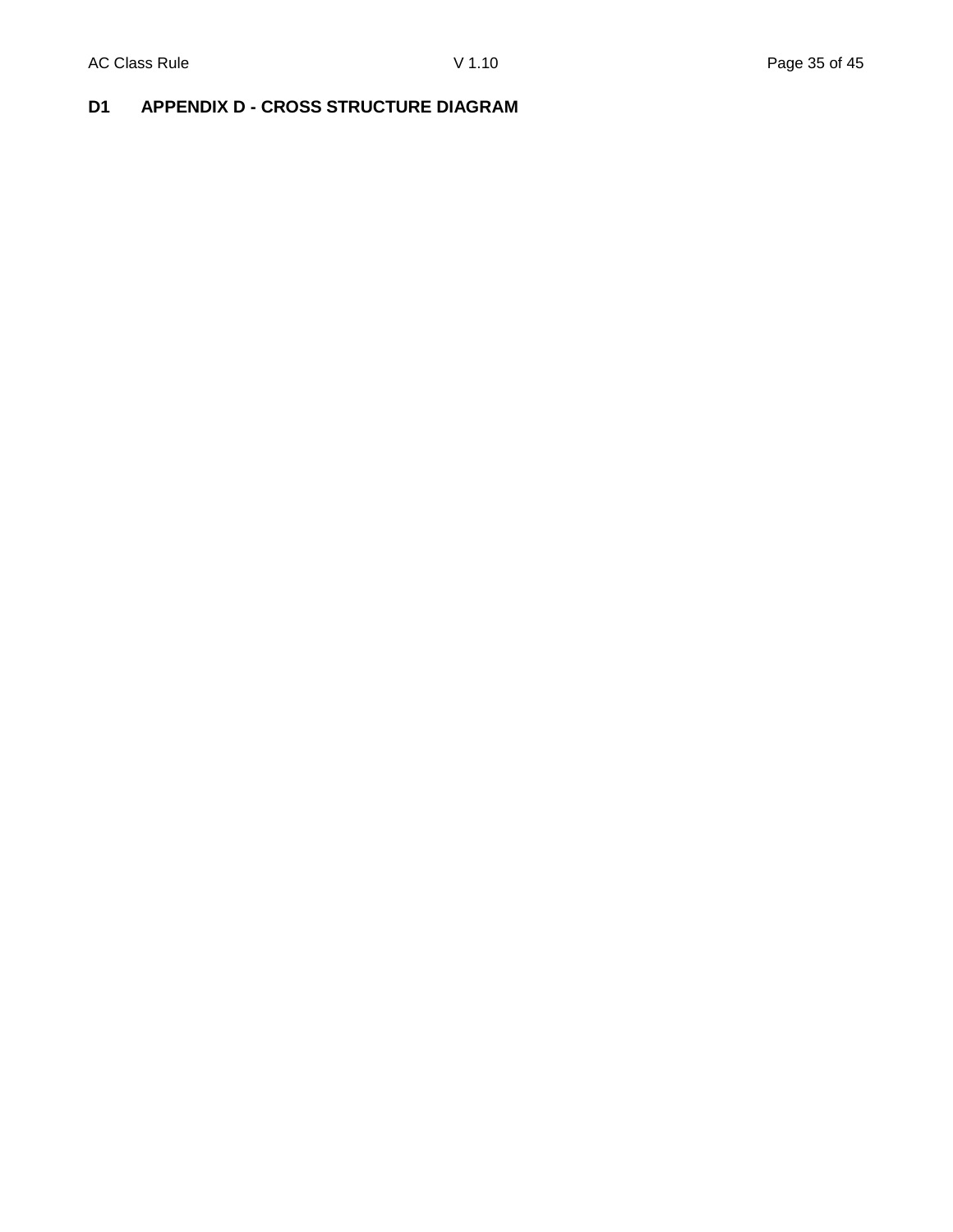#### **APPENDIX E - WING**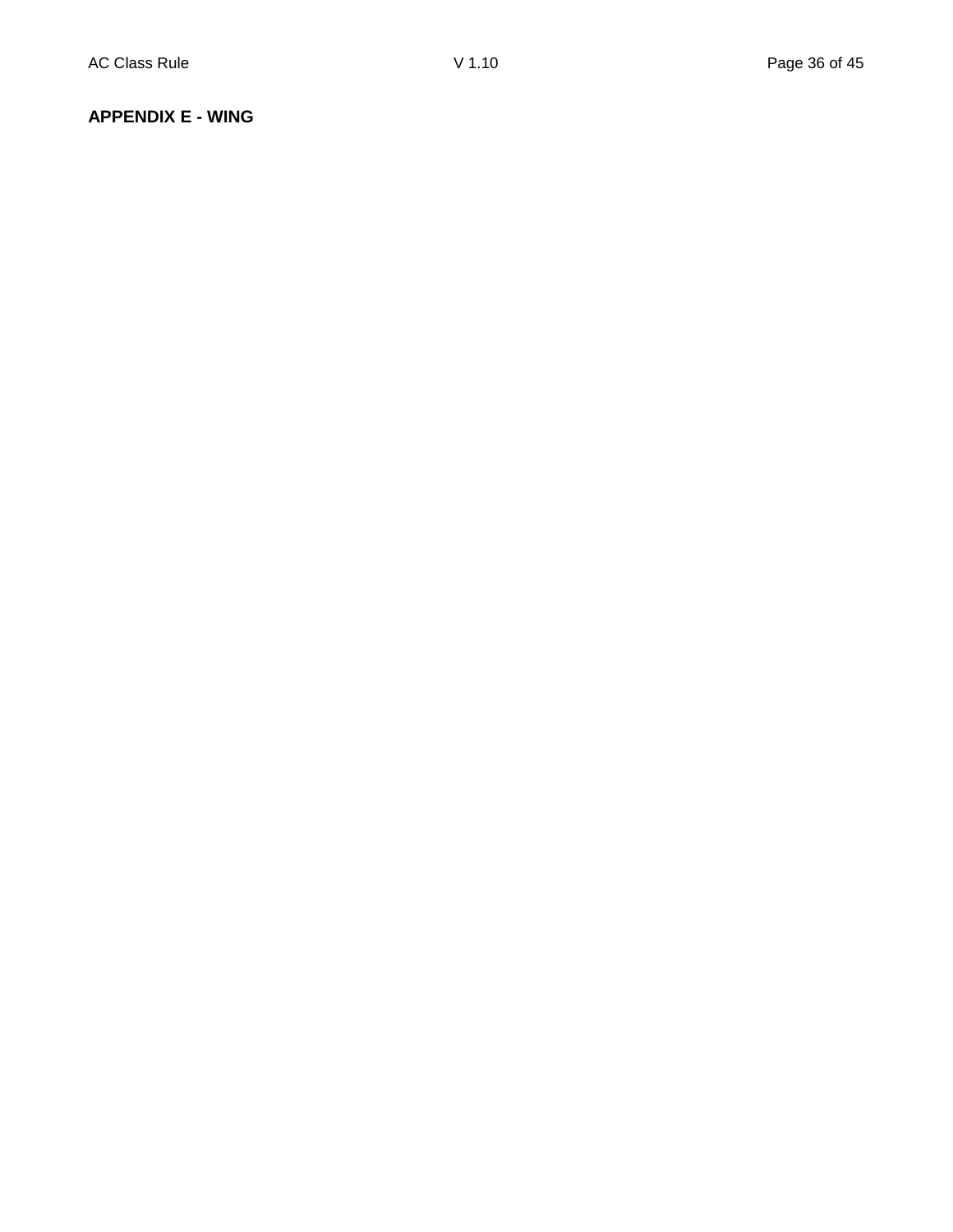#### **APPENDIX E - WING DIAGRAM**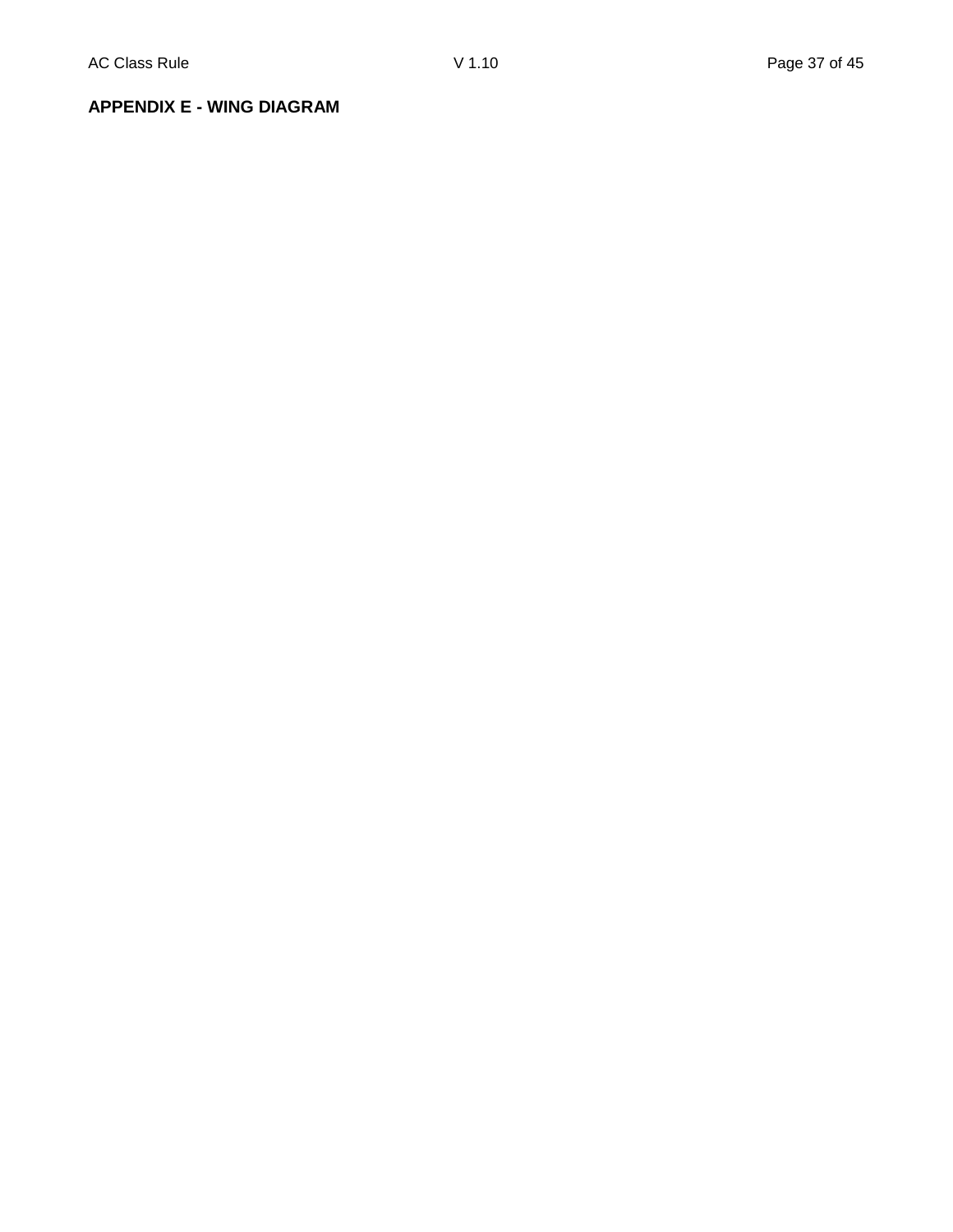## **APPENDIX F - JIB NOMINAL PLANFORM DIMENSIONS**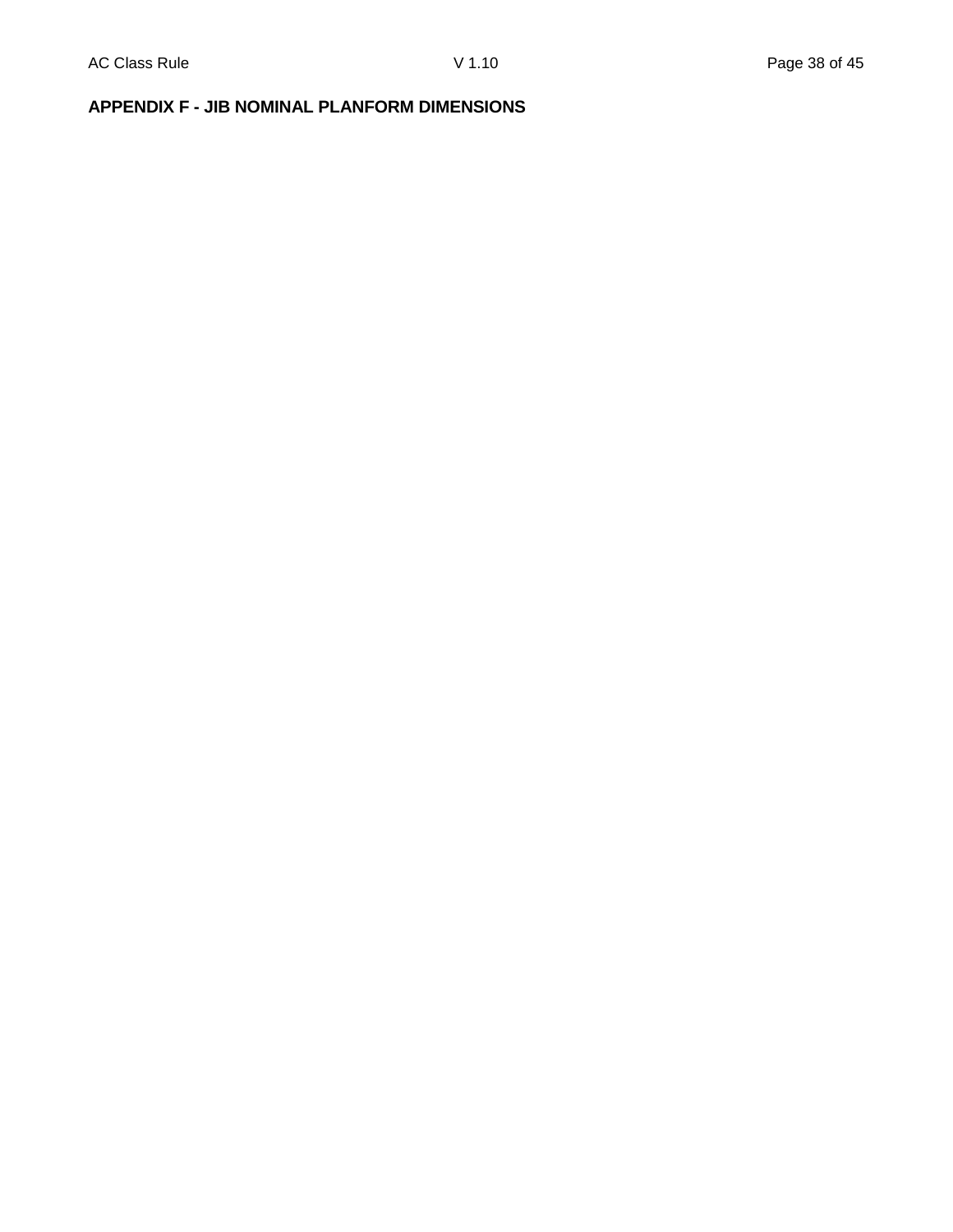## **APPENDIX G - SAFETY EQUIPMENT**

- G1 Below is a list of required safety equipment that has been developed by the Regatta Director and Measurement Committee in consultation with Competitors. The AC Class Rule may be amended as allowed by Rule 4 to include any changes to this safety equipment. The Measurement Committee may also adjust the sailing weight as permitted by Rule 4(a).
	- (a) A grab handle shall be fixed around the lower part of the **wing spar** to facilitate safe movement of crew around the front of the **wing**. The handle shall:
		- (i) be constructed of rigid or soft material;
		- (ii) be a minimum of 0.012 m in diameter;
		- (iii) be capable of taking a load of 300 kg applied in any direction at any point along its length;
		- (iv) extend from aft of the **wing spar** web on the port side, around the front of the **wing spar** to a point aft of the **wing spar** web on the starboard side;
		- (v) be no less than 150mm above the bottom of the **wing spar** at any point; and
		- (vi) be capable of passing a 0.069 m sphere (tennis ball) between the handle and the **wing spar** at any point forward of the **wing spar** web;
	- (b) Handholds, restraints and tethers that the **Competitor** determines are needed;
	- (c) Righting lines attached to the point(s) that are used to right the yacht and the righting lines accessible with the platform capsized at any orientation;
	- (d) A knife securely mounted near each intersection of the forward and aft crossbeams with the **hulls**, in positions that are accessible with the yacht upright or inverted;
	- (e) Four spare personal air supplies (two per side) of at least 80 liters each securely mounted in locations which would be accessible when the yacht is capsized;
	- (f) The compartment aft of the cockpit shall contain buoyancy components of not less than 250 liters. This may be made of 8 x 43 liter partially inflated buoyancy bags (Optimist flotation bags) or other alternative arrangements as may be approved by the **Measurement Committee**. The buoyancy arrangements shall not weight less than 8 kg; and
	- (g) other safety equipment carried at a **Competitor's** discretion that shall not exceed 10kg.
	- (h) A **transverse** line of a contrasting color no less than 50 mm wide whose forward edge is located across the whole of the upper surface of the **cross structure**, 3.0 m forward of the **wing rotation point**."
- G2 None of **ACEA**, the **Regatta Director** nor the **Measurement Committee** warrants or guarantees the safety, in general, of any **AC Class Yacht**, regardless of whether or not the safety equipment Rules are complied with. It is the sole and ultimate responsibility of each **Competitor** to assess the safety of its own **AC Class Yacht** and each **Competitor** assumes the risk of sailing and/or racing the same.
- G3 The **daggerboard** and **rudder** rake control systems shall each be designed to fail safely in the event of hydraulic or electrical system failure. Systems shall either lock or go to a safe default position to avoid uncontrolled rake movement of that **appendage**. Compliance with this requirement shall be demonstrated to the satisfaction of the **Measurement Committee**.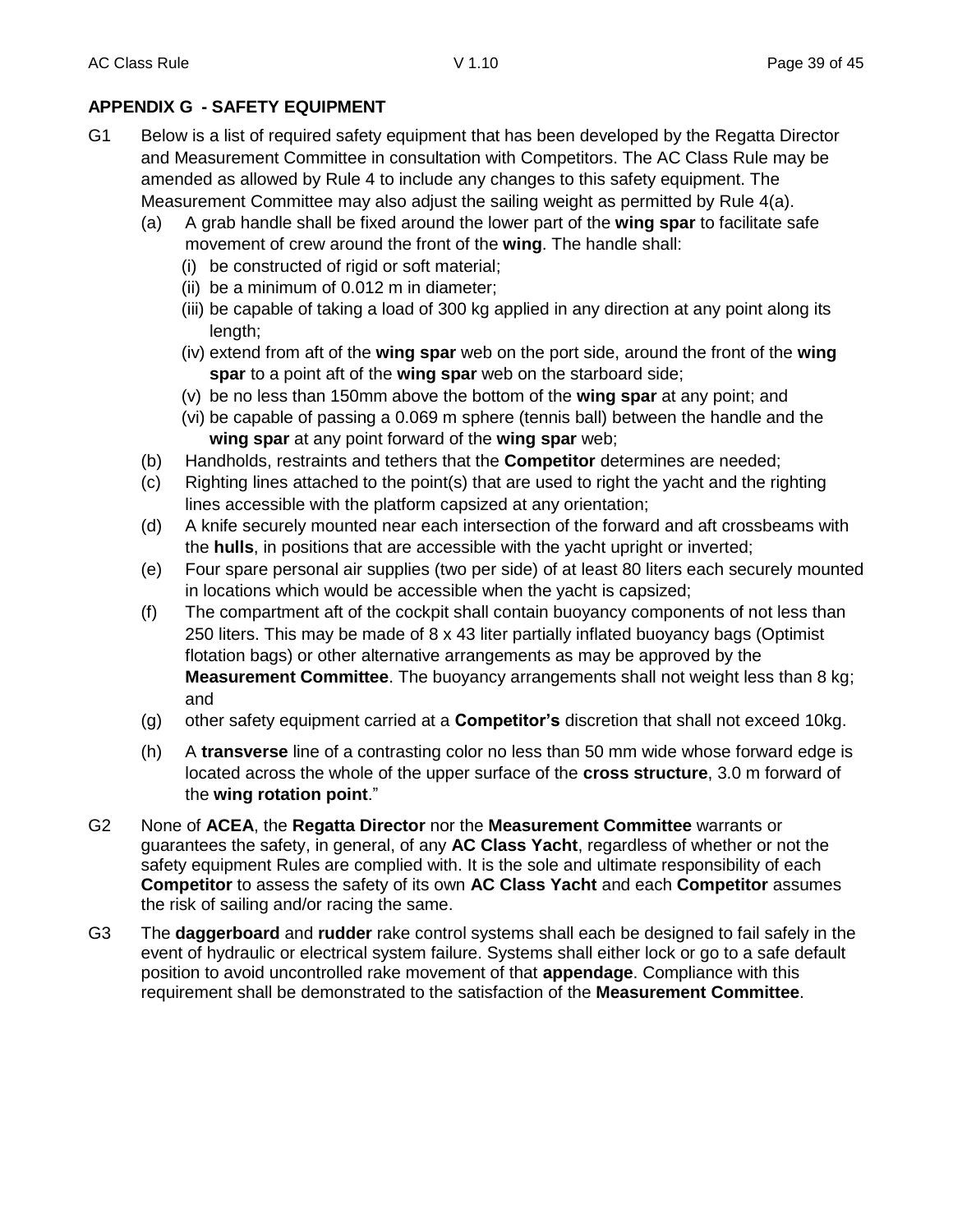## **APPENDIX H - STRUCTURAL TESTING**

- H1 It is the sole responsibility of each **Competitor** to select materials and components for its **AC Class Yacht** that fully and properly withstand the structural tests described in Rule 6.16 and this Appendix. All **Competitors** acknowledge that there is an inherent risk of damage (including latent or microscopic damage) to an **AC Class Yacht** and/or its components from structural testing and agree that none of **ACEA**, the **Regatta Director** and/or the **Measurement Committee** (collectively or severally) shall be responsible for any damage to the whole or any part or parts of an **AC Class Yacht** (and/or its components), any damage to other property and/or any injuries to person or persons (including death) caused or sustained, directly or indirectly, in whole or in part, by or resulting from the use of an **AC Class Yacht** (and/or its components) following the structural tests referenced in Rule 6.16 and this Appendix.
- H2 None of **ACEA**, the **Regatta Director** or the **Measurement Committee** warrants or guarantees the structural integrity of an **AC Class Yacht**, regardless of whether or not the structural testing is deemed to have been successful. It is the sole and ultimate responsibility of each **Competitor** to assess the structural integrity of its own **AC Class Yacht** (and its components) and each **Competitor** assumes the risk of sailing and/or racing the same.
- H3 In starting these tests, **Competitors** freely acknowledge, accept, and assume the risks that may arise from testing, sailing and/or racing their **AC Class Yachts** and they expressly waive and release each of **ACEA**, the **Regatta Director** and the **Measurement Committee** (collectively and severally) of and from any and all claims, damages, liabilities, losses, fees, and costs incurred in connection with structural testing and this **AC Class Rule**.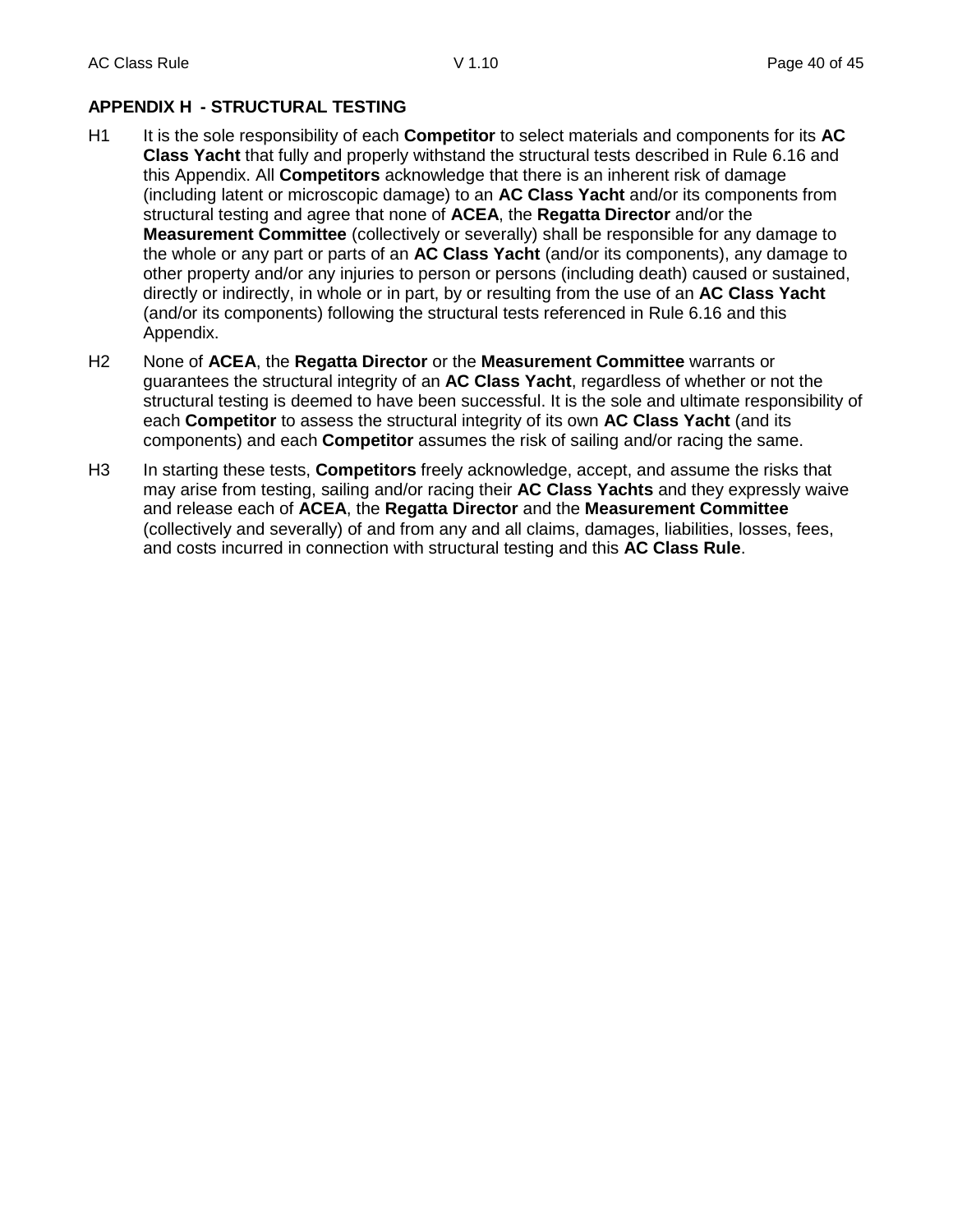## **APPENDIX I - MEDIA AND RACE COMMITTEE EQUIPMENT**

## **1. GENERAL**

- 1.1 The media and Race Committee equipment for the **AC Class Yacht** will be supplied by ACTV (the department of **ACEA** that manages the broadcast of America's Cup racing). This equipment consists of four main systems; TV and audio; tracking; Race Officer Communications; along with biometric and data capture.
- 1.2 The weight and centre of gravity of the equipment will be equalized between the yachts in a race as directed by the **Measurement Committee**.
- 1.3 **Competitors** shall provide all reasonable access to their **AC Class Yacht** for ACTV to install, remove, inspect, or service equipment, including but not limited to adjusting haul out or launch schedules if required.
- 1.4 **Competitors** are not permitted to have additional visual media recording devices on board when racing.
- 1.5 **Competitors** are responsible for the supplied equipment whilst installed on their **AC Class Yacht**. Replacements for damaged, lost or additional equipment must be purchased from ACTV or from a vendor approved by ACTV.
- 1.6 The detailed CAD files of the components and their locations on the **AC Class Yacht**, referenced in this appendix shall be available to each **Competitor** on the shared Google drive.
- 1.7 ACTV will specify and supply a set of components to be installed on each **AC Class Yacht**, including but not limited to:
	- (a) Forward Media Sprit;
	- (b) Port and Starboard Media Bays;
	- (c) Aft Media Post;
	- (d) Wing Tip Antennas;
	- (e) Brackets for Cameras and Battery Peli-cases; and
	- (f) Media Cables and Harnesses.
- 1.8 The ACTV supplied equipment may be freely modified by ACTV as required but may only be modified by the **Competitor** with the prior written approval of ACTV and the **Measurement Committee**. Examples of modifications requiring this permission include but are not limited to the following:
	- (a) Drilling of holes, other than specified on the drawing/CAD file for mounting the components;
	- (b) Removal of material;
	- (c) Lamination or bonding onto the ACTV supplied equipment;
	- (d) Attachment of fairings;
	- (e) Attaching **Competitor** owned equipment to the ACTV supplied equipment; and
	- (f) Equipment positional changes.
- 1.9 **AC Class Yachts** may access the streaming data that is sourced from the ACTV supplied equipment located in the starboard media bay. Details of the data protocol will be posted on the Official Noticeboard.
- 1.10 **AC Class Yachts** shall provide data as specified in Protocol Article 42.3 via a cable(s) to the starboard media bay. Details of data and data protocols for this purpose will be posted on the Official Noticeboard.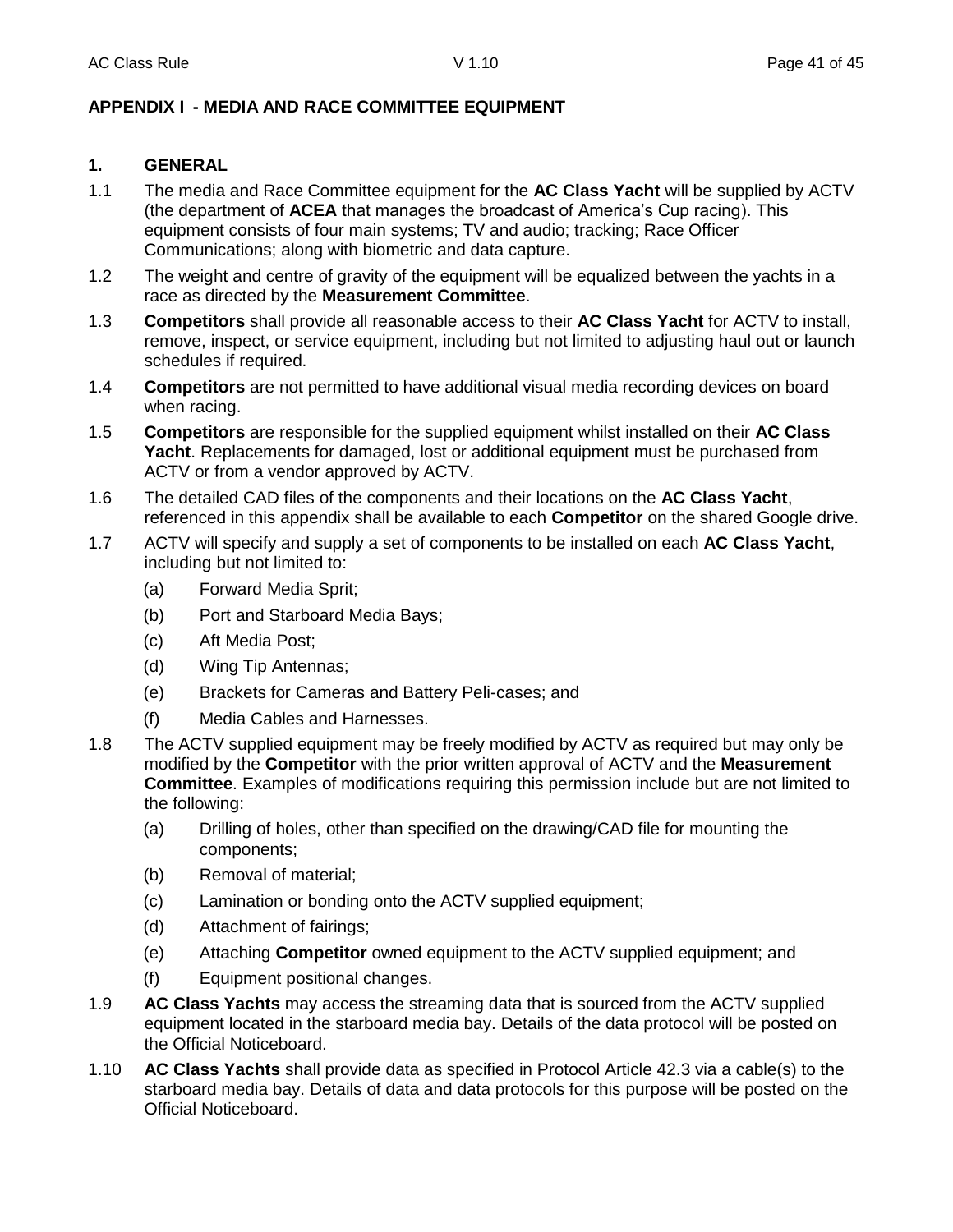1.11 Any ACTV equipment that is prescribed to be carried on the crew shall not be included in the weight limit described in Rule 17.3.

## **2. CABLING**

- 2.1 **AC Class Yachts** shall have one full set of media cables and harnesses that is supplied to each **Competitor** by ACTV. Cables are supplied in the form of pre-made harness /looms.
- 2.2 ACTV shall install the supplied cabling as per the cabling routes detailed in in CAD file ACC-11500. This includes attaching mounting hardware used to secure the cable runs. **Competitors** shall ensure equipment or systems do not interfere with these cabling routes.
- 2.3 Cable runs, access holes and conduits/socks associated with the media cables are for the sole use of the ACTV supplied equipment and shall not contain **Competitor** equipment unless specifically authorized by ACTV and approved by the **Measurement Committee**.
- 2.4 Cable runs, raceways, interconnects must be readily accessible for installation and service by ACTV technicians.
- 2.5 Where a cable sock is detailed, it is the **Competitor's** responsibility to supply and install in advance, and ensure that the minimum pass diameter (as detailed in the applicable CAD file) is observed for:
	- (a) Wing;
	- (b) Forward Media Sprit;
	- (c) Media Pods;
	- (d) Aft **Cross Structure** beam; and
	- (e) Forward **Cross Structure** beam.

## **3. FORWARD MEDIA SPRIT**

- 3.1 An **AC Class Yacht** will be fitted with a two-part forward Media Sprit, that attaches to the bowsprit outboard end as detailed in CAD file ACC-11300. The extension is designed to support an outboard end point load of 85 kg.
- 3.2 The Forward Media Sprit shall remain in place for all daily and routine operations, including but not limited to wing in/out and yacht launching / recovery. The Forward Media sprit shall only be removed from its position on the yacht with the permission of either ACTV or the Measurement Committee.
- 3.3 Provision has been made to accept an approved **Competitor** supplied forward facing wind instrument, this is in the form of a 25mm x 25mm ID socket, details supplied on CAD file ACC-11300. Cables for the wind instrument may be routed inside the media sprit, alongside the media cables.

## **4. MEDIA BAYS**

- 4.1 **AC Class Yachts** shall have two Media Bays positioned behind the forward **cross structure** beam and either side of the central pod as detailed in CAD file ACC-11100.
- 4.2 **Competitors** will be responsible for mounting and supply of additional mounting hardware as specified in the CAD file.

## **5. AFT MEDIA POST**

- 5.1 **AC Class Yachts** shall have an Aft Media Post attached directly behind the aft **cross structure** beam on the **yacht centerplane** as detailed in CAD file ACC-11200.
- 5.2 **Competitors** will be responsible for mounting the Aft Media Post (including any additional mounting hardware) as specified in the CAD file.
- 5.3 ACTV may add temporary antennas onto the Aft Media Post. The temporary antennas can be used when there are problems with the ACTV antennas mounted on the wing tip. If temporary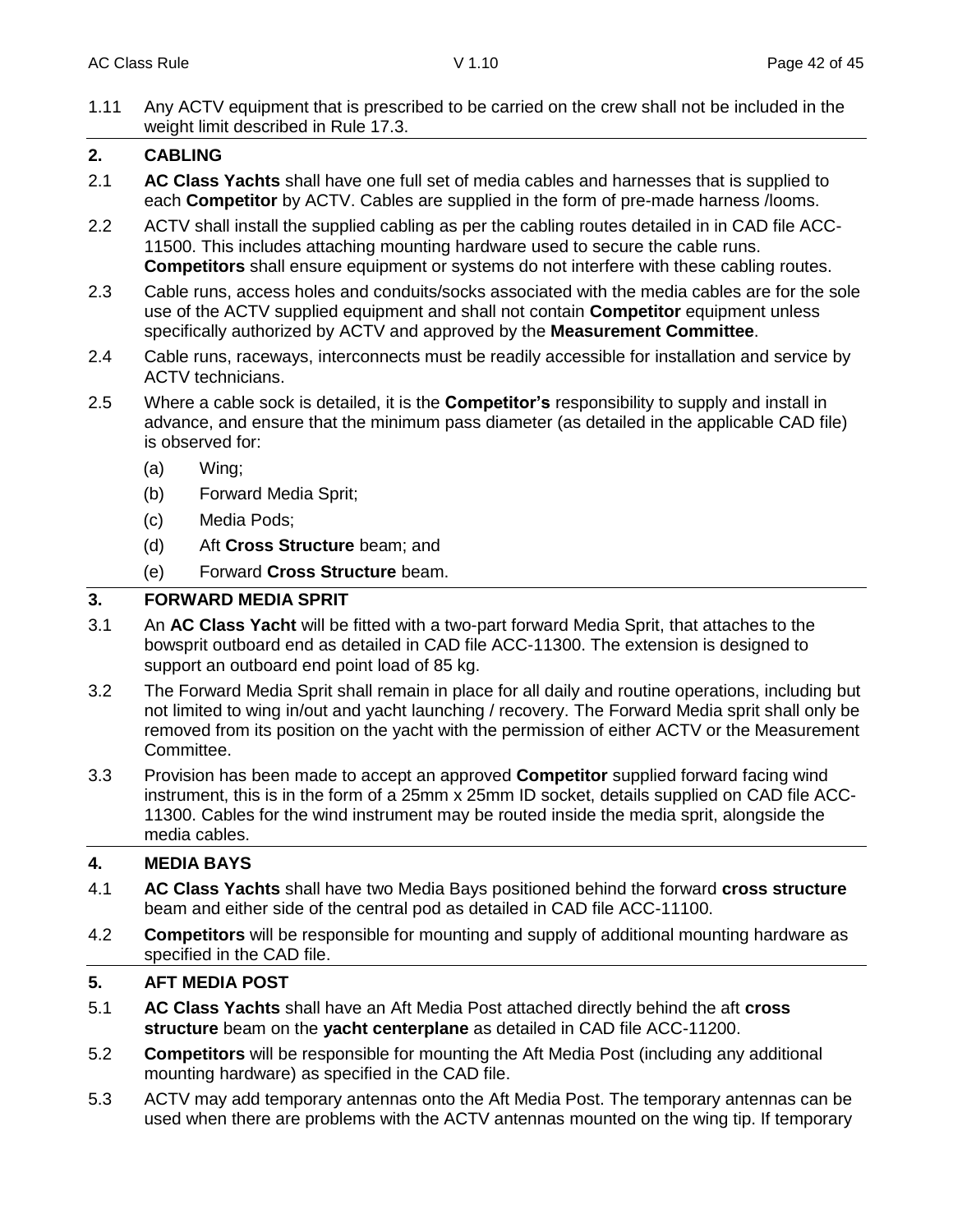antennas are used in a Match Race, the **Measurement Committee** will ensure that the antennas are installed on both yachts. If the temporary antennas are required by ACTV, they shall not be included for **measurement condition**.

## **6. CAMERAS**

- 6.1 **AC Class Yachts** shall have up to: 4 HD agile cameras; 3 POV/Effects cameras and a 360deg camera (as determined by ACTV). Furthermore, crew may be required by ACTV to wear a camera with associated transmitter and power pack.
- 6.2 ACTV may mount agile cameras at the following locations:
	- (a) One mounted on the Forward Media Sprit;
	- (b) Two attached to the aft face of the forward **cross structure** beam, either side of the **yacht centerplane**. These shall be positioned to allow for filming of the crew, with each location being 1.2m-2.2m from the **yacht centerplane**; and/or
	- (c) One mounted on the Aft Media Post.
- 6.3 Each agile camera:
	- (a) Has an adapter base plate that the camera is locked into for operation. The adapter base place will be required to be secured to the yacht's structure or to an additional bracket in a position approved by ACTV;
	- (b) Will be connected via a coaxial cable with a molded connector to the media module. The minimum pass diameter for cable access to each camera is 22mm; and
	- (c) May have camera wash bottles added to cameras as required. If they are installed, details will be made available.
- 6.4 Point of View Cameras may be positioned:
	- (a) Underslung to the Forward Media Sprit; and/or
	- (b) In an outboard location on each **hull**, in line with the **wing rotation point** (+/- 500mm) approximately 50mm above local deck level.
- 6.5 A 360-degree camera may be positioned on the Aft Media Post.
- 6.6 A body worn camera and associated electronics/antennas to control, power and transmit the signal, may be positioned on crew with additional hardware associated with this camera located in either the port Media Bay or the central pod alternative battery position.
- 6.7 Teams may mount up two (2) Go Pro (or similar) cameras on the following conditions:
	- (a) They may not be mounted on the aft media post;
	- (b) They must not be able to be seen by any ACTV camera (including 360 camera);
	- (c) Their position must be approved in writing in advance by Mark Sheffield; and
	- (d) Footage can only be used for Team internal review or if requested by ACEA for its own media use.

## **7. MICROPHONES**

- 7.1 **AC Class Yachts** shall carry a combination of individual crew microphones and mounted effect microphones.
	- (a) Wireless microphones shall be worn by up to four ACTV designated crew. The transmitter shall be located in dedicated pocket (refer RRSAC 40.1(e). ACTV will require the microphone to be external to the pocket, attached to the outermost layer of clothing and positioned to provide a clear voice signal from the individual crewmember.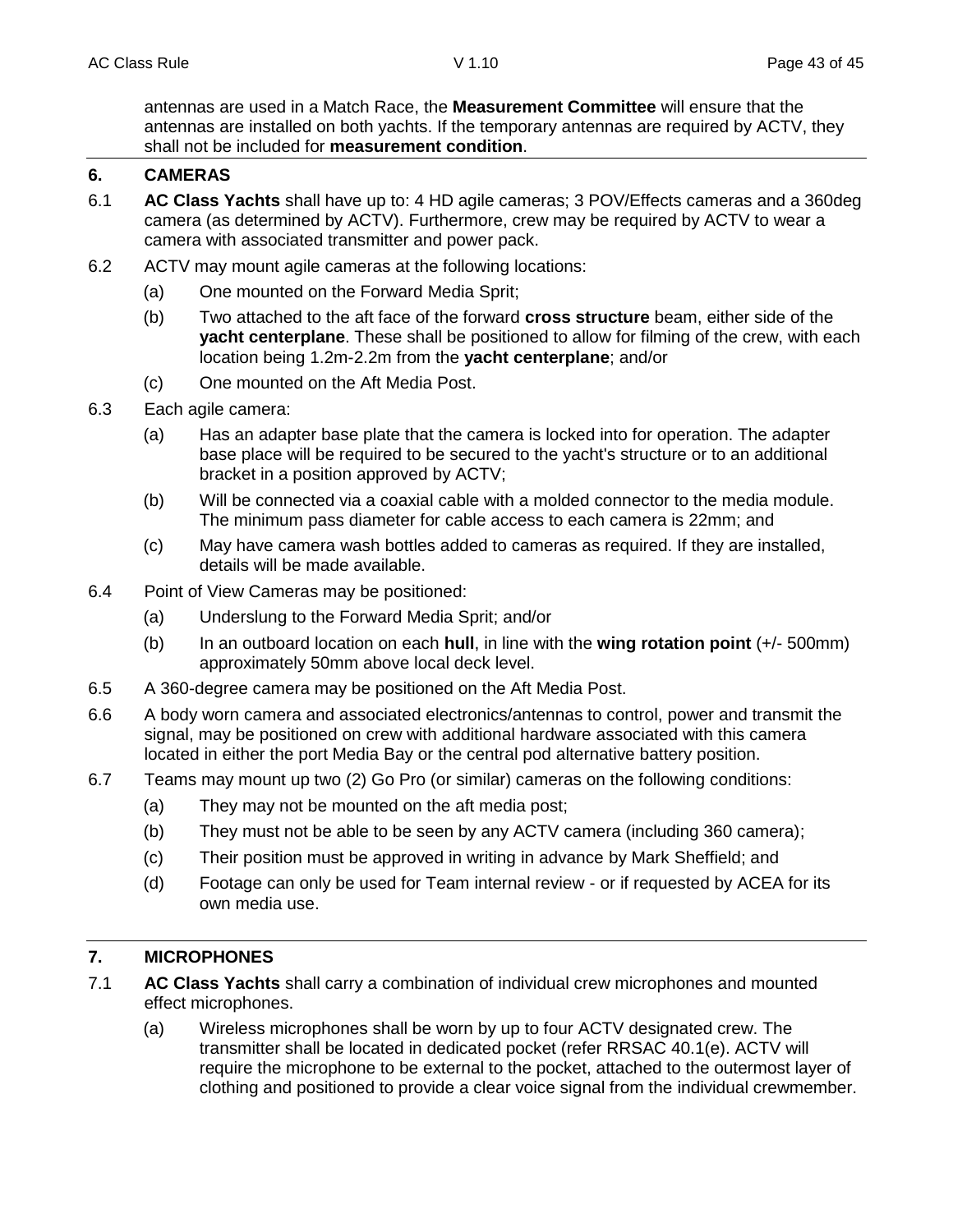- (b) One custom effects microphone module, located beneath the agile camera mounted on the Aft Media Post.
- (c) An additional 2 effect mics can be positioned on/in the platform.
- 7.2 **AC Class Yachts** shall have a cable to provide a Line Out (ideally -10dBv) from the Competitor onboard crew communications system to the port Media Bay.

## **8. PLATFORM MOUNTED BATTERY CASES**

- 8.1 The media Battery Peli-case's primary location is in the starboard Media Bay.
- 8.2 An additional Battery Peli-case may be also mounted in either:
	- (a) The port Media Bay; and/or
	- (b) The central pod as detailed in CAD file ACC-11145.
- 8.3 Each yacht shall be designed to allow the ACTV technician to install and remove the Battery Peli-case (weight between 17-22kg) in an efficient and safe manner.

## **9. WING TIP INSTRUMENTS AND RF EMSSIONS FROM TEAM EQUIPMENT**

- 9.1 **AC Class Yachts** shall have two Wing Tip Antennas, located at the top of the wing, as agreed by ACTV and the **Measurement Committee**. The minimum distance between antennas is detailed in CAD file ACC-11400.
- 9.2 The Wing Tip Antennas and filter/ubiquity (as detailed in CAD file ACC-11412) shall remain in place for all daily and routine operations. The Wing Tip Antennas and filter/ubiquity shall only be removed from their position on the yacht with the prior permission of either ACTV or the **Measurement Committee**.
- 9.3 Unless specifically permitted or required by ACTV, no other devices producing radio emissions of any type are permitted atop the **wing** or in any other location on the **wing** that might interfere with the operation of the ACTV supplied equipment.
- 9.4 Wind instrumentation at or near the top of the **wing** is permitted, but the specific installation must be submitted to ACTV for approval. If a MHU is used this must be RF Transparent, e.g. made of Kevlar or fiberglass for the first meter above the top of the wing
- 9.5 Wind instrumentation at or near the top of the **wing** shall not utilize wireless telemetry.
- 9.6 **Competitor** electronics that emits RF energy shall require prior consultation with ACTV. Teams shall provide ACTV with details on the frequency, bandwidth, power level, antenna gain, antenna pattern, and antenna locations, and make the proposed equipment available to ACTV for test to confirm that there will be no interference with ACTV supplied equipment. No emissions in the 2.4 GHz Wi-Fi band in channels 1-4 will be permitted.

## **10. BIOMETRIC DATA, AND YACHT DATA**

- 10.1 It is the intention of ACTV to collect individual crew biometric data during racing, for use within all form of output/broadcast such as live, highlights, news, streaming, ACApp etc.
- 10.2 **AC Class Yachts** shall carry a combination of individual crew biometric devices and mounted devices that are supplied by ACTV, including:
	- (a) An Ant+ chest strap or a Zephyr BioHarness shall be worn by ACTV designated crew. ACTV intends to collect heart rate, heart rate variability, breathing, body temperature, G Forces, calorie burn, and exertion information. If required by ACTV, Competitors shall provide additional information such a age/height/weight to enhance the data collected;
	- (b) A receiver shall be located on the Aft Media Post;
	- (c) Winch handle speed/cadence sensors and winch shaft speed/cadence sensors may be attached on or near the winch pedestals and winch shafts. Such sensors shall be attached temporarily and without any change to the local structure; and